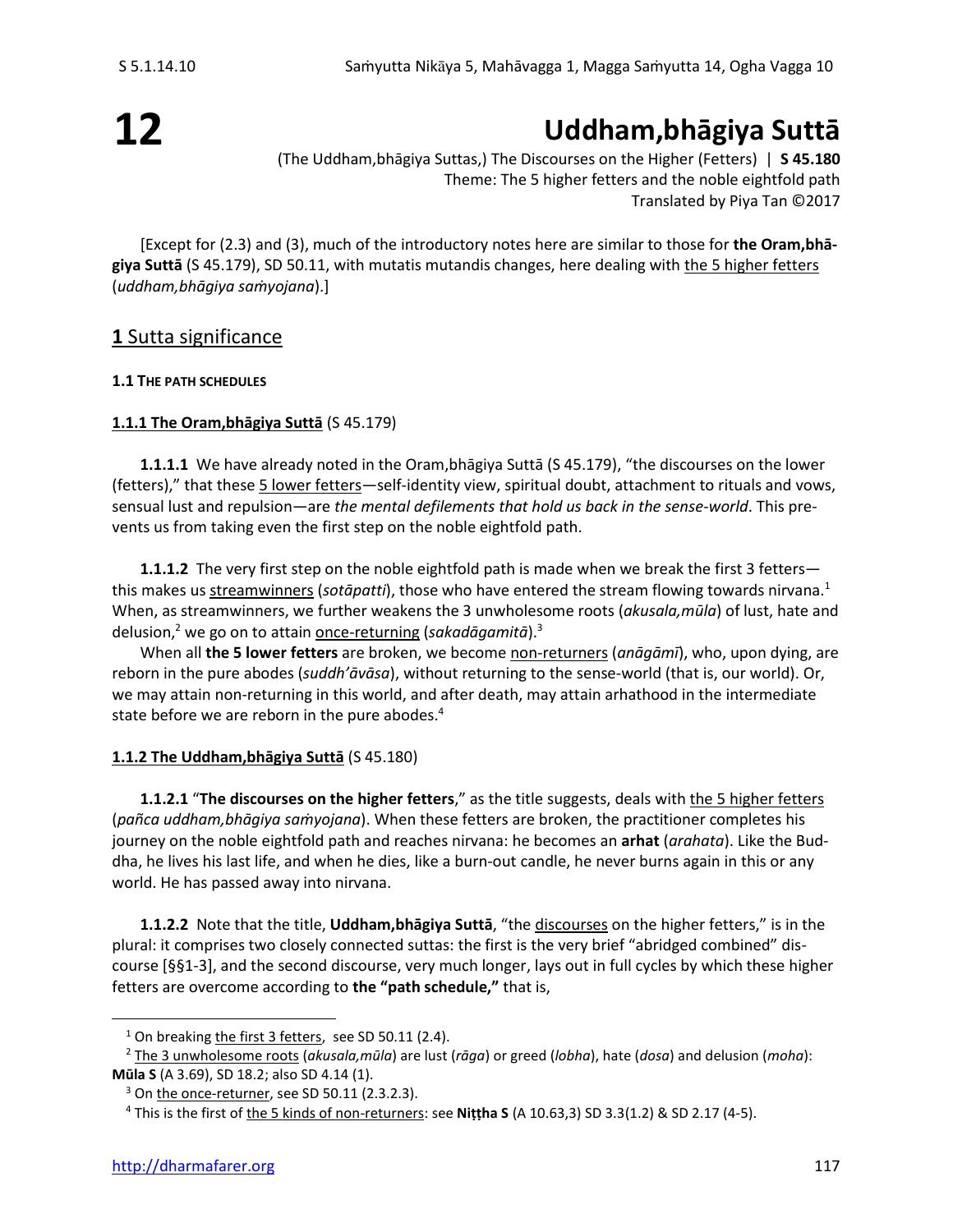(1) the "direct knowledge" (*abhiññā*) cycle; (2) the "full knowledge" (*pariññā*) cycle; (3) the "utter destruction" (*parikkhāya*) cycle; and (4) the "bending towards" (*nibbāna,ninna*) cycle.

#### **1.1.3 The 4 noble truths**

**1.1.3.1** Just as in the Oram,bhāgiya Suttā, in this Uddham,bhāgiya Suttā, too, there are the "path schedules," which are simply the cycles of **the 4 noble truths** applied to higher fetters, that is,

| (1) the noble truth that is | suffering;                                   | dukkha   |
|-----------------------------|----------------------------------------------|----------|
| (2) the noble truth that is | the arising of suffering;                    | samudaya |
| (3) the noble truth that is | the ending of suffering; and                 | nirodha  |
| (4) the noble truth that is | the path leading to the ending of suffering. | magga    |

This is **the "teaching model"**—where the truths are listed as 1-2-3-4, which is a later model. The older model is **the "practice model"**—where the truths follow the *natural* sequence of theory, full knowledge, practice (the path) and realization—that is arranged as 1-2-4-3.<sup>5</sup>

**1.1.3.2** A keen-eyed student would have noticed that, in **the Uddham,bhāgiya Suttas** (S 45.180)— [1.2.1] as in the Oram,bhāgiya Suttas—the last two schedules in each of the 4 cycles (eg, Cycles 1.3 and 1.4) are not in a natural sequence, and should be rearranged as Cycle 1.4 followed by Cycle 1.3. Similarly, in the other cycles, the last pairs should be re-arranged, in practice, respectively as Cycles 2.4, then 2.3; Cycles 3.4, then 3.3; and Cycles 4.4, then 4.3. [1.2.1]

In other words, this follows the practice sequence of **the 4 noble truths**, <sup>6</sup> which is as follows:

| The 4 noble truths |                 |            | The path schedules |              |  |  |
|--------------------|-----------------|------------|--------------------|--------------|--|--|
|                    | (1) suffering   | (dukkha)   | theory             | (abhiññā)    |  |  |
|                    | (2) its arising | (samudāya) | full knowledge     | (pariññā)    |  |  |
|                    | (3) its ending  | (nirodha)  | practice           | (parikkhaya) |  |  |
|                    | (4) nirvana     | (nibbāna)  | realization        | (nibbāna).   |  |  |

#### **1.1.4 The 3 good truths**

**1.1.4.1** The "path schedules" are an extended version of the 3 "good truths" (*saddhamma*),<sup>7</sup> as follows:

| The 3 good truths |             |  |               | The path schedules |                     |              |  |
|-------------------|-------------|--|---------------|--------------------|---------------------|--------------|--|
| $(1)$ theory      | (pariyatti) |  | theory        |                    | = direct knowledge  | (abhiññā)    |  |
|                   |             |  | understanding |                    | $=$ full knowledge  | (pariññā)    |  |
| (2) practice      | (pațipatti) |  | practice      |                    | = utter destruction | (parikkhaya) |  |
| (4) realization   | (pativedha) |  | realization   |                    | $=$ full awakening  | (nibbāna).   |  |

**1.1.4.2** The first "good truth" is a "**direct knowledge**" of the theory (*pariyatti*) of the first noble truth, which refers to 2 levels of knowledge of *suffering* or unsatisfactoriness (*dukkha*)—this is a short form

<sup>5</sup> See SD 53.26 (2).

 $6$  On the 4 noble truths in detail, see SD 1.1 esp (4).

<sup>7</sup> See **The levels of training**, SD 40a.4 esp (2); also **Notion of** *diṭṭhi*, SD 40a.1 (3.4).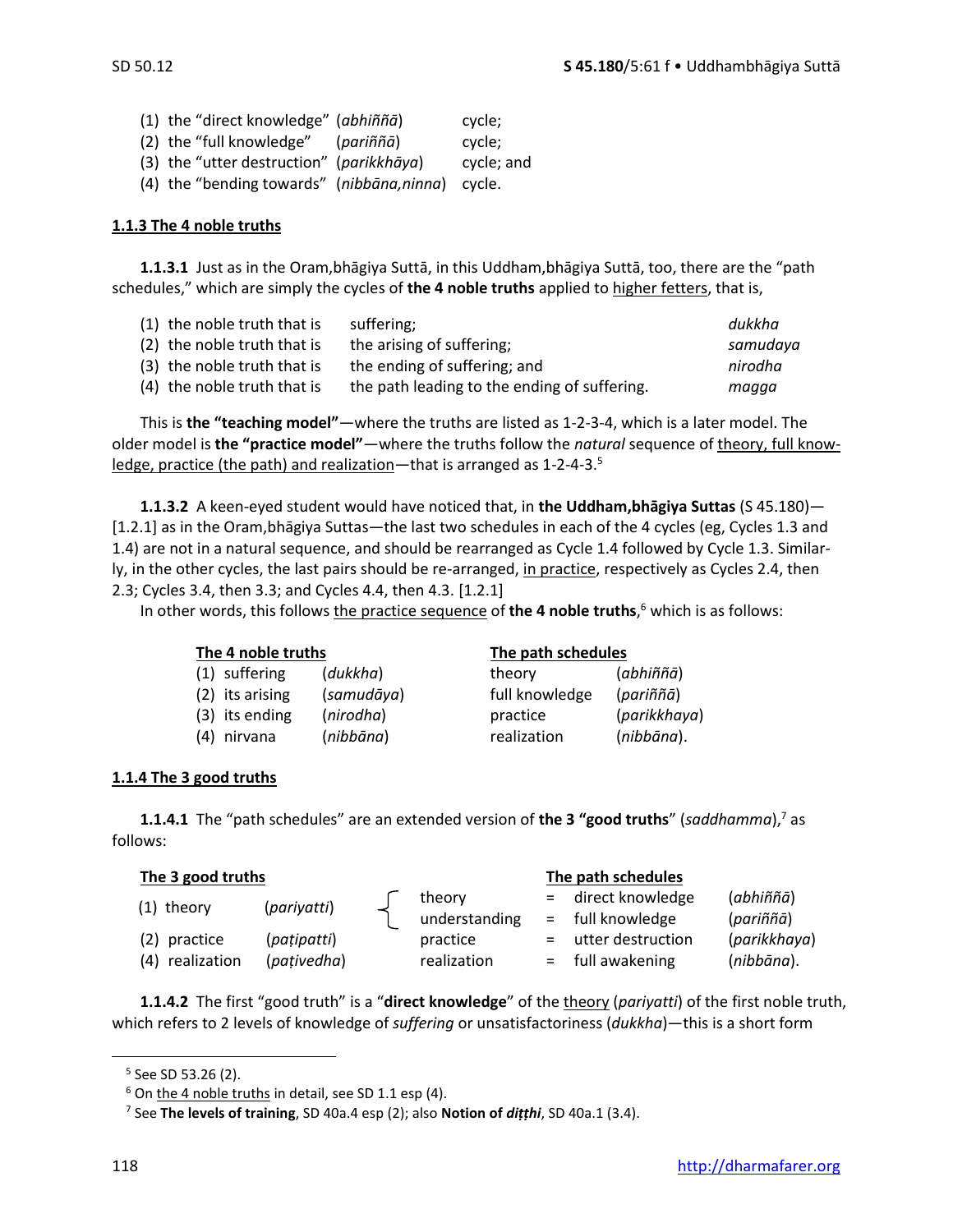(synecdoche) for true reality itself. This reality comprises the 3 characteristics of impermanence (*anicca*), unsatisfactoriness (*dukkha*) and non-self (*anattā*).<sup>8</sup> The 2 levels of understanding (direct knowledge) of these 3 characteristics are those of the word (*vyañjana*) level and the meaning (*attha*) level, that is, we understand both their meaning and the purpose of that understanding.

"**Full knowledge**" (*pariññā*) refers to the comprehension of the 4 noble truths in all their aspects [1.1.6]. This full knowledge is either a theoretical one (through learning) or an intuitive one (through meditation), or both. This full knowledge is vital for proper practice with the right results: it's like knowing all that we need to know about proper driving and the basic working of our car or vehicle, so that we know how to drive safely and deal with vehicle problems—and, above all, go about safely to reach our destination and get our work done.

#### **1.1.5 The 3 levels of wisdom**

**1.1.5.1 The word level** of knowing is the **wisdom** (*paññā*) that is the understanding of the 4 noble truths or true reality through only theoretical or academic learning, that is, traditionally, through listening (*suta*) and through thinking (*cintā*), that is, reflection, or applying the word-learning to our experience. The highest level of wisdom into true reality is through mental cultivation (*bhāvanā*).

**1.1.5.2** Technically, these kinds of understanding are called "**the 3 kinds of wisdom**" (*paññā*), thus:<sup>9</sup>

| (1) wisdom through listening,          | suta,maya paññā    |
|----------------------------------------|--------------------|
| (2) wisdom through thinking,           | cintā,maya paññā   |
| (3) wisdom through mental cultivation. | bhāvanā,maya paññā |

These **3 kinds (or levels) of wisdom** are actually a more "practical" analysis of the 3 trainings—those of moral virtue (*sīla,sikkhā*), mental concentration (*samādhi,sikkhā*) and wisdom (*paññā,sikkhā*). Ordinarily, these 3 levels refer to the spiritual training of unawakened worldlings (*puthujjana*)*,* that is, most of us, who are not yet true "learners" (*sekha*) or saints of the path (*sekha,pāṭipada*).<sup>10</sup> This is the kind of comprehensive understanding—theoretical, intuitive and practical—that gives us the *faith* and fills us with the *joy* to practise the Dharma.

**1.1.5.3** In the Uddham,bhāgiya Suttā, however, the 3 trainings are *the 3 levels of wisdom* applied to the progress of **the learners** (*sekha*), that is, the streamwinner, the once-returner, the non-returner and the arhat-to-be. They are the "true learners," in the sense that they not only understand the teachings they are taught, but also put into practice these teachings and reap their fruits effectively—that is, they attain the various stages of sainthood. They are the true "saints of the path." [1.1.5.2]

In **the Oram,bhāgiya Suttā** (S 45.179), the "path schedules" refer to the progress of the streamwinner, once-returner, non-returner and arhat-to-be—who still need to progress on the path to awakening. Here, in **the Uddham,bhāgiya Suttā** (S 45.180), the teachings refer to only the attaining of the fruition of arhat (*arahatta,phala*), that is, full awakening—like that of the Buddha. 11

<sup>8</sup> On the 3 characteristics (*ti,lakkhaṇa*), see SD 1.1 (4.0.2.4)

<sup>9</sup> **Saṅgīti S** (D 33,1.10(43)/3:219); Vbh 324); see also SD 10.16 (8.2.4).

<sup>10</sup> On the 8 kinds of individuals, see SD 10.16 (11). On the "learners of the path" (*sekha pāṭipada*), see **Sekha S**  (M 53) + SD 21.14 (2.1).

<sup>11</sup> On the awakening of the arhat and that of the Buddha as being the same, see **Sambuddha S** (S 22.58), SD 49.10.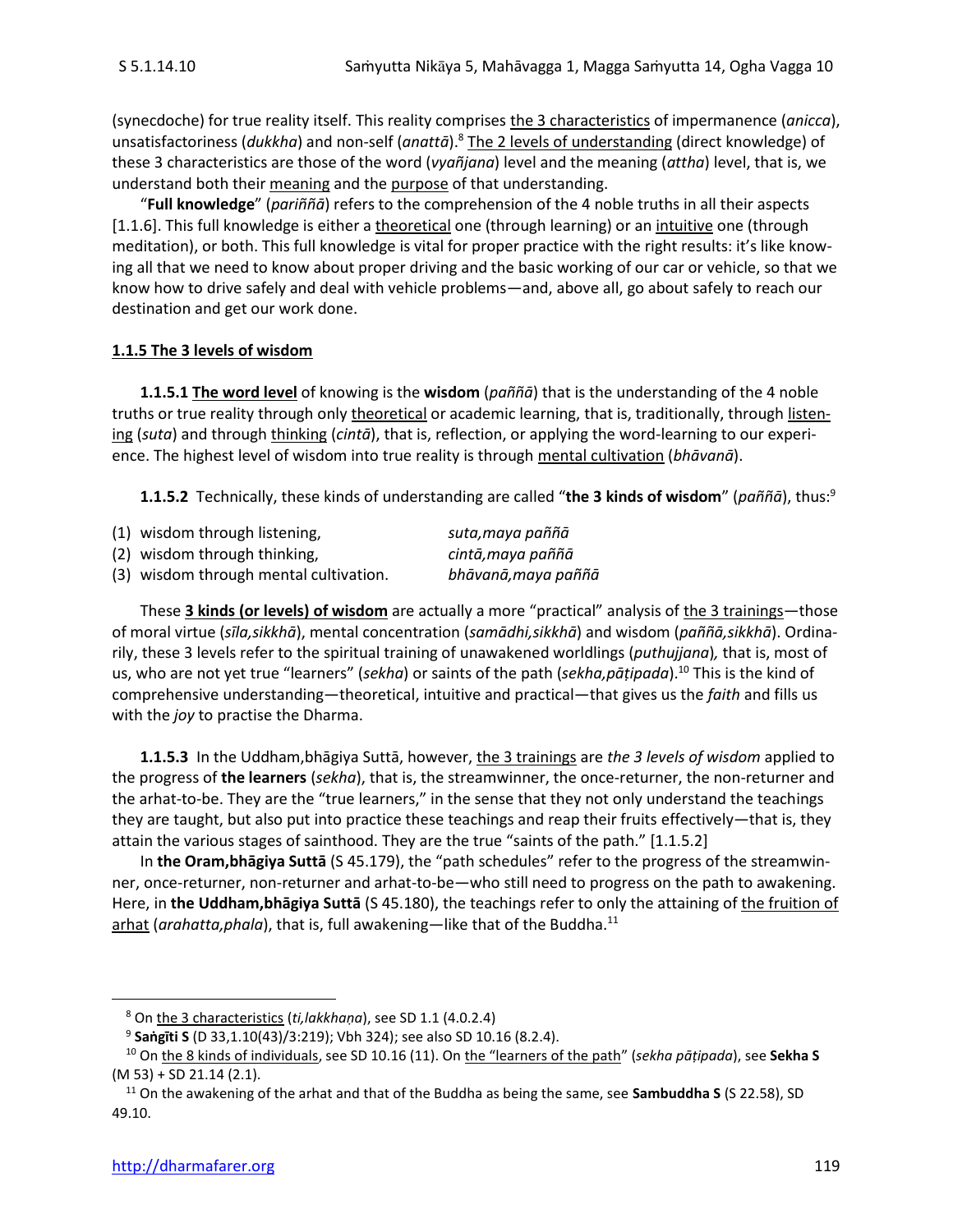#### **1.1.6 The 12 modes of the 4 noble truths**

**1.1.6.1 The "path schedules"** are a more developed (that is, later) version of the analysis of the awakening process. Probably older than these "path schedules" are **the 12 modes** (*dvādas'ākāra*) of the 4 noble truths, that is, the 3 good truths (*saddhamma*) [1.1.3] applied to each of the 4 noble truths. This model, too, is a late canonical teaching, but which is helpful to our understanding of how the 4 truths are fully realized by us, so that we will be liberated from suffering.

**1.1.6.2** The 12 modes of the 4 noble truths are given in the traditional first discourse, **the Dhamma, cakka Pavattanna S** (S 56.11). The Sutta presents **the 3 phases** or cycles (*ti,parivatta*) of each of the 4 truths, thus:

| (1) the knowledge (ie, understanding) of the truth,                | sacca,ñāna |
|--------------------------------------------------------------------|------------|
| (2) the knowledge of the task to be done regarding each truth, and | kicca,ñāna |
| (3) the knowledge of the accomplishment of these tasks.            | kata,ñāna  |

The commentarial version of these phases, as we have already noted, is called "the 3 good truths" (*saddhamma*), that is, theory (*pariyatti*), practice (*paṭipatti*) and realization (*paṭivedha*) of awakening. [1.1.3]

**1.1.6.3** When the 3 phases are applied to each of the 4 noble truths, we have the following **12 modes** (*dvādas'ākāra*) of the truths, that is, spiritual progress to awakening, as follows:

|     | (1) The first noble truth: suffering                                    | dukkha                |
|-----|-------------------------------------------------------------------------|-----------------------|
|     | (2) Suffering should be known                                           | pariññeyya            |
|     | (3) Suffering has been known                                            | pariññāta             |
|     | (4) The second noble truth: craving                                     | tanhā                 |
|     | (5) Craving should be abandoned                                         | pahātabba             |
|     | (6) Craving has been abandoned                                          | pahīna                |
|     |                                                                         |                       |
|     | (7) The third noble truth: nirvana                                      | nibbāna               |
| (8) | Nirvana should be realized                                              | sacchikātabba         |
| (9) | Nirvana has been realized                                               | sacchikata            |
|     |                                                                         |                       |
|     | (10) The fourth noble truth: the path                                   | patipadā              |
|     | (11) The path should be cultivated<br>(12) The path has been cultivated | bhāvetabba<br>bhāvita |

The sequence here is that of the later canonical "teaching" (or theoretical) model. In the older "practice" model, the last triad (10-12) (the "fourth" truth) is placed before (7-9) (the "third" truth): the goal, nirvana, is thus properly placed last, as it is the goal of the path. This older (perhaps *the* oldest) sequence of the 4 truths, then, is 1-2-4-3.<sup>12</sup>

 $12$  On the 12 modes of the 4 truths, see SD 1.1 (6.2). On the "practice" model of the 4 truths (arranged as 1-2-4-3), see **Mahā Saḷ-āyatanika S** (M 149,11 etc) + SD 41.9 (2.4).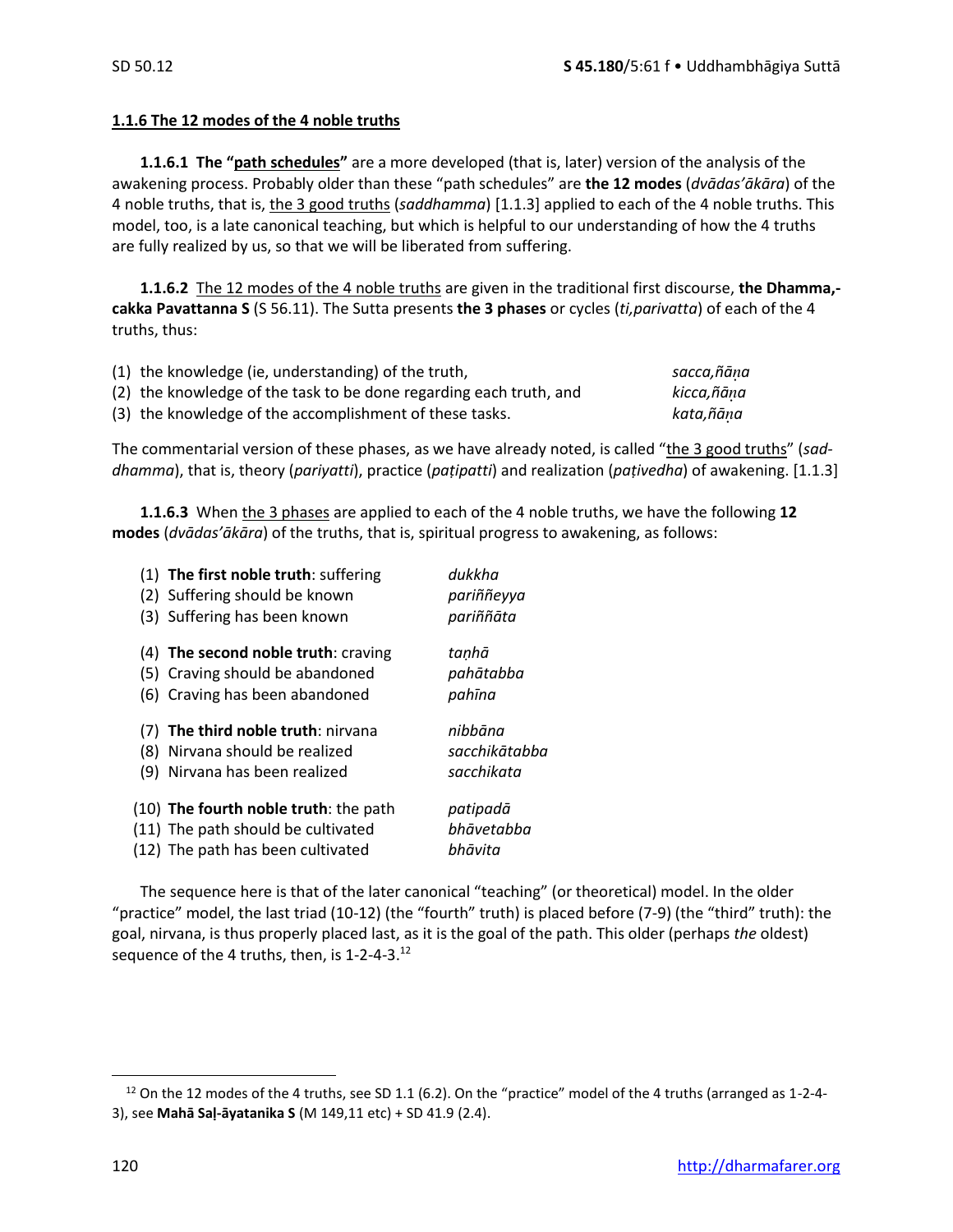## **1.2 THE 16-CYCLE MODE**

**1.2.1** Like the Oram,bhāgiya Suttā (S 45.179), **the Uddham,bhāgiya Suttā** (S 45.180), too, give us a 16 cycle analytical model of the path, which is later than that of the 12 modes [1.1.6]. In fact, the 16-cycle model probably evolved from the 12-mode model. In the Uddham,bhāgiya Suttā's 16-cycle analytical model (the most detailed canonical model of the awakening process), each of the 4 path-schedules goes through 4 cycles, totaling 16 cycles, thus:

| 1            |           | The direct knowledge (abhiññā) cycle                       |             |
|--------------|-----------|------------------------------------------------------------|-------------|
|              | Cycle 1.1 | (1) The "dependent on solitude" (viveka, nissita) cycle    | $[664-5]$   |
|              |           | The path schedule 1                                        | $[666-9]$   |
|              | Cycle 1.2 | (2) The "abandoning of the roots" (mūla, vinaya) cycle     | $[§§10-11]$ |
|              |           | The path schedule 2                                        | $[§§12-15]$ |
|              | Cycle 1.3 | (3) The "plunging into the death-free" (amat'ogadha) cycle | $[§§16-17]$ |
|              |           | The path schedule 3                                        | $[§§18-21]$ |
|              | Cycle 1.4 | (4) The "bending towards nirvana" (nibbāna, ninna) cycle   | $[6622-23]$ |
|              |           | The path schedule 4                                        | $[6624-27]$ |
| $\mathbf{2}$ |           | The full knowledge (pariññā) cycle                         |             |
|              | Cycle 2.1 | (5) The "dependent of solitude" cycle                      | $[§§28-29]$ |
|              |           | The path schedule 5                                        | $[6630-33]$ |
|              | Cycle 2.2 | (6) The "abandoning of the roots" cycle                    | $[§§34-35]$ |
|              |           | The path schedule 6                                        | $[§§36-39]$ |
|              | Cycle 2.3 | (7) The "plunging into the death-free" cycle               | $[§§40-41]$ |
|              |           | The path schedule 7                                        | $[§§42-45]$ |
|              | Cycle 2.4 | (8) The "bending towards nirvana" cycle                    | $[§§46-47]$ |
|              |           | The path schedule 8                                        | $[§§48-51]$ |
| 3            |           | The utter destruction (parikkhāya) cycle                   |             |
|              | Cycle 3.1 | (9) The "dependent of solitude" cycle                      | $[§§52-53]$ |
|              |           | The path schedule 9                                        | $[§§54-57]$ |
|              |           | Cycle 3.2 (10) The "abandoning of the roots" cycle         | $[§§58-59]$ |
|              |           | The path schedule 10                                       | $[§§60-63]$ |
|              |           | Cycle 3.3 (11) The "plunging into the death-free" cycle    | $[§§64-65]$ |
|              |           | The path schedule 11                                       | $[§§66-69]$ |
|              |           | Cycle 3.4 (12) The "bending towards nirvana" cycle         | $[6670-71]$ |
|              |           | The path schedule 12                                       | $[6672-75]$ |
| 4            |           | The abandonment (pahāna) cycle                             |             |
|              |           | Cycle 4.1 (13) The "dependent of solitude" cycle           | $[§§76-77]$ |
|              |           | The path schedule 13                                       | $[§§78-81]$ |
|              |           | Cycle 4.2 (14) The "abandoning of the roots" cycle         | $[§§82-83]$ |
|              |           | The path schedule 14                                       | $[§§84-87]$ |
|              |           | Cycle 4.3 (15) The "plunging into the death-free" cycle    | $[§§88-89]$ |
|              |           | The path schedule 15                                       | $[§§90-93]$ |
|              |           | Cycle 4.4 (16) The "bending towards nirvana" cycle         | $[§§94-95]$ |
|              |           | The path schedule 16                                       | [§§96-99]   |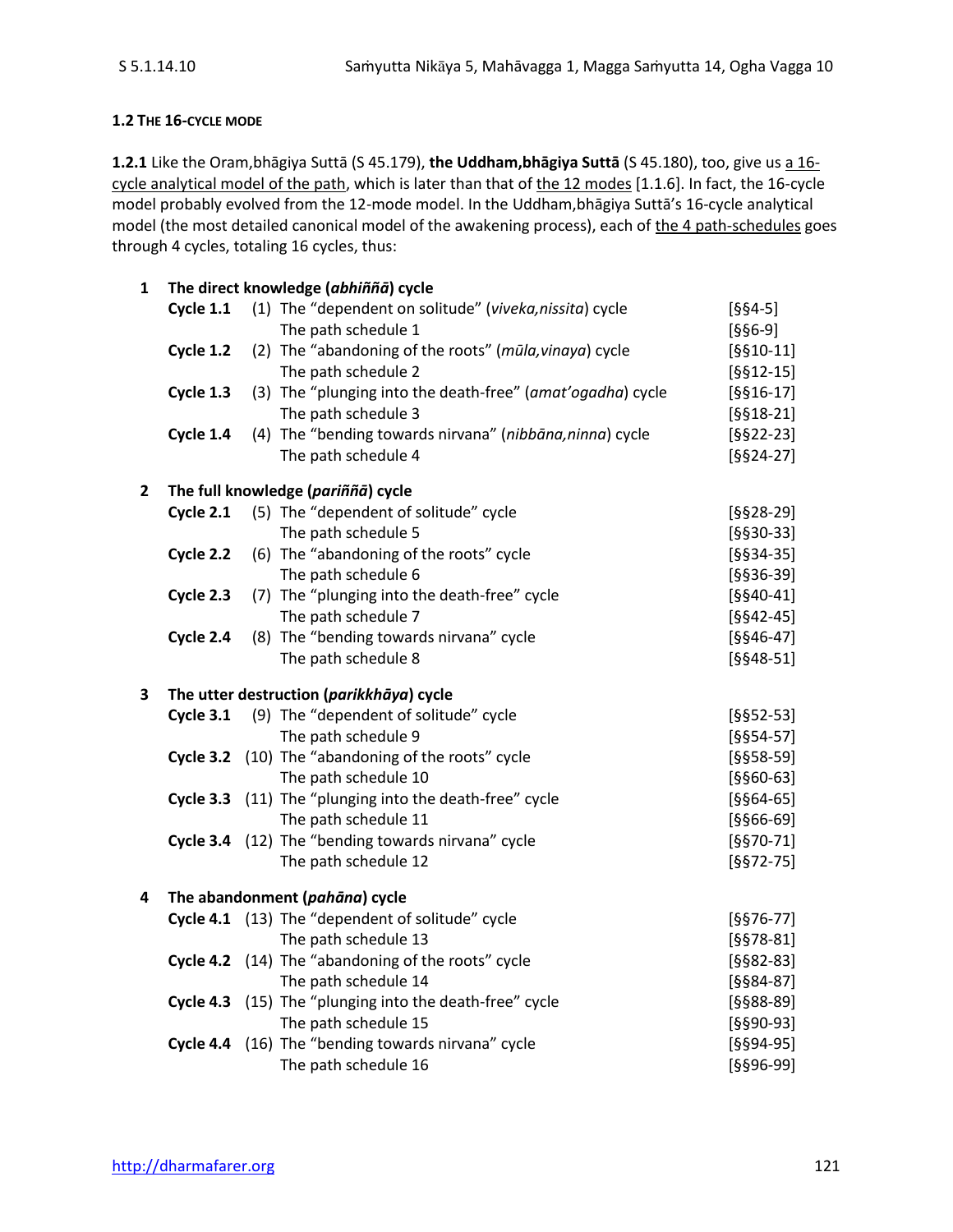## **2** The fetters and arhathood

#### **2.1 THE NATURE OF THE FETTERS**

**2.1.1 The 5 higher fetters** (*uddham,bhagiya saṁyojana*) [§2] are so called because they hold us back in the transphysical worlds of form (*rūpa,loka*) and of formlessness (*arūpa,loka*). Although the saints of the path—the streamwinner, the once-returner, the non-returner, and the arhat-to-be—have overcome the 5 lower fetters, this gives them only freedom from the sufferings of sense-world.

**2.1.2** Although these saints are neither attracted to sensual pleasures nor distracted by physical worldliness, *the 5 higher fetters* still limit them from full awakening. In fact, they are said to be "higher" (*uddham,bhāgiya*) fetters because they hold back even the non-returner to the higher worlds: they are still reborn in the pure abodes, the highest of the form world. The once-returner will undergo only one more life, and then attain nirvana. The streamwinner will be reborn in the human world or the heavens as many as 7 times but no more.

#### **2.2 THE FETTERS AND ARHATHOOD**

**2.2.1 The supramundane way** (*lok'uttara,magga*) comprises the 4 paths: those of the noble individuals (*ariya,puggala*) or true saints, namely, the arhat (*arahata*), the non-returner (*anāgāmī*), the once-returner (*sākadāgāmī*) and the streamwinner (*sotāpanna*). <sup>13</sup> The 10 fetters (*dasa saṁyojana*) block us from seeing the one true path, so that we are misled down other paths, those less taken, where we lose our way and wander about. The fetters stand between the worldlings (*puthujjana*) and the saints. [2.2.2]

**2.2.2 The 10 fetters** (*dasa saṁyojana*) are listed in **the (Sekha) Uddesa Suttā** (A 3.85), a definitive discourse on how the 3 trainings are related to the attaining of sainthood.<sup>14</sup> This Sutta is also the locus classicus for how the 4 kinds of saints break the 10 mental fetters (*saṁyojana*), which are as follows:

## **The 5 lower fetters** (*oram,bhāgiya saṁyojana*) [SD 50.11]

| (1) self-identity view<br>(2) spiritual doubt<br>(3) attachment to rituals and vows<br>(4) sensual lust<br>(5) repulsion or ill will<br>The 5 higher fetters (uddham, bhāgiya samyojana) [SD 50.12] | sakkāya, dițțhi<br>vicikicchā<br>sīla-b.bata, parāmāsa<br>kāma,rāga<br>pațigha (or, vyāpāda) | The 3 fetters (underscored),<br>overcome by the streamwinner and<br>the once-returner (lust, hate and<br>delusion are weakened).<br>The 5 lower fetters,<br>overcome by the non-returner. |
|-----------------------------------------------------------------------------------------------------------------------------------------------------------------------------------------------------|----------------------------------------------------------------------------------------------|-------------------------------------------------------------------------------------------------------------------------------------------------------------------------------------------|
| (6) lust for form existence<br>(7) lust for formless existence<br>(8) conceit<br>(9) restlessness<br>(10) ignorance                                                                                 | rūpa,rāga<br>arūpa,rāga<br>māna<br>uddhacca<br>avijjā                                        | <b>Fetters that obtain becoming</b> "15<br>The 5 higher fetters:<br>overcome by the arhat.<br>"fetters that obtain rebirth" <sup>16</sup>                                                 |
| <b>Table 2.2.2.</b> The 10 fetters and sainthood $[= SD 56.13a Table 7.1.2.2]$                                                                                                                      |                                                                                              | (S 5:61, A 5:13, Vbh 377)                                                                                                                                                                 |

13 On the 4 saints, see **Alagaddûpama S** (M 22,42-47) SD 3.13; **Ānâpāna,sati S** (M 118,9-12) SD 7.13; **Samaṇa-macala S 1** (A 4.87) SD 20.13 + **2** (A 4.88) SD 20.14.

 $14$  A 3.85/1:231 f @ SD 3.3(2).

<sup>15</sup> "Fetters that obtain existence," *bhava,paṭilābha saṁyojana.* This and the "fetters that obtain rebirth" below are conjectured correlations: see **(Catukka) Saṁyojana S** (A 4.131), SD 50.19.

<sup>16</sup> "Fetters that obtain rebirth," *upapatti,paṭilābha saṁyojana*: see prec n.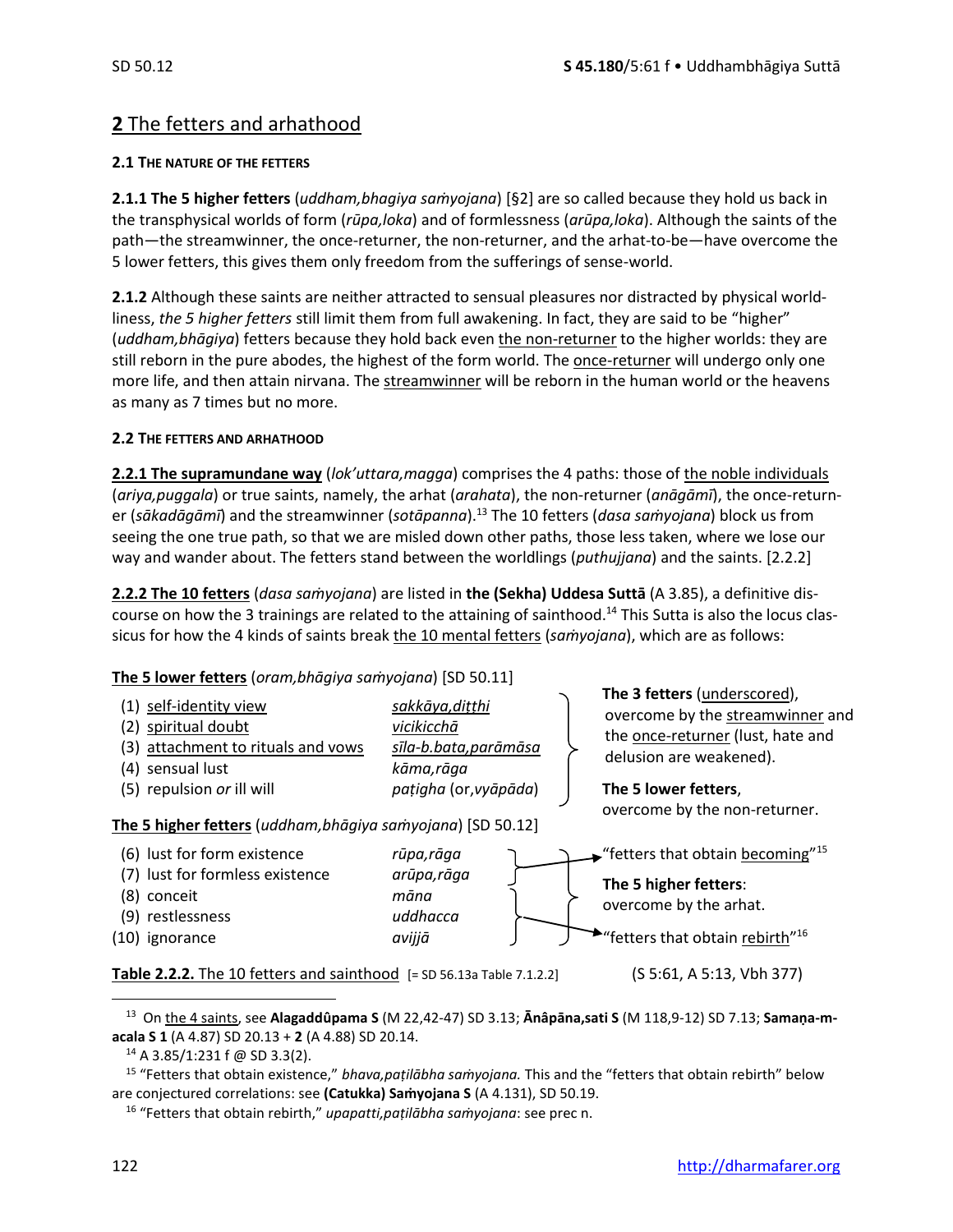**2.2.3** Table 2.2.2 contains two interesting terms—"fetters that obtain becoming" and "fetters that obtain rebirth." The suttas are curiously silent on these terms. Their correlation—with fetters 6-7 and with 8- 10—is only as a matter of conjecture. The explanations for such a correlation will be discussed in the notes on **the (Catukka) Saṁyojana Sutta** (A 4.131).<sup>17</sup>

#### **2.3 THE 5 HIGHER FETTERS**

#### **2.3.1 Supersensible worlds**

**2.3.1.1 The Uddham,bhāgiya (Saṁyojana) Suttā** (S 45.180) give an analysis of the 5 higher fetters (*uddham,bhāgiya saṁyojana*). The qualifier "higher" (*uddha*) means that these defilements fetter us to those realms "higher than" or beyond the sense world (whereto beings are bound by the "lower fetters" (*oram,bhāgiya saṁyojana*) [SD 50.11].

**2.3.1.2** While the 5 lower fetters imprison us to the sense world, the 5 higher fetters keep us in the form [2.4.1] and the formless worlds [2.4.2]. These are worlds accessible only through dhyana, profoundly joyful mental states that transcend the physical senses. In other words, these are supersensible<sup>18</sup> worlds.

#### **2.3.2 Transcending form**

**2.3.2.1** A meditator masters the form dhyanas by transcending the physical senses, so that the mind is free from having to process any sense-data. These sense-data are the objects of our bodily faculties of seeing, hearing, smelling, tasting and touching [bodily feeling] and, of course, the mind. In the case of all the path saints or learners (*sekha pāṭipada*) [1.1.1.2], even the most developed of them—those who have attained the arhat path, that is, are arhats-to-be (*arahatta,magga*) <sup>19</sup>—they still, to some degree, have these higher fetters (*uddhambhāgiya saṁyojana*), that is:

| (6) lust for form-existence,     | rūpa,rāga   |
|----------------------------------|-------------|
| (7) lust for formless existence, | arūpa, rāga |
| (8) conceit,                     | māna        |
| (9) restlessness and             | uddhacca    |
| (10) ignorance.                  | avijjā      |

**2.3.2.2** Note how the 5 higher fetters are numbered: they run on from the first 5 lower fetters, which are discussed in **the Oram,bhāgiya (Saṁyojana) Suttā** (S 45.179), SD 50.11. Together, they form the famous set of 10 fetters (*dasa,saṁyojana*). This does not mean that the fetters need to be broken sequentially from the very first one.<sup>20</sup>

The fetters are broken in sets, or more exactly, 2 or 3 sets—first as the "3 fetters" [1.1.1.2], then the "lower" fetters, and finally the "higher" fetters. Breaking the lower fetters (the first 5) frees us from being overwhelmed by our senses, especially our mind being crafted by our sense-experiences. Breaking

<sup>17</sup> A 4.131 (SD 50.19).

<sup>&</sup>lt;sup>18</sup> OED defines supersensible as "that is above the sensible; beyond what is perceptible by the senses." It is also possible to use the neologism, "transsensory."

 $19$  On the "path arhat" and the "fruition arhat," see SD 51.10a (1.0.4).

<sup>20</sup> For the 5 lower fetters (*oram,bhāgiya saṁyojana*), see **Oram,bhāgiya (Saṁyojana) S** (S 45.179,2) + SD 50.11 (2) for an overview on the fetters and sainthood.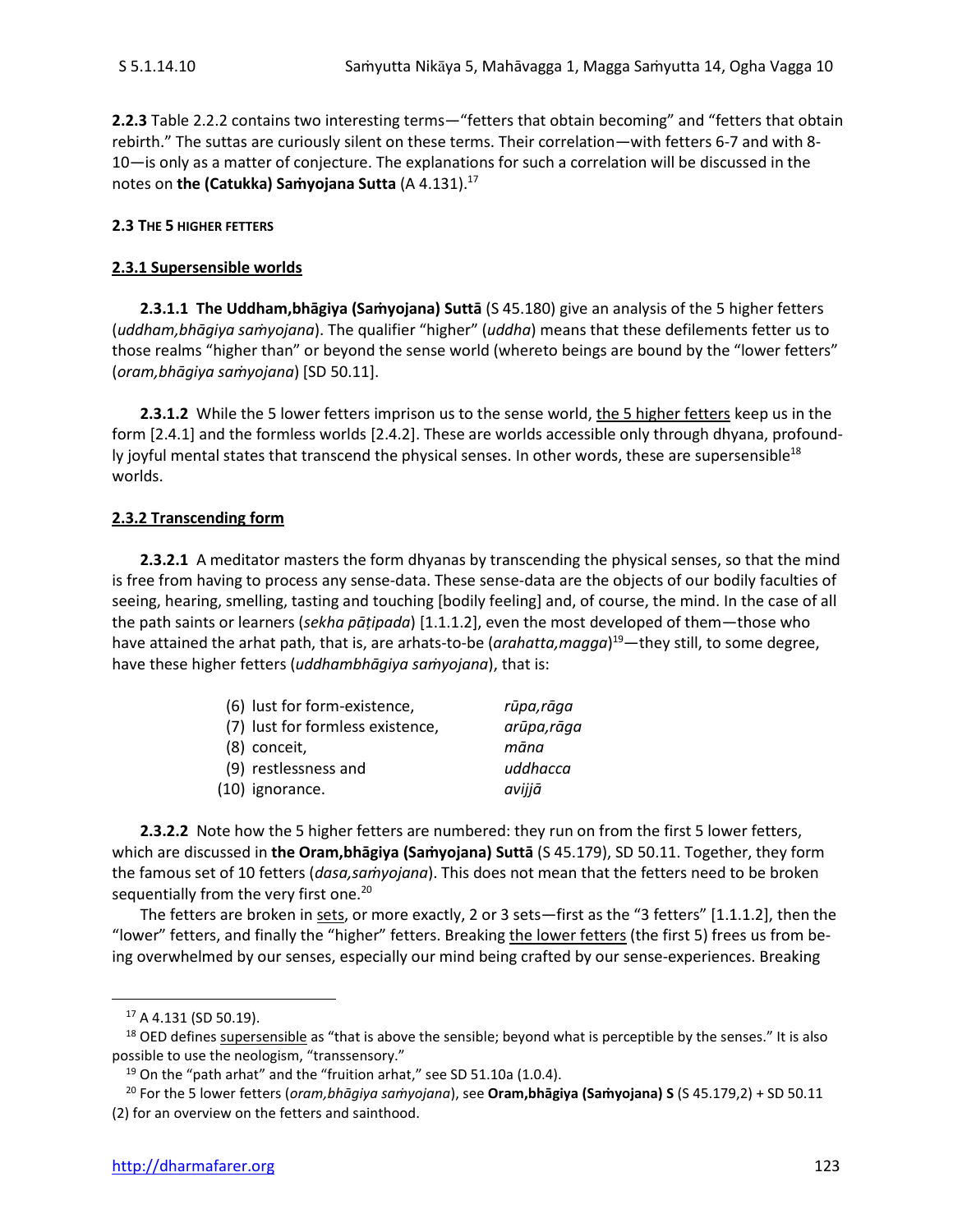the higher fetters—specifically, numbers (6) and (7)—frees us from both the form and the formless worlds, that is, the rest of worldly existence.

The remaining higher fetters—numbers (8)-(10)—are very subtle ones, found even in the nonreturner and the arhat-to-be. Even the arhat-to-be may have some conceit (measuring of individuals), mental restlessness and spiritual ignorance that must be overcome before full arhathood is attained. Let us examine these points further.

**2.3.2.3** A clarification on the nature of **the "8 dhyanas"**—the 4 form dhyanas (*rūpa,jhāna*) and the 4 formless attainments (*arūpa,samāpatti*)—is helpful for a better understanding of the fetters of lust for form (*rūpa,rāga*) and for formlessness (*arūpa,rāga*). Below [2.3.2.4] is a table showing the essential nature of the 8 dhyanas (as they are collectively called).

The mind, when in a dhyana, totally transcends all sensuality, that is, it is free of all input and processing of the 5 physical senses and the mind. **The 1st dhyana** has 5 dhyana-factors (*jhān'aṅga*):<sup>21</sup> initial application and sustained application (*vitakka,vicāra*), zest (*pīti*), joy (*sukha*) and one-pointedness of mind (*ek'aggatā*).

**2.3.2.4** As the mind progresses deeper from one dhyana to the next, it has less dhyana-factors in each new dhyana. This table shows how the various **dhyana-factors** (*jhān'aṅga*) are progressively resolved as the mind progresses through the dhyanas:

| sensuality,              |      | kāma                                                                                                    | [2.4.1.3]                                                                                                                                |
|--------------------------|------|---------------------------------------------------------------------------------------------------------|------------------------------------------------------------------------------------------------------------------------------------------|
|                          |      | vitakka                                                                                                 | [2.4.1.4]                                                                                                                                |
| zest [joyful interest]   |      | pīti                                                                                                    | [2.4.1.5]                                                                                                                                |
| happiness.               |      | sukha                                                                                                   | [2.4.1.6]                                                                                                                                |
|                          |      |                                                                                                         |                                                                                                                                          |
| form,                    | rūpa |                                                                                                         | [2.4.3.1]                                                                                                                                |
|                          |      |                                                                                                         | [2.4.3.2]                                                                                                                                |
| the base of infinite     |      |                                                                                                         |                                                                                                                                          |
| consciousness,           |      |                                                                                                         | [2.4.3.3]                                                                                                                                |
|                          |      |                                                                                                         |                                                                                                                                          |
|                          |      |                                                                                                         |                                                                                                                                          |
| the base of nothingness, |      |                                                                                                         | [2.4.3.4]                                                                                                                                |
| the signs.               |      |                                                                                                         |                                                                                                                                          |
|                          |      | The factor resolved (let go of)<br>initial application and thinking,<br>The factor resolved (let go of) | the base of infinite space, ākāsānañc'āyatana<br>viññāṇañc'āyatana<br>n'eva, saññā, nâ saññ' -<br>āyatana<br>ākiñcaññ'āyatana<br>nimitta |

How the various dhyana-factors are resolved for each of the 4 form dhyana will be described below [2.4].

<sup>21</sup> On dhyana-factors (*jhān'aṅga*), see SD 8.4 (6).

<sup>22</sup> Technically, the form dhyanas are simply known as "dhyana" (*jhāna*), while the formless dhyanas are known as "formless states" (*āruppa*) or "attainments" (*samāpatti*).

<sup>23</sup> The "signless concentration of mind" (*animitta ceto,samādhi*) is a profound state of meditation experienced by an unawakened person that is similar to the cessation of perception and feeling [2.4.2.5] experienced by arhats. See **Animitta Ceto,samādhi Pañha S** (S 40.9) + SD 24.19 (2).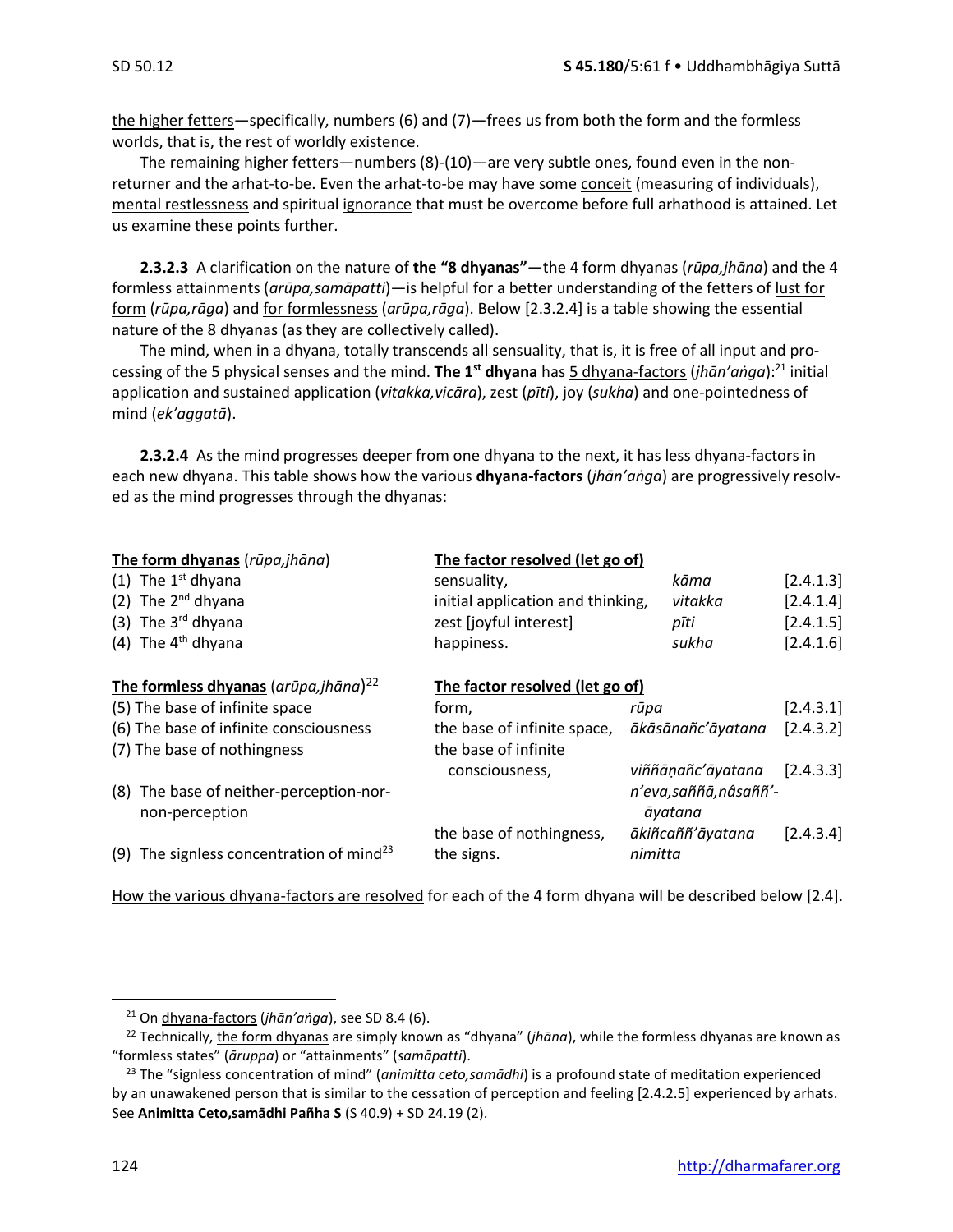#### **2.4 BREAKING THE 5 HIGHER FETTERS**

#### **2.4.1 Overcoming sensuality and form**

**2.4.1.1** "Lust for form existence" (*rūpa,rāga*) is the 6<sup>th</sup> of the 10 mental fetters, and the 1<sup>st</sup> of the "higher fetters" (*uddham,bhāgiya saṁyojana*). *Rūpa,raga* is the desire to be reborn as a divinity (*deva*) in a form realm (*rūpa,dhātu*), or the desire to attain and enjoy that state (*rūpa,bhava*).<sup>24</sup> Hence, this fetter can be either an existential defilement (we are caught up in it) or a psychological one (we are mentally drawn to it), or both.

Beings of **the form state** have *refined or subtle material bodies*, free from physical passions, and have minds that are perpetually absorbed in the comfort, bliss and equanimity of dhyana. By existential defilement is meant that these states are *conditioned*, and hence, impermanent, ultimately unsatisfactory, and without an abiding self (beyond our control).

On account of such wholesome subtleties, the path saints, even the non-returners—what more to say of unawakened meditators—may still harbour such a desire, often as an unconscious latent tendency (*anusaya*).<sup>25</sup> This subtle desire for form existence is only transcended in the arhat.<sup>26</sup> This is what is meant by psychological defilement.

**2.4.1.2** Interestingly, access to these form and formless states are *only from the human world*, that is, the sense world (*kāma,loka*). These states are best understood in contrast to the human state in the sense world where it is possible for the mind to be trained and to evolve spiritually. Although such a view may appear homocentric—human-centred—this is the most convenient starting-point for understanding the nature of spiritual evolution. We can, of course, theoretically say that when we are able to get the physical sense faculties to shut down, we will be able to attain these higher meditative states.

**The human state** stands midway, as it were, between the subhuman underworlds of the animals, asura, pretas, and hell-beings, and the sense-world heavens, on the one hand, and the transhuman realms of the brahmas (higher devas), that is, the form world and the formless world, on the other hand. Humans who fail to live a wholesomely moral life will *devolve*, even in this life and even more likely in the next and subsequent lives into the subhuman states. If we habitually cultivate wholesome meditation habits or live happy mindful lives, we are likely to evolve into and within these divine states even in this life, or in the next and subsequent lives.

**2.4.1.3** When we are able to fully, even if temporarily, transcend our physical senses—that is, to leave all sensuality behind in some kind of stasis through deep meditation—we attain **the 1st dhyana**. This state is characterized by rudimentary cognitive processes known as "initial application" (*vitakka*) and "sustained application" (*vicāra*).

Essentially, in the absence of thought (or "normal" cognitive processes), we are still able to direct our mind to the mental object (initial application), or to keep it stable and focused (sustained application). On account of this thought-free and sensuality-free state and mental oneness (*ek'aggatā*), our mind is pervaded with zest (joyful interest) (*pīti*) and blissfully at ease, which is meditative happiness (*sukha*).

<sup>24</sup> Besides *rūpa,dhātu* (form realm, D 3:215) and *rūpa,bhava* (form state, D 2:57). Later terms (Abhidhamma & comy) include *rūpa,loka* (form world; commentarial; in the Canon, only as *rūpa,lokiya,* Vbh 436), *rūpa,bhūmi* (form plane, lit, "form ground," Pm 1:83) and *rūpâvacara* (form sphere), even *rūpâvacarā bhūmi* (form-sphere ground, Pm 1:83 f). On these, see Saddhammopāyana (JPTS 1887 vv 228, 236).

<sup>25</sup> On the latent tendencies (*anusaya*), see SD 31.3.

 $26$  On the technical details of the form states, see Ency Bsm, sv rūpa-bhava.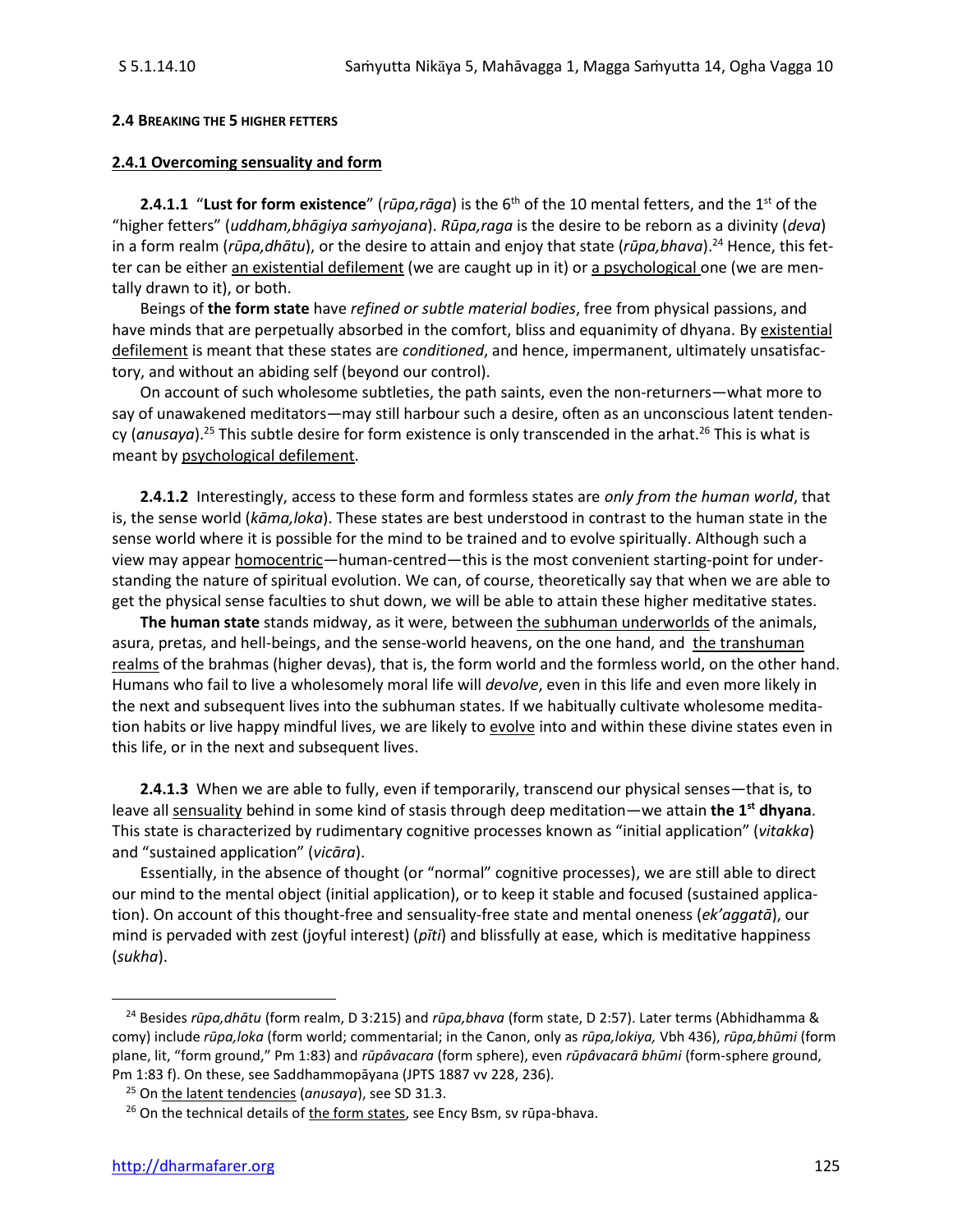**2.4.1.4** As we become more familiar with the 1<sup>st</sup> dhyana, we are able to gently resolve or let go of the subtle remnants of thought, that is, *initial application* and *sustained application*. After all, the mind is already naturally and easily "fixed" on the mental object, that is, in full samadhi, enjoying zest (*pīti*) and joy (*sukha*). This is **the 2<sup>nd</sup> dhyana**, when the mind is fully and blissfully concentrated on itself. This dhyana is sometimes called "the noble silence" (*ariya,tuṇhī,bhāva*) because the mind therein is totally free of all chatter and thoughts.<sup>27</sup> All such resolve can only be made after we have emerged from a dhyana—neither thinking nor knowing (as we know them) occurs in the dhyanas.<sup>28</sup>

**2.4.1.5** After mastering the 2nd dhyana, we go on to resolve another dhyana-factor, that is, **zest** (*pīti*)*.* This is a kind of subtly rapturous state. Now, free from initial application and sustained application, and with the resolution of zest, only joy (*sukha*) remains in a profoundly stable samadhi. This is **the 3 rd dhyana**.

**2.4.1.6** In **the 4th dhyana**, even *happiness* is resolved, freeing the mind of all hedonic objects. Far from being "unfeeling," the mind is simply free from having to objectify joy, as it were. Another way to understand this is that *joy* settles into a profound stable peace, that is, total equanimity (*upekkhā*). We could, in a figurative sense, imagine such a state to be like that of a perfectly clear sphere resting at a tangent on a perfectly flat plane.

**2.4.1.7** Common throughout all these 4 dhyanas is that willfulness and ability to progressively resolve or let go of a significant factor or two, as illustrated in the table above [2.3.2.4]. In fact, even the word "willingness" is used provisionally, as our conative faculty<sup>29</sup> is gradually being disarmed. Instead of *instinctively* seeking what delights us and pushing away what does not, the mind is naturally directed to its mental object by the resolution of the grosser mental aspects, beginning with sensuality [2.4.1.3].

In other words, far from being an "achievement" or accumulation of powers, dhyanic meditation is the mind letting go of itself more and more, a sort of self-forgetting, or better, a self-renunciation. This "will-free" natural progression of dhyanic meditation (indeed of all early Buddhist meditations) is well described in **the Cetanā'karaṇīya Suttas** (A 10.2; A 11.2).<sup>30</sup>

**2.4.1.8** In terms of the mental fetters (*saṁyojana*), we should understand the 6 th fetter of "**lust for form existence**" (*rūpa,rāga*) as the will to continue to enjoy the bliss and benefits of the form dhyana, even the desire for rebirth in the form realms. Such an attitude is clearly against the nature of mental cultivation and growth, one that is based on the resolution or letting go of mental factors, a kind of self-emptying.

Only in fully letting go of our attachment to sensual pleasures are we able to attain the  $1<sup>st</sup>$  dhyana. By resolving initial application and sustained application, we ascend to the  $2<sup>nd</sup>$  dhyana. By resolving zest in the 2<sup>nd</sup> dhyana, we move on to the 3<sup>rd</sup> dhyana. Then, resolving joy itself, we attain the profoundly blissful equanimity of the 4<sup>th</sup> dhyana. Logically, then, by resolving this equanimity, we progress beyond even the form dhyanas into the formless attainments.

 $27$  On the noble silence in meditation, see SD 8.4 (5.1.3).

<sup>28</sup> On thinking and knowing not occurring during dhyana, see **The Buddha discovered dhyana**, SD 33.1b (6.2.2).

 $29$  Conation is that aspect of the mental process having to do with volition, striving and willing. In early Buddhist psychology, this includes our deliberate acts—both conscious and unconscious (habitual)—or what is traditionally known as karma*.*

<sup>30</sup> **(Dasaka) Cetanā'karaṇīya S** (A 10.2), SD 41.6; **(Ekā,dasaka) Cetanā'karaṇīya S** (A 11.2), SD 33.3b.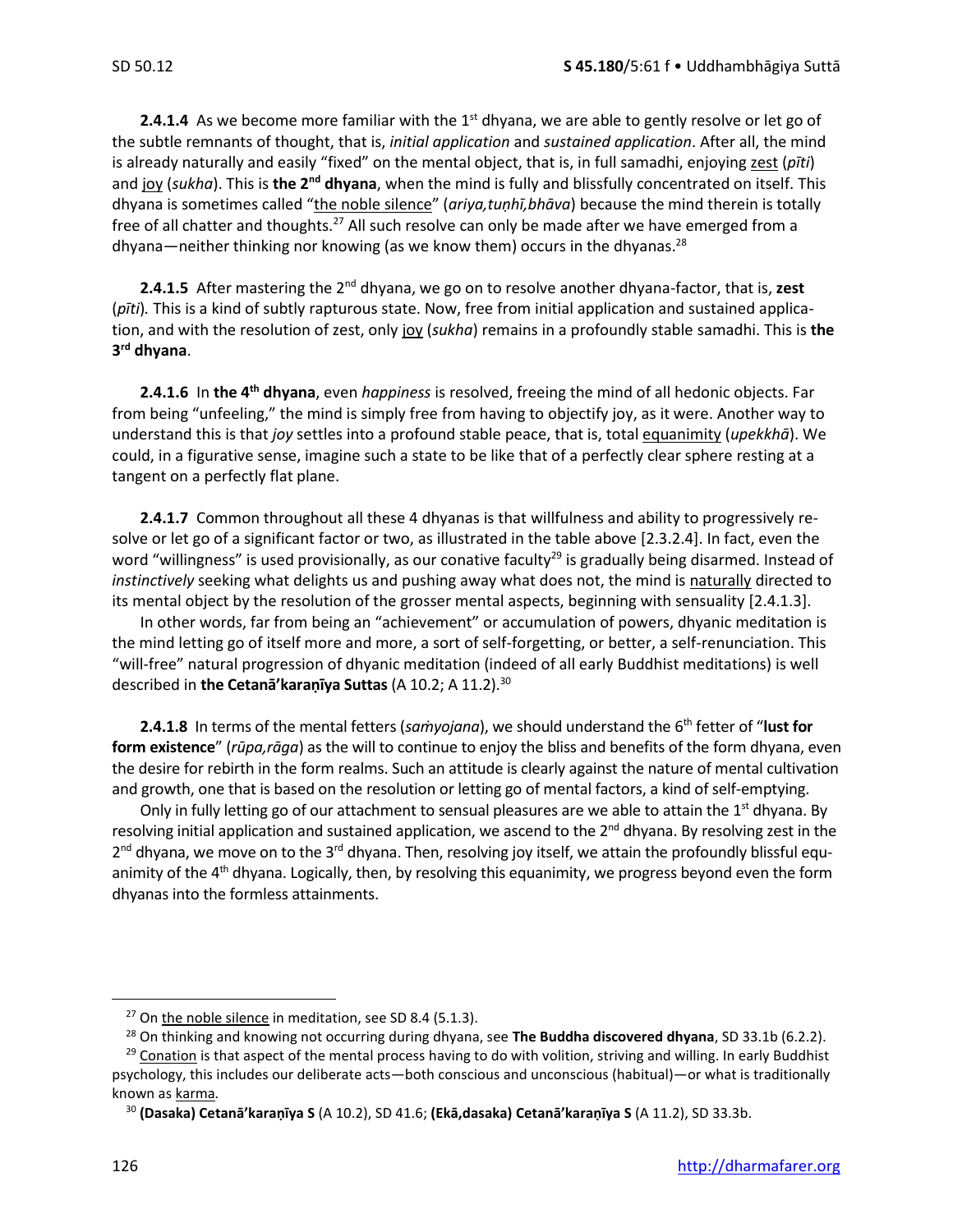## **2.4.2 Overcoming lust for formlessness** [2.3.2.4]

**2.4.2.1** "Lust for formless existence" (*arūpa,rāga*) is the 7<sup>th</sup> of the 10 mental fetters, and the 2<sup>nd</sup> of the "higher fetters" (*uddham,bhāgiya saṁyojana*). This is the desire to be reborn as a divinity (*deva*) in a formless realm (*arūpa,dhātu*), or the desire to attain and enjoy this state (*arūpa,bhava*).<sup>31</sup> Hence, this fetter can be either an existential defilement or a psychological one, or both. [2.4.1.1]

**2.4.2.2** Beings of the formless state do not have any kind of material body. If the beings of the form states appear as various kinds and degrees of radiance, then, the formless beings are said to comprise of invisible energy. Like the form beings, the formless beings are free from physical passions, and their minds are perpetually absorbed in the profound and joyful peace of the formless attainments.

**2.4.2.3 The 4 formless attainments** (*arūpa samāpatti*) are mentioned as a set in **the Mahā,nidāna Sutta** (D 15). They are described as follows:

(1) There are, Ānanda, beings who,

through having utterly transcended *the perception of physical form*, the passing away of perceptions of impingement, and non-attention to the perception of diversity,

(contemplating,) 'Space is infinite,'

arrive at the base of infinite space (*ākāsānañc'āyatana*).

This is the fifth station for the consciousness. $32$ 

(2) There are, Ānanda, beings who,

through having utterly transcended the base of infinite space,

(contemplating,) 'Consciousness is infinite,'

arrive at the base of infinite consciousness (*viññāṇañc'āyatana*). This is the sixth station for the consciousness.

(3) There are, Ānanda, beings who,

through having utterly transcended the base of infinite consciousness, (contemplating,) 'There is nothing,'

arrive at the base of nothingness (*ākiñcaññ'āyatana*).

This is the seventh station for the consciousness.

(4) And there is the base of non-percipient beings (*asañña,satta*) 33 with the base of neither-perception-nor-non-perception (*n'eva,saññā,nâsaññ'āyatana*) as the second.

(D 15,33/2:69), SD 5.17

The seventh and last station—listed above as (4)—mentions "*the base of non-percipient beings*" together with *the base of neither-perception-nor-non-perception*. They are listed together because of the

<sup>32</sup> On the 7 stations for consciousness, see *Viññāṇa-ṭ,ṭhiti*, SD 23.14 & **Group karma?** SD 39.1 (1.4).

<sup>31</sup> Besides *arūpa,dhātu* (formless realm, D 3:215) and *arūpa,bhava* (formless state, D 2:57). Later terms (Abhidhamma & comy) incl *arūpa,loka* (formless world; only comy*,* MA 3:123), *arūpa,bhūmi* (formless plane, lit, "formless ground," only comy, VbhA 162) and *arūpâvacara* (formless sphere, Vbh 15), even *rūpâvacarā bhūmi* (formlesssphere ground, Pm 1:83 f). On these, see Saddhammopāyana (JPTS 1887 vv 228, 236, 463, 494). The suffix -*āyatana* (base) is often used for the 4 formless states, eg, the base of boundless space (*ākāsānañ,câyatana,* S 1:158).

<sup>33</sup> On the non-percipient beings (*asañña,satta*), see **Brahma,jāla S** (D 1,68) + n (SD 25.2+25.3).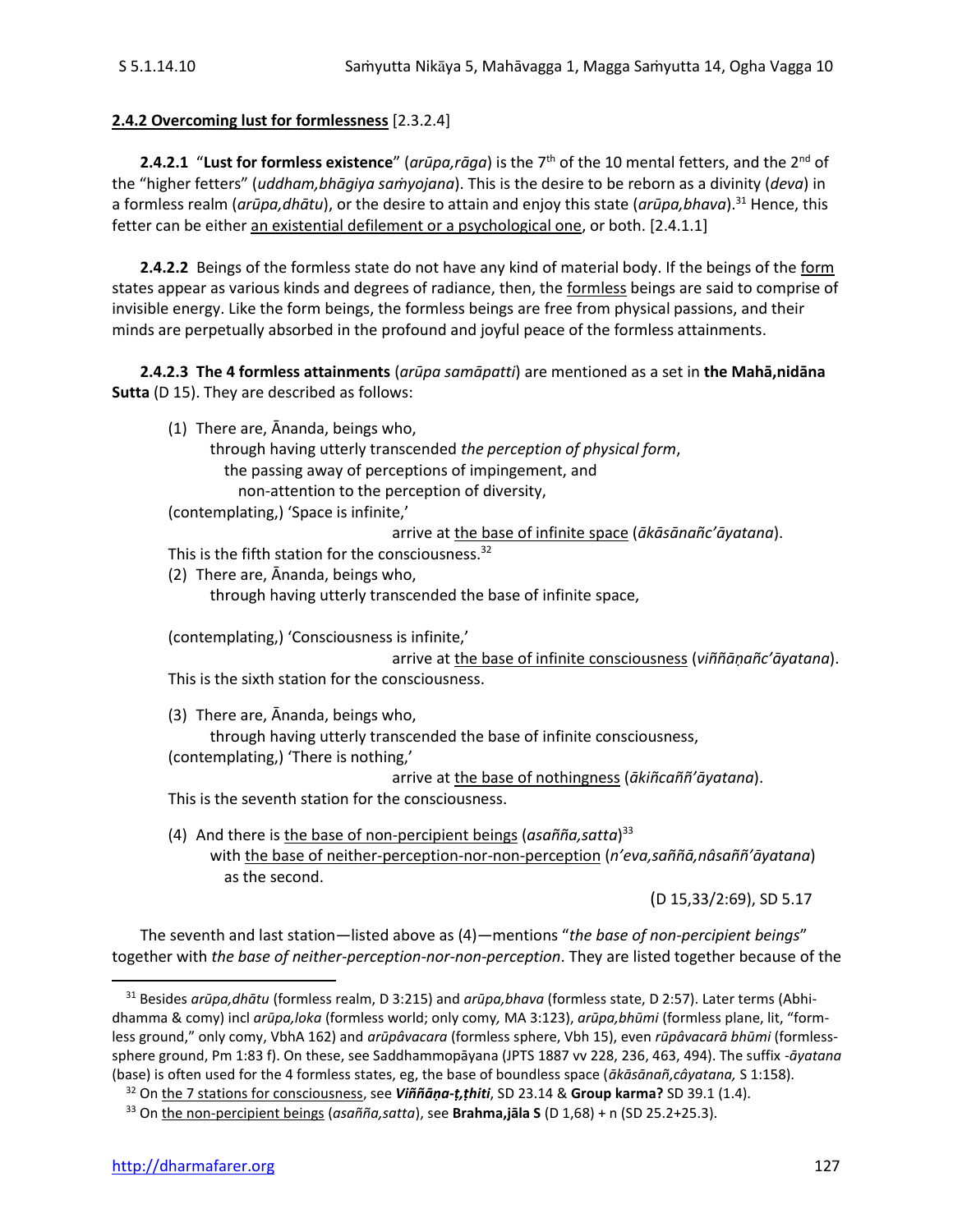similarity in the nature of consciousness of the beings in these two realms. The non-percipient beings are bereft of any consciousness, while the consciousness of the neither-percipient-nor-non-percipient beings<sup>34</sup> is so subtle that it can be said to neither exist or not exist.

**2.4.2.4** It should be noted that, unlike the form dhyanas (which are denoted by the suffix *-jhāna*, for example, the 1st dhyana is *paṭhama-j,jhāna*), **the formless attainments** have the suffix -*āyatana* (base) (eg, the 1st attainment, that the base of infinite space, is *ākāsānañc'āyatana,* S 1:158). This is because these 4 formless attainments do not exist in themselves but are actually still part of the 4<sup>th</sup> dhyana<sup>35</sup> they are *based* on the 4th dhyana—as they all possess the same two constituents, *equanimity* and *onepointedness of mind*. <sup>36</sup> These pure equanimity and one-pointedness of the 4th dhyana is the *base* or foundation for each of the formless attainments.<sup>37</sup>

**2.4.2.5** Further, it should also be noted that all **the 8 dhyanas** (or 9 attainments, if we include the cessation of perception and feeling)<sup>38</sup> are connected *successively* like an 8- or 9-storey building accessible only by a lift. In other words, to reach any of the formless attainments, we need to start from the very 1<sup>st</sup> dhyana and progress through the rest of the dhyanas<sup>39</sup> s*uccessively* up to that attainment.<sup>40</sup>

**2.4.2.6** While the first three dhyanas take *different forms of bliss as their object*, and the fourth dhyana takes *a sublime state of pure peace* or equanimity as its object, each of **the formless attainments** takes a pure mental object. These objects are known as "mind-bases" (*āyatana*), so called because the mind in these attainments *rests* on them. These profoundly still mind-bases are progressively more refined and more empty than any of the form dhyanas.<sup>41</sup>

**2.4.2.7 The formless attainments** are so called because in all the four of them, form (*rūpa*) is perceived as being both infinite and empty, immeasurable and undefined. It is *form*, that is, our ideas of shape and colour, that *limits* space, but in the formless attainments, we transcend any such perception. Hence, they are called "formless" (*arūpa*).

## **2.4.3 Letting go of the formless attainments**

#### **2.4.3.1** T**he base of infinite space** (*ākāsānañc'āyatana*) <sup>42</sup> arises

(1) when we are in the 4<sup>th</sup> dhyana and able to resolve or let go of all perceptions of form ( $rūpq$ ), that is, cease taking form as the mental object. This is done when we emerge from the dhyana, but our mind is still profoundly calm and clear, and know exactly what it is doing, and act almost effortlessly.<sup>43</sup>

<sup>&</sup>lt;sup>34</sup> The terms "conscious" and "percipient" are synonyms. Hence, the latter can also be called neither-consciousnor-non-conscious. It should also be noted that some translators use "sphere" in either case (ie, *āyatana* and *avacara*). See SD 17.8a (8.2.7).

<sup>35</sup> On the 4th dhyana, see **Catuttha Jhāna Pañha S** (S 40.4), SD 24.14.

<sup>36</sup> Ie, *upekkhā* and *ek'aggatā.* See **Dhyana**, SD 8.4 (5.4); also SD 17.8a (11.2).

<sup>&</sup>lt;sup>37</sup> See SD 24.15 (1.2).

<sup>38</sup> On the cessation of feeling and perception (*saññā,vedayita,nirodha*), see SD 48.7 (3.2).

<sup>39</sup> An "attainment" (*samāpatti*) can also be called a "dhyana" (*jhāna*).

 $40$  On the secure 9-storey building accessible only by a lift, see SD 50.7 (1.2.1.3).

 $41$  This and next para as at SD 23.15 (1.3+1.4).

<sup>42</sup> The term *ākāsānañc'āyatana* is resolved as *ākāsa* ("space") + *ānañca* (*anta,* "end," + *ya*) + *āyatana* ("base") (DhsA 204,20 = Vism 331,20. See CPD sv ākāsānañca.

<sup>43</sup> See SD 24.15 (2.1).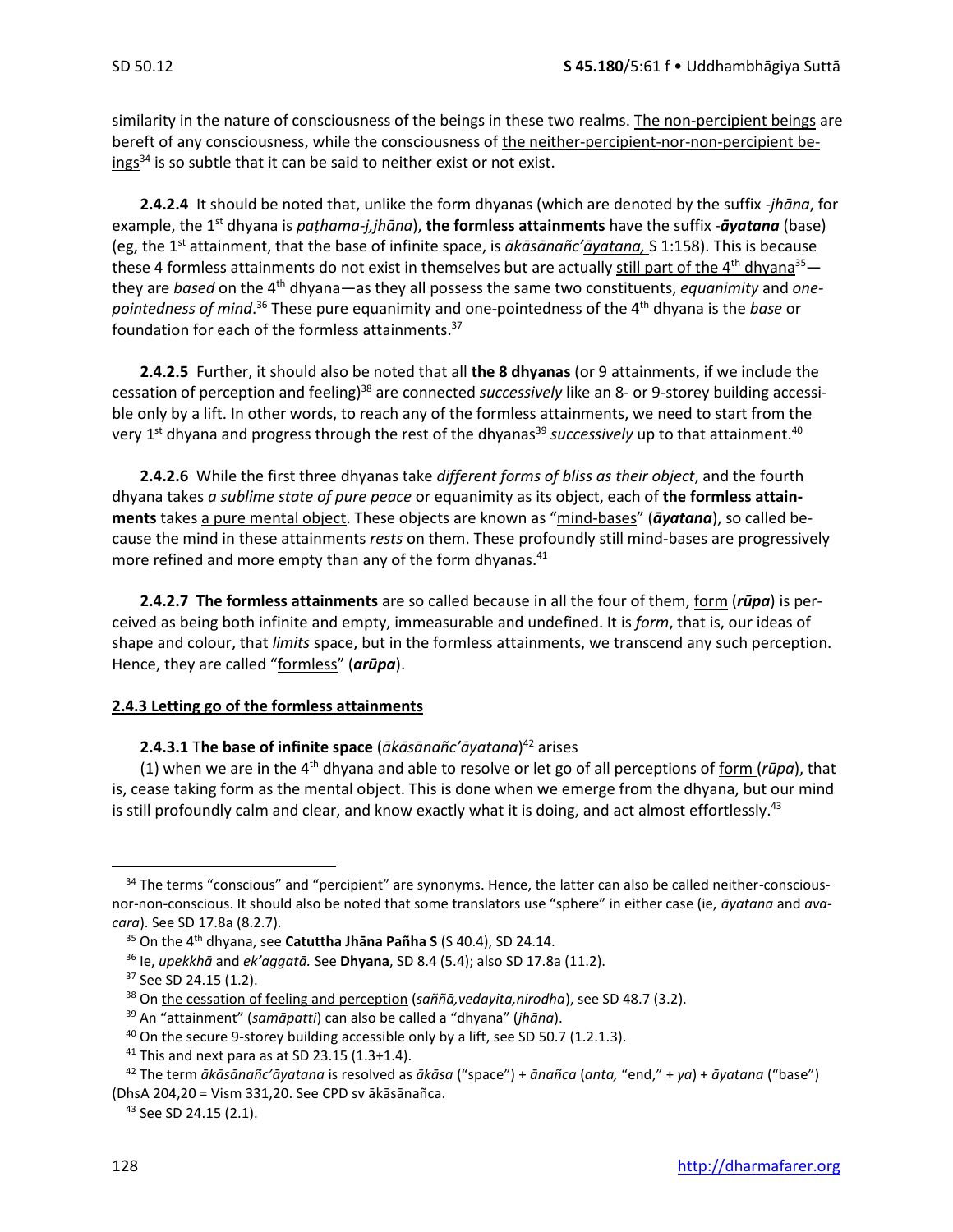(2) Then, the perception of even the subtlest sense-stimulus or "sense-reaction" (*paṭigha*) disappears. As the 5 senses have already shut down with the disappearance of the hindrances in the  $1<sup>st</sup>$  dhyana, this development refers to only the "perception" or recognition of very subtle mind-objects (*dhamma,saññā*). This is like some very soft background noise in an otherwise perfect recording of peacefully beautiful music. This also means that even outside of dhyana, we do not react to any sense-stimulus as a nonmeditator or unmindful person would. 44

(3) Outside of dhyana, we do not have any "perception of diversity" (*nanatta saññā*). Although our senses are confronted with what we normally see as a "variety" of sense-objects with various hedonic tones or levels of pleasure or displeasure, we only see impermanent passing states. None of this objective variety troubles our dhyana in the least.<sup>45</sup>

(4) In this profound dhyanic state of timelessness, with just enough mindfulness, we notice, "Space is infinite" (*ananto ākāso*). Time is here undefined, empty and immeasurable—it is infinite (*ananta*). Time is simply our perception of space; so, when time is seen as infinite, space, too, is felt as infinite.<sup>46</sup> This is the formless attainment of the base of the infinite space.<sup>47</sup>

**2.4.3.2** The pericope (stock passage) for **the base of infinite consciousness** (*viññāṇañc'āyatana*) 48 reads as follows:

"By completely transcending the base of infinite space, aware that 'Consciousness is infinite,' he attains and dwells in **the base of infinite consciousness**."<sup>49</sup>

In other words, having mastered the attainment of the base of infinite space, with a calm and clear mind, we resolve (let go of) the object or factor of "infinite space" itself [2.4.2.6]. In simple terms, we let go of the object of "infinite space" itself, and, in doing so, ascend into the formless attainment of the base of nothingness. It is like peeling the skin of an onion, layer after layer, or an eight- or nine-stage rocket shooting through space jettisoning each of its capsules as it has exhausted the fuel.<sup>50</sup>

**2.4.3.3** The pericope for **the base of nothingness** (*ākiñcaññ'āyatana*), goes thus:

"By completely transcending the base of infinite consciousness, aware that 'There is nothing,' he attains and dwells in **the base of nothingness**."<sup>51</sup>

As we maintain a constant focus on the infinite consciousness, our consciousness begins to disappear. This leaves behind only the *infinity*, that is, of "nothingness" (*ākiñcañña*). Only in letting go of the perception of infinite consciousness can we proceed to the next level. Only in letting go of this attainment that we have mastered, do we progress on to the next attainment, the base of nothingness.

**2.4.3.4** The pericope for **the base of neither-perception-nor-non-perception** (*n'eva,saññā,nâsaññ' āyatana*) reads as follows:

<sup>44</sup> See Vism 10.16 & SD 24.15 (2.2).

<sup>45</sup> See SD 24.15 (2.3).

<sup>46</sup> See SD 24.15 (2.4).

<sup>47</sup> For details, see **Ākāsānañc'āyatana Pañha S** (S 40.5), SD 24.15.

<sup>48</sup> The term *viññāṇañc'āyatana* is resolved as *viññāṇa* ("consciousness") + *anañca* ("infinity") + *āyatana* ("mindbase, sphere"). See SD 24.16 (1.4).

<sup>49</sup> **Viññāṇañc'āyatana Pañha S** (S 40.6,4) + SD 24.16 (1).

<sup>50</sup> See SD 24.16 (1.2).

<sup>51</sup> **Ākiñcaññ'āyatana Pañha S** (S 40.7,4), SD 24.17.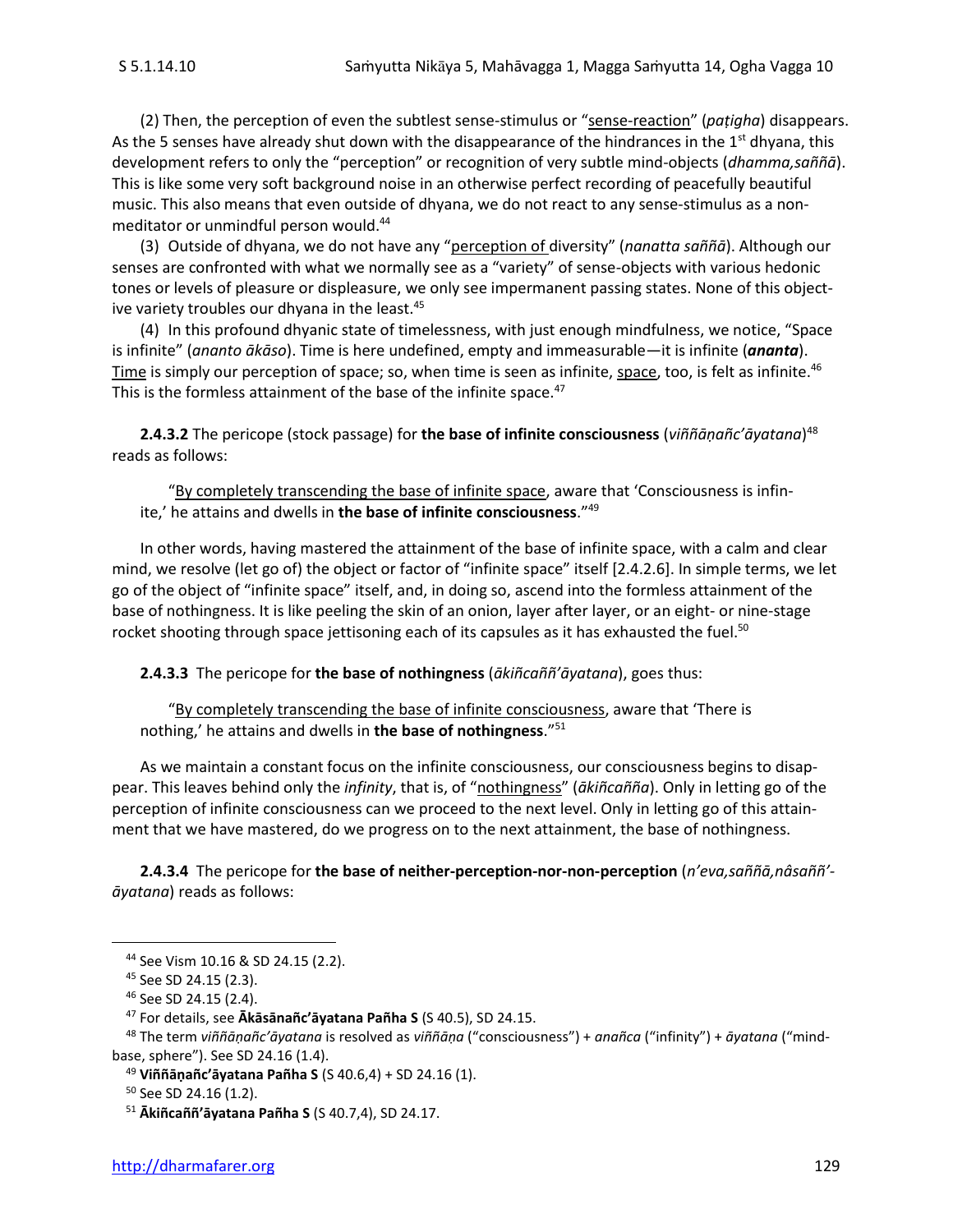"*By completely transcending the base of nothingness*, he enters and dwells in **the base of neither-perception-nor-non-perception**."<sup>52</sup>

As our experience of "nothingness" (*ākiñcañña*) [2.4.3.3] steadily deepens, we begin to understand that underlying it is a perception that goes beyond nothingness. If our mind is refined enough to see this, then, the perception of nothingness disappears and is replaced by that of neither-perception-nor-nonperception (*n'eva saññā nâsaññā*). This consciousness is so refined that *it cannot be said whether there is perceiving or not*. In other words, our consciousness is at its most subtle. This is the attainment of the base of neither-perception-nor-non-perception.

**2.4.3.5** From all these descriptions of the form dhyanas and the formless attainments, we will notice one clear resounding theme: the attainment progresses from "letting go" of what we now *are* in meditation. Dhyana, in short, is about *supreme letting go*—until there is *nothing* more to let go of. This is "true renunciation." Then, we are ready for spiritual liberation.<sup>53</sup>

All this shows how vitally significant it is not to be fettered by lust for formlessness (*arūpa rāga*). To lust after something is to be shaped by it, to see it as an entity, and to be stuck with it. There will be no progress, no further spiritual transformation. The spiritual path, then, is a path of ever more refined renunciation or letting go (*vossagga*) [§8 (1)].

#### **2.4.4 Overcoming conceit**

**2.4.4.1** Now, we will examine the last 3 mental fetters that hold back even the arhat of the path (the last of the learners, *sekha*) in this world.

**Conceit** (*māna*) is a perception of self and others as disconnected objects, of measuring our self against others on account of our own sense of lack and a desire for acquiring what we lack. Measuring self versus others is based on the notion of *duality* (eg, of "I" and "you")—inserting an existential chasm between self and others—this is a result of not understanding the pervasive reality of non-self (*anattā*).

**2.4.4.2** When we measure ourselves against others, we are defined by others, we at least delight in wanting their approval. According to **the (Māna) Soṇa Sutta** (S 22.49), as long as we are unawakened, we are likely to be caught up in any or all of the 3 psychological complexes, that "I am better (than)," "I am equal (just as good as)," and "I am worse (than)."<sup>54</sup>

Notice that these three phrases are incomplete: "I am better *than* … ," and so on. There must always the "other" for us to feel "meaningful." In other words, we see no value or worth in ourself or self-effort, but need the presence or approval of another. We may even feel a sense of "non-existence" without the other. This pathological condition, as a rule, occurs in a devotee hooked on to a guru in a cult, and the guru himself or herself has an unconscious need for the attention and presence of bodies and crowds.

**2.4.4.3** Conceit is the 3<sup>rd</sup> of the higher fetters—which shows how subtle this problem is and how difficult it is to remove. It is a deep-seated psychological condition, and is also listed as one of **the latent tendencies** (*anusaya*). In other words, it occurs habitually with our knowing it.<sup>55</sup>

Saints of the path still have some level of conceit, although it is never as bad as that of an unawakened worldling. Similarly, even good practitioners, too, whether they know it or not, often have some

<sup>52</sup> **N'eva,saññā,nâsaññ'āyatana Pañha S** (S 40.8,4), SD 24.19.

<sup>53</sup> See **(Pañcāla,caṇḍa) Sambādha S** (A 9.42/4:449-451), SD 33.2.

<sup>54</sup> S 22.49 (SD 31.13); see also **Māna S** (S 4.15), SD 61,10.

<sup>55</sup> See **Anusaya,** SD 31.3 (4).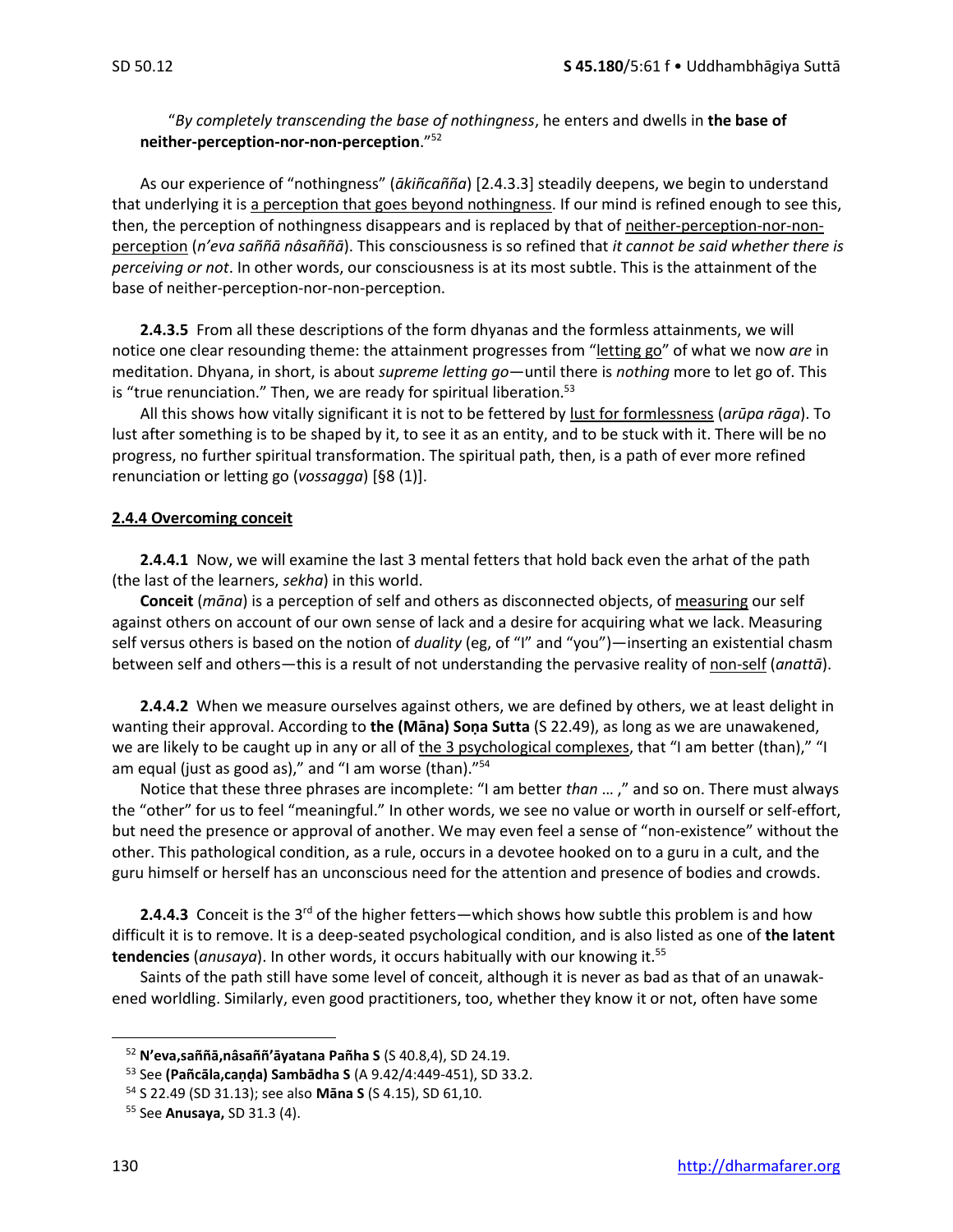level of conceit. Such a conceit arises in a practitioner when he either lacks the understanding or wisdom to see his experience or progress in perspective, or his faith is strong but lacks wisdom, so that it is directed to his teacher or a person, instead of the Dharma.<sup>56</sup>

**2.4.4.4** When we think that we have understood some deep or difficult teaching, or mastered or experienced some meditation or ritual, we are likely to think that we are "better" than others in those connections. Such a conceit may seem as innocent as a feeling of how fortunate we are to know such teachings or master such techniques.

The error is not so much in the actual relative status that we are in, but rather our perception of *self and other*. This is not only a *comparative* bias, but is often also a competitive one. We may feel that we should be better than another for whatever reason. The problem with such an attitude is that we erroneously see the teaching *not* as a method for personal development, but as a mode of measuring our relative status. This is not helpful to our spiritual practice.

Conversely, even as good practitioners, we tend to think that we are not as learned or as skilled as some others who seem to know better or seem more skilled. Or, we could feel that we are just as good as some teacher because we think we have fully understood his teachings. We should acknowledge such thoughts—then, we see the "enemy"—and accepting it as a passing thought, let it go with lovingkindness.

**2.4.4.5 The antidotes or preventives for conceit** are meditations that arouse joy within ourselves and reflecting on <u>non-self</u> (anattā). The best "inner joy" meditation is <u>the cultivation of lovingkindness</u>, 57 especially when practised in connection with the breath meditation. There are also what are called *the 6 inspiring meditations*—that is, the recollections of the 3 jewels, on moral virtue, of charity, and of the devas—which are helpful in strengthening the previous two meditations.<sup>58</sup>

Reflecting on non-self is one of the most difficult of practices, as it can be very abstract and easily intellectualized. However, a simplified form of the non-self reflection<sup>59</sup> is seeing *conditionality*—how causes and effects work as "events"—in daily life, and to smile at it with an inner smile. In fact, when we truly understand the nature of **non-self**, we are on the way to arhathood.<sup>60</sup>

#### **2.4.5 Overcoming restlessness**

**2.4.5.1 Restlessness** (*uddhacca*) is both a psychological difficulty and a spiritual defilement. Mental restlessness hinders our meditation—it is the fourth of the 5 mental hindrances (*nīvaraṇa*) and the ninth of the 10 spiritual fetters (*saṁyojana*). As a mental hindrance, restlessness is paired with *worry* to form the dvandva (twin compound), restlessness and worry (*uddhacca,kukkucca*). Basically, they are harping upon the past (which is gone) and hopping into the future (which never comes). Then, we lose touch of the present, where the meditation object is, or where true reality is.<sup>61</sup>

**2.4.5.2** The technical aspects of *uddhacca* as a higher fetter (*uddham,bhāgiya saṁyojana*) has been discussed in some detail in the notes of the Yuga,naddha Sutta (A 4.170).<sup>62</sup> At this level, the saint of the

<sup>56</sup> On how the early saints show "wise faith" (*avecca-p,pasāda*), see the cases of **Sāriputta**: SD 40a.8 (5.6.2); and of **Citta the houselord**: SD 40a.8 (5.6.3).

<sup>57</sup> See **Karaṇīya Metta S** (Khp 9 = Sn 1.8), SD 38.3.

<sup>58</sup> See **Mental Cultivation** (SD 15).

<sup>59</sup> See **Self & Selves** (SD 26.9).

<sup>60</sup> See **Anatta,lakkhaṇa S** (S 22.59/3:66-68), SD 1.2. This para recurs at SD 31.13 (2.4).

<sup>61</sup> *Uddhacca,kukkucca*, SD 32.7 esp (2).

 $62$  A 4.170 @ SD 41.5 (5).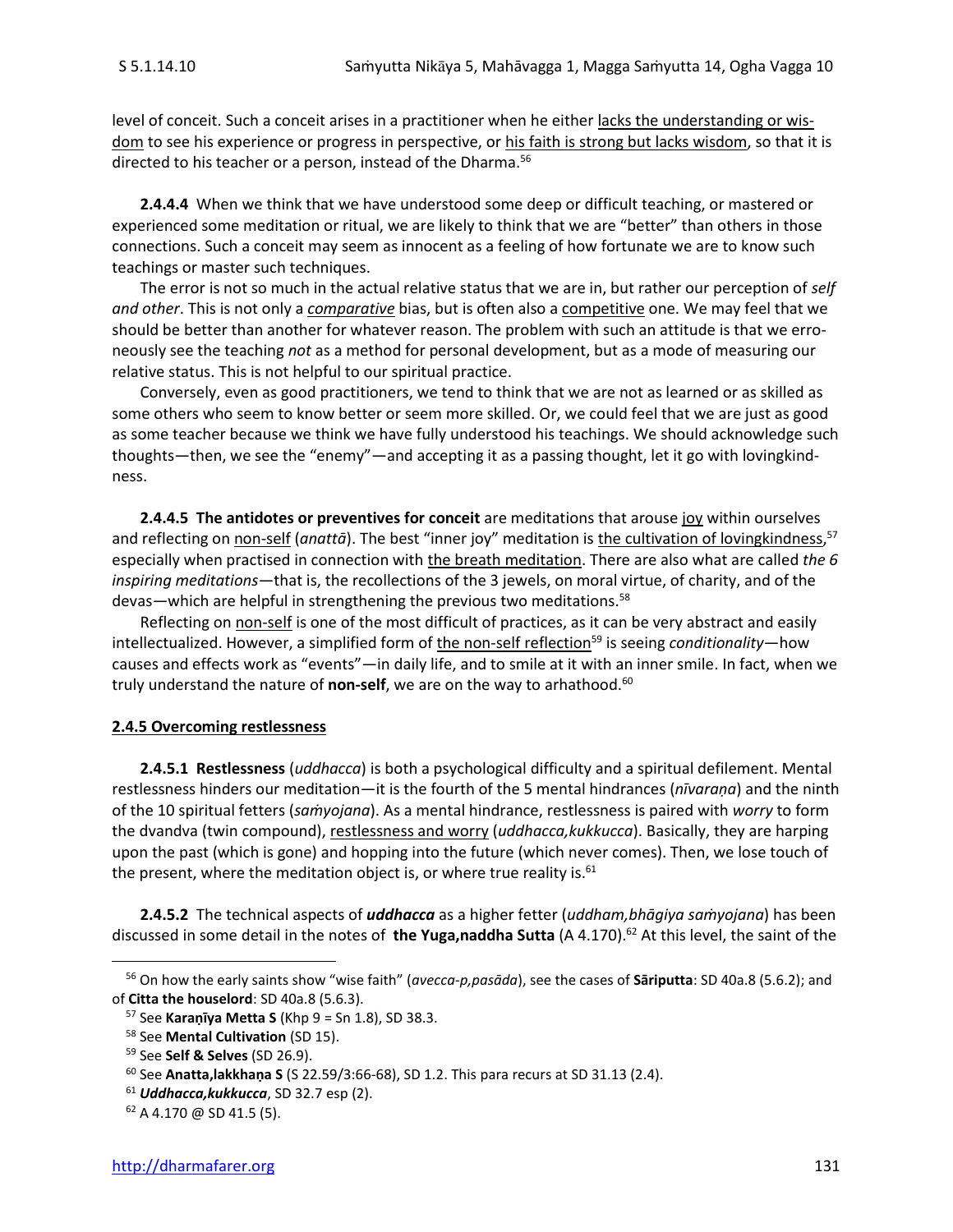path or a serious meditator may be mentally excitable, but his mind is not really defiled because it is not drawn to the pleasure of external delights.

Rather, the saint or meditator, reflects on, say, the sufferings of those who do not love the suttas or do not know the Dharma. He is moved by compassion, feeling that they should not suffer so needlessly when they only need to learn the suttas and know the Dharma. When we think that we have failed to help solve such difficulties, we are then fettered to this idea of dissatisfaction or sorrow.<sup>63</sup>

#### **2.4.6 Overcoming ignorance**

**2.4.6.1** Doctrinally, **ignorance** (*avijjā*) is the deepest and darkest of the latent tendencies (*anusaya*) that lie at the bottom of the blind abyss of our unconscious mind, controlling almost all of our conscious actions.<sup>64</sup> Ignorance is the most primal of defilements, dark and blind, expressing itself through its lame and insatiable twin, craving (*taṇha*).<sup>65</sup> Together, they function as the 3 roots of unwholesome karma greed (*lobha*), hate (*dosa*) and delusion (*moha*).<sup>66</sup>

As such, ignorance is a mental hindrance (*nīvaraṇa*), although not listed as one,<sup>67</sup> but underlies all of them, preventing us from cultivating our minds. As a mental influx (*āsava*)—intoxicating our minds with sense-objects—we are washed and drown in the "floods" (*ogha*) of *sense-desire*, desire for *existence* and *ignorance*—feeding our views that fuel and fester our sufferings—and so act as "bonds" (*yoga*) to samsara. [2.5.2]

**2.4.6.2 Ignorance** underlies all our actions—through body, speech and mind—and pervades all unawakened beings. It insidiously feeds all other defilements and itself, too. Hence, it is the last of the 10 fetters (*dasa saṁyojana*) that bind us to samsara, the cycle of lives and deaths. We are thus conditioned to keep pushing the karmic rock up to the peak of our lives; then, it rolls down again, and we chase after it, imagining it to be such fun, and when it reaches the valley bottom and we catch up with it, we even deem it as our greatest achievement.

We actually enjoy—we like to think so—repeating this meaningless cycles through eternity. We are so used to pushing our karmic rock up the samsaric hill and running after it downhill, and then repeating the cycle over and over, that we actually don't think that anything else is worth doing!<sup>68</sup> The Buddha then comes along and asks us, "What are you doing?" and teaches us to question all this. The spell of suffering begins to be broken.

**2.4.6.3** Technically, ignorance refers to our total lack of understanding of **the 4 noble truths**. We do not really know what suffering is. We only know physical and mental sufferings, and vainly try to escape or ignore them by resorting to what we see as their opposites, that is, physical pleasure and mental delight. This only prolongs our suffering and habituate us to it, so that we do not even think that we can ever give it up, that there is no way out of this painful rut. It's like we are living in the dark, and soon get so used to it, and think that we know our way around without truly seeing things as they really are.

We are so drowned in craving that we do not realize it is the very root of our sufferings. We do not realize that this craving is really within us, that it is self-generated, self-generating and self-perpetuating.

<sup>63</sup> On *dhamm'uddhacca,* see A 4.170 @ SD 41.5 (5); SD 32.7 (2.1.3, 2.2.3); SD 41.4 (2.2.1).

<sup>64</sup> On the latent tendency of ignorance, see *Anusaya*, SD 31.3 (8).

<sup>65</sup> Pn craving, see **(Āhāra) Avijjā S** (A 10.61) + SD 31.10 (2.6).

<sup>66</sup> On the 3 unwholesome roots (*akusala mūla*), see **Mūla S** (A 3.69) SD 18.2; also SD 4.14 (1.5).

<sup>67</sup> On the 5 mental hindrances (*pañca nīvaraṇa*), see *Nīvaraṇa,* SD 32.1; **(Nīvaraṇa) Saṅgārava S** (S 46.55) SD 3.12.

 $68$  This is a Buddhist take on the Greek myth of Sisyphus: see SD 23.3 (1); SD 48.3 (1.2.2.2); SD 49.2 (4.3.2.1); SD 50.8 (2.3.2.6).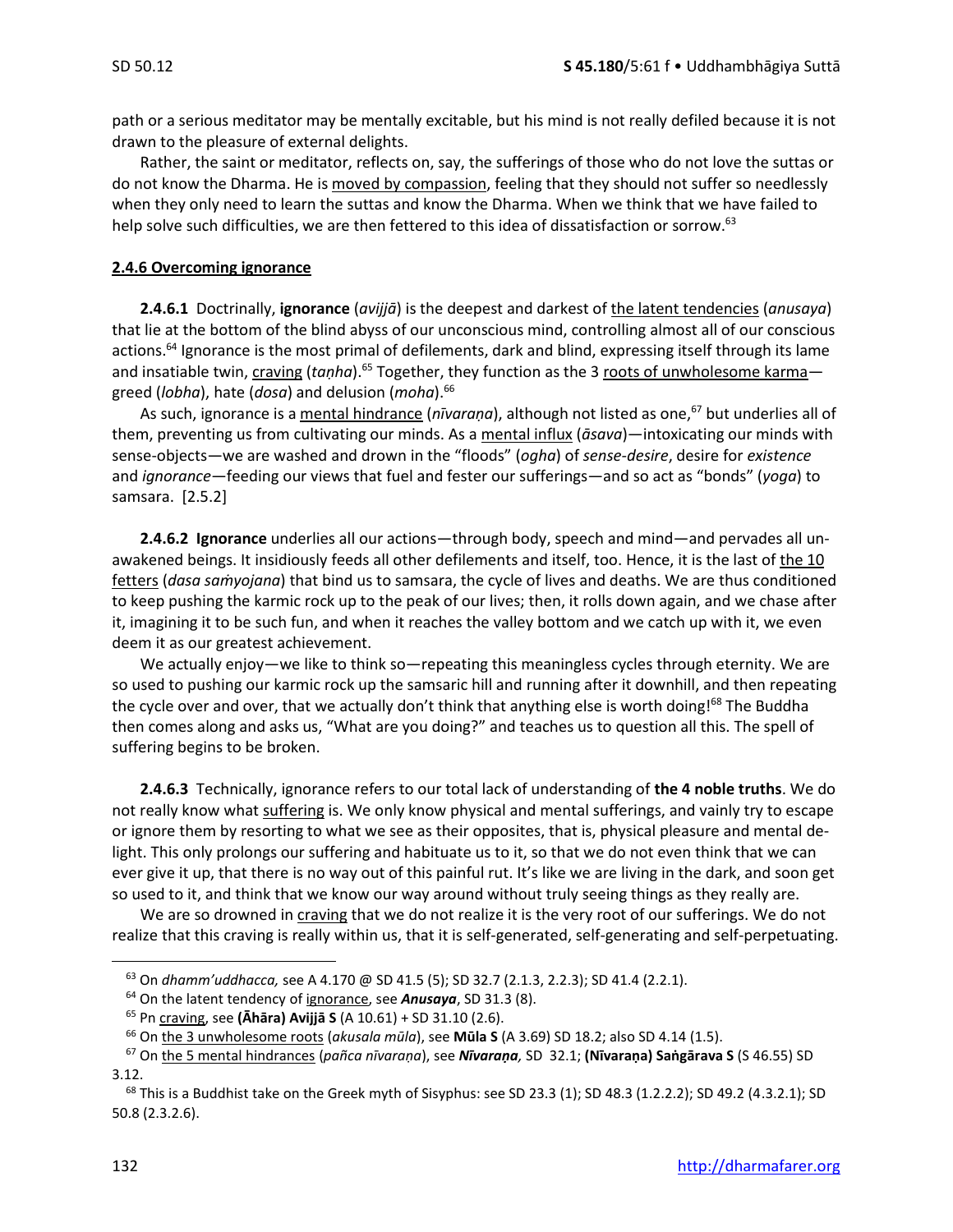Hence, we never think of ending suffering because of our craving and ignorance. So, we daily frolic in the playing-fields of our senses, spurred on by craving, and blinded by the dark night of ignorance. We are far away from the path to liberation and awakening.

**2.4.6.4** The primacy of **ignorance** as *the root of all unwholesome states* is noted in a number of discourses. According to **the (Āhāra) Avijjā Sutta** (A 10.61), ignorance is without beginning, but is itself *conditioned*, as follows:

| it is conditioned and fed by | the 5 mental hindrances,                              |
|------------------------------|-------------------------------------------------------|
| which are conditioned by     | the 3 kinds of misconduct (of body, speech and mind), |
| which are conditioned by     | a lack of sense-restraint,                            |
| which is conditioned by      | a lack of mindfulness and clear knowledge,            |
| which are conditioned by     | unwise attention,                                     |
| which is conditioned by      | a lack of faith,                                      |
| which is conditioned by      | listening to what is not the true Dharna,             |
| which is conditioned by      | associating with false persons.                       |

**2.4.6.5** On the wholesome side, the dependent arising of **knowledge and liberation** occurs thus:

| when we associate with a true individual, | listening to the true Dharma predominates;   |
|-------------------------------------------|----------------------------------------------|
| when we listen to the true Dharma,        | faith predominates;                          |
| with faith,                               | wise attention predominates;                 |
| with wise attention,                      | mindfulness and clear knowledge predominate; |
| with mindfulness and clear knowledge,     | sense-restraint predominates;                |
| with sense-restraint,                     | the 3 kinds of good conduct predominate;     |
| with the 3 kinds of good conduct,         | the 4 focuses of mindfulness predominate;    |
| with the 4 focuses of mindfulness,        | the 7 awakening-factors predominate,         |
| with the 7 awakening-factors              | knowledge and liberation are fulfilled.      |
|                                           | (A 10.61), SD 31.10                          |

**2.4.6.6 The (Pubbaṅ,gamā) Avijjā Sutta** (S 45.1) (the first sutta of the Magga Saṁyutta) is divided into two practically equal sections: the first explains how unwholesome states arise from ignorance, while the second, how wholesome states arise from true knowledge—reflective of the second section of the Maha Cattārīsaka Sutta (M 117)<sup>69</sup>—thus:

**Ignorance** comes first, bhikshus*,* in the attaining of unwholesome states, followed along by lack of moral shame and moral fear.<sup>70</sup>

For one given to ignorance, for the unwise, bhikshus*,* wrong view appears.

For one of wrong view, wrong thought … wrong speech … wrong action … wrong livelihood … wrong effort … wrong mindfulness … wrong concentration appears.

**Knowledge** comes first, bhikshus, in the attaining of wholesome states, followed along by moral shame and moral fear.

For one given to knowledge, for the wise bhikshus, right view appears.

<sup>69</sup> See M 117,34 + SD 6.10 (2).

<sup>70</sup> "Lack of moral shame and moral fear" (*ahirikaṁ anottappaṁ*). In simple terms, *hiri* is self-respect or wholesome self-regard, while *ottappa* is the fear of karmic consequences, but also entails other-regard, respect for others and social mores. See **Moral shame and moral fear,** SD 2.5.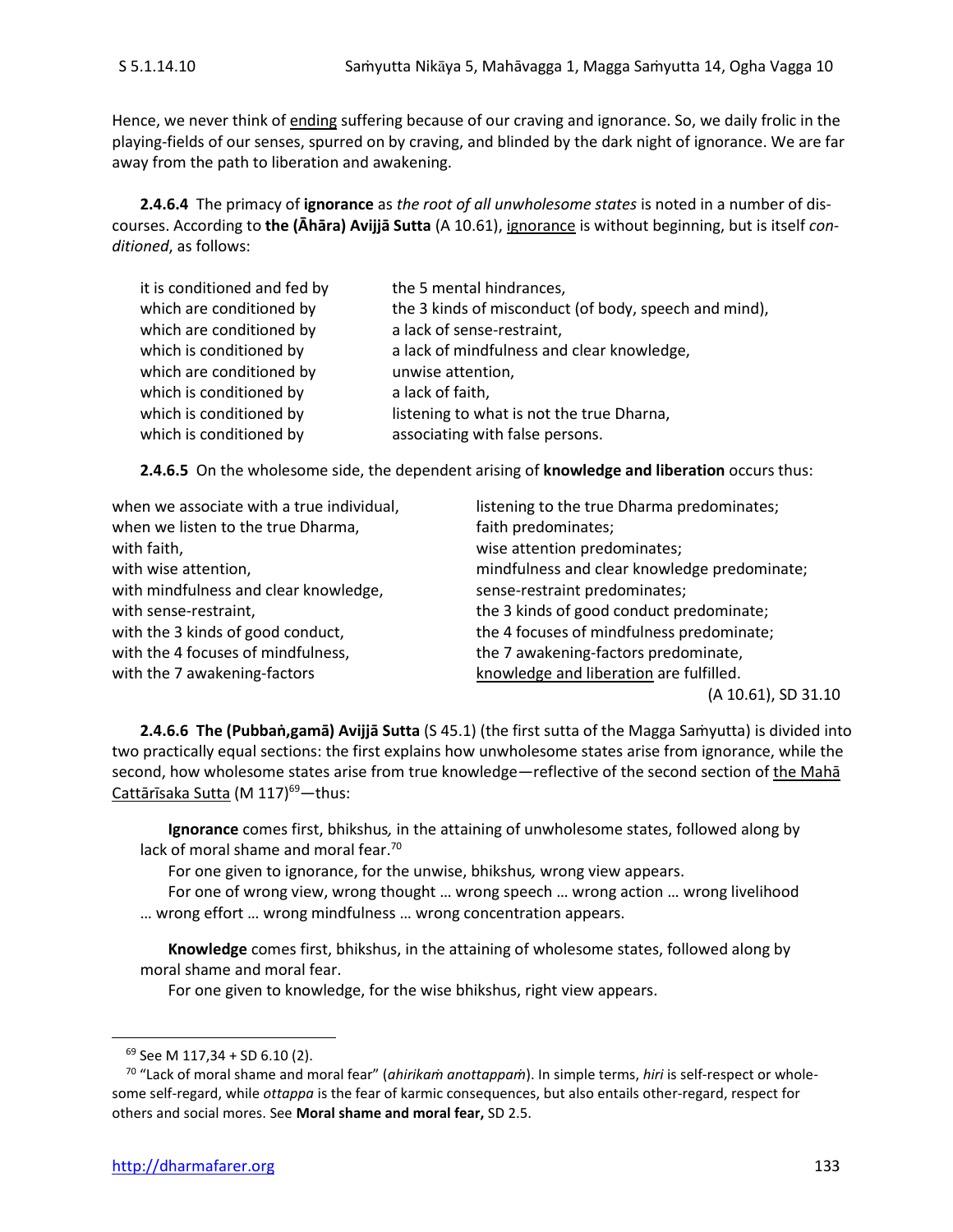For one of right view, right thought … right speech … right action ... right livelihood ... right effort ... right mindfulness ... right concentration appears. (S 45.1), SD 94.1

**2.4.6.7** A parallel pattern is found in **the (Dasaka) Vijjā Sutta** (A 10.105) and **the Vijjā'vijjā Sutta** (It 2.2.3). The (Dasaka) Vijjā Sutta gives the same twin cycle—the first passage on ignorance (*avijjā*) and the second on true knowledge (*vijjā*)—based the wrong path and the noble path respectively, but adds the last two factors, those of knowledge and liberation. Hence, true knowledge—the opposite of ignorance —brings right knowledge and right liberation. This is the full noble path of rightness (*sammatta*).<sup>71</sup>

The shorter Vijjā'vijjā Sutta—like the (Dasaka) Vijjā Sutta—repeats the theses of the (Pubbaṅ,gama) Avijjā Sutta (centering around ignorance and true knowledge), but closes with this verse:

| Tasmā chandañ ca lobhañ ca | Therefore, the monk, in ridding himself | cb                                 |
|----------------------------|-----------------------------------------|------------------------------------|
| āvijjañ ca virājayaṁ       | of wanting, greed and ignorance,        |                                    |
| vijjam uppādayam bhikkhu   | in giving rise to true knowledge,       |                                    |
| sabbā duggatiyo jahe'ti    | abandons all suffering destinies.       | (It 2.2.3), SD 94.13 <sup>72</sup> |

**2.4.6.8 Ignorance**, Ignorance is more than just not knowing. It inspires a sense of lack or instils a fear of what we do not know, a fear of the unknown. What we do not really know about, we want it if we fancy it as promising pleasure—we think that we lack it. Or, we fear it, thinking that it is undesirable —we think it will harms us just as we are capable of harming what we dislike.

We will not know why we fear the unknown unless we know why we fear in the first place. Our fear of the unknown arises from we think we know of the unknown. It is this inexactness and incompleteness that arouses the fear. We must understand that this fear and this unknown are all within us. The best way to overcome such a fear is unconditionally accept this unknown.

We will not know why we fear the unknown unless we know why we fear in the first place. Our fear of the unknown arises from we think we know of the unknown. It is this inexactness and incompleteness that arouses the fear. We must understand that this fear and this unknown are all within us. The best way to overcome such a fear is unconditionally accept this unknown.

This is the only way we can know fear and overcome it: by knowing ourself. For, this unknown is our own **non-self**, of which there is nothing to know, no need of knowing. Fear not the unknown, but examine what we think we know of the unknown. Then, we know what we really fear. Anyone who claims to know where there is nothing to know, falls way behind one who already knows nothing.

## **2.5 ARHATHOOD**

#### **2.5.1 The arhat**

The 5 lower fetters<sup>73</sup> have to be broken first, before the 5 higher ones [2.2.2] can be broken. One who breaks the 5 higher fetters becomes **an arhat** (*arahata*), that is, one who has reached the goal of the noble eightfold path, and attains nirvana. The arhat, then, is one who has overcome the first 3 fetters of *self-identity view, spiritual doubt*, and *attachment to rituals and vows*, and fully eradicated the 3 unwholesome roots of greed, hate and delusion, so that he has no desire whatsoever for rebirth in any of the sense worlds.

<sup>71</sup> See SD 10.16 (1.2.2).

<sup>72</sup> See Gethin 2001:219 f.

<sup>73</sup> See **Oram,bhāgiya S** (S 45.179), SD 50.11.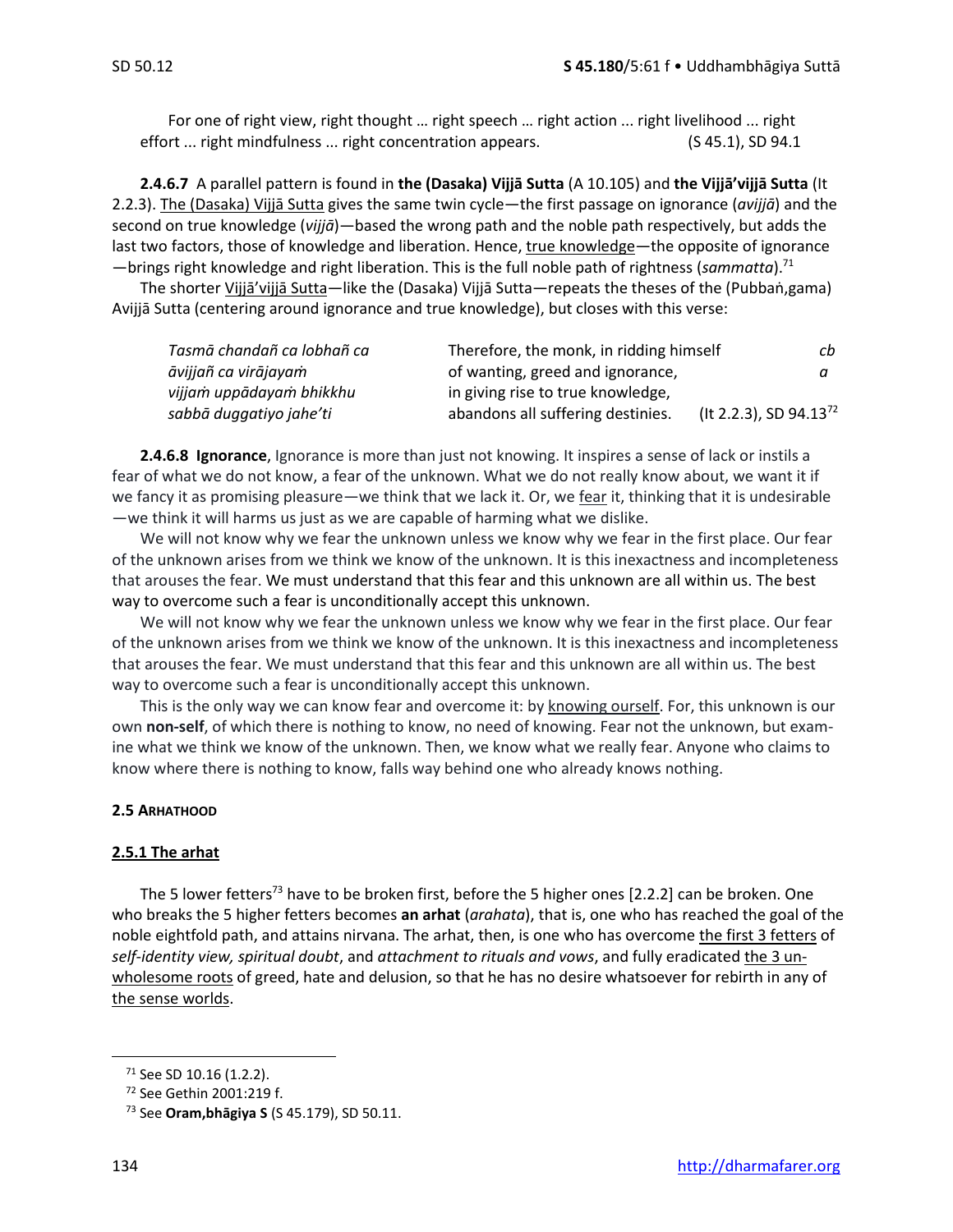Further, the arhat overcomes the fetters of desire for rebirth in the form world or the formless world. He also eradicates the subtle defilements of conceit and restlessness. And finally—this is indeed his "final knowledge" (*aññā*)—he fully comprehends the 4 noble truths, and thus uproots spiritual ignorance. The arhat, then, is a true individual, a noble saint, who is fully freed from all **the 10 mental fetters**.

#### **2.5.2 The fetters and the influxes**

**2.5.2.1** The arhat has attained both *true knowledge* and *right liberation,* the last two stages of the tenfold rightness (*sammatta*), the complete noble path of awakening. He has traversed the whole of the noble eightfold, and attained the two further path factors 9 and 10, that is, right knowledge (*sammā ñāṇa*) and right freedom (*sammā vimutti*).<sup>74</sup>

In short, using a familiar set of teachings, he is one who has destroyed the influxes (*khīṇ'asava*). In the old set, there are **the 3 influxes**: those of sense-desire (*kām'āsava*), of (desire for) existence (*bhav' asava*) and of ignorance (*avijjâsava*).<sup>75</sup> These 3 influxes are a shorthand for the 10 fetters. In the better known later set of the 4 influxes, "views" (*diṭṭh'āsava*) forms the third influx.<sup>76</sup>

**2.5.2.2** The 10 fetters connect with **the 3 influxes** in the following way. The 5 lower fetters are subsumed under *the influx of sense-desire*. The first two "higher" fetters (they bind us to the form and the formless realms respectively) are subsumed under *the influx of existence* refers to the fetters of desire for form existence and for formless existence. And the last three of the higher fetters—conceit, restlessness and ignorance—are subsumed under *the influx of ignorance* covers.

This diagram helps us visualize these connections in a graphic manner:



Table 2.5. The fetters and the mental influxes<sup>78</sup>

<sup>74</sup> On the tenfold "rightness" (*sammatta*), see SD 10.16 esp (10.2).

<sup>75</sup> **Ambaṭṭha S** (D 3,2.2.33(6)), SD 21.3; **Sabb'asava S** (M 2,6) + SD 30.3 (1.3), **Sammā Diṭṭhi S** (M 9,70), SD 11.14; **Cha-b,bisodhana S** (M 112,20), SD 59.7; **Ti,kaṇṇa S** (A 3.58/1:165), SD 94.5; **(Te,vijja) Jāṇussoṇī S** (A 3.59/1:167), SD 80.16, **Nibbedhika (Pariyāya) S** (A 6.63,9.2), SD 6.11. See also SD 4.25 (5); SD 10.16 (1.6.8). On the influxes and the fetters, see SD 30.3 (1.3).

<sup>76</sup> See **Ogha Pañha S** (S 38.11), SD 30.3(1.4). For details on *āsava,* see **Sabb'āsava S** (M 2) + SD 30.3 (1.3.1+2.3.2).

<sup>77</sup> In some places, *paṭigha* is replaced by ill will (*vyāpāda*).

 $^{78}$  Compare this with the diagram on the fetters and suffering [SD 50.11, Table 0.2]. On how the set of 3 influxes expanded into a set of  $4$  influxes, see SD 50.7 (1.3.2.4).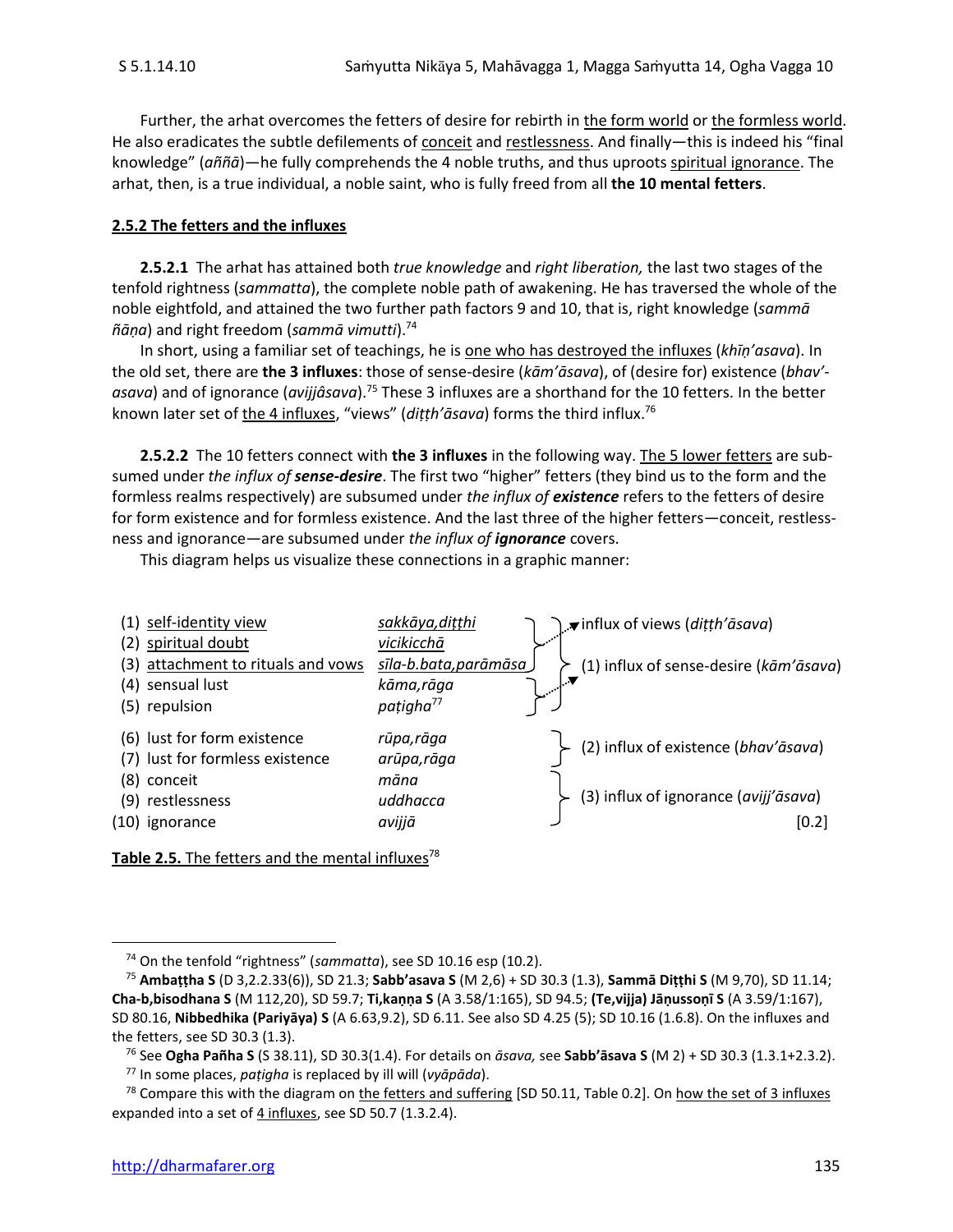**2.5.2.3** Further, in terms of the later set of **4 influxes**, we can take the "3 fetters" of *self-identity view, spiritual doubt*, and *attachment to rituals and vows* as being subsumed under the influx of **views** which is broken by streamwinning. Although, technically, the influx of **ignorance** encompasses the last 3 fetters, the reality is that ignorance underlies all the 10 fetters, and must itself be uprooted in the end this results in arhathood. 79

## **3** Related suttas

#### **3.1 SAME PATH SCHEDULES**

Although **the (Agga) Tathāgata Suttā 1-4** (S 45.139) do not mention any of the mental fetters, they give the same "<u>path schedules</u>"<sup>80</sup> in this correlation, as shown in this comparative table:

| <b>Uddham, bhāgiya Suttā (S 45.180)</b> |                             |                 | (Agga) Tathāgata Suttā 1-4 (S 45.139) |          |
|-----------------------------------------|-----------------------------|-----------------|---------------------------------------|----------|
|                                         | (1) direct knowledge        | (abhiññā)       | solitude                              | (viveka) |
|                                         | (2) full knowledge          | (pariññā)       | ending the roots                      | (mūla,p  |
|                                         | (3) utter destruction       | (parikkhāya)    | plunging into the death-free          | (amat'o  |
|                                         | (4) tending towards nirvana | (nibbāna,ninna) | tending towards nirvana               | (nibbān  |

## **Uddham,bhāgiya Suttā** (S 45.180) **(Agga) Tathāgata Suttā 1-4** (S 45.139)

ending the roots (*mūla,pariyosanā*) plunging into the death-free (*amat'ogadha*) (4) tending towards nirvana (*nibbāna,ninna*) tending towards nirvana (*nibbāna,ninna*)

#### **3.2 TEACHING CYCLES AND PATH SCHEDULES**

This comparative table is helpful in showing us the correlation between the "teaching" cycles of **the (Agga) Tathāgata Suttā** [2.1] and the "path schedules" of **the Uddham,bhāgiya Suttā** (and of also **the Oram,bhāgiya Suttā** (S 45.179, SD 50.11). In terms of the awakening process, these two sets of 4 stages are identical. They follow the later familiar "teaching" sequence of the 4 noble truths, but, in practice, it follows the older "practice" sequence of 1-2-4-3. [1.1.3.1]

#### **3.3 SIGNIFICANCE OF THE ABOVE TABLE [3.1]**

**3.3.1** (1) "**Direct knowledge**" (*abhiññā*) in the Uddham,bhāgiya Suttā is given as "solitude" (*viveka*) in the (Agga) Tathāgata Suttā. This pairing clearly shows that "direct knowledge" or personal experience of true reality can only be done when the mind is "all alone" by itself, undistracted by having to process data from the 6 sense-bases.<sup>81</sup>

Solitude here refers both to being wholesomely alone in meditation or mindfulness, and the aloneness of the mind seeing directly into itself.<sup>82</sup> In this way, the mind sees and understands how it discerns and structures its own virtual reality of what lies outside of itself. Only when the mind grows out of this *ideation* process that it is ready for *individuation* (growth as a true individual).<sup>83</sup>

**3.3.2** (2) "**Full knowledge**" (*pariññā*) in the Uddham,bhāgiya Suttā, according to the (Agga)Tathāgata Suttā, refers to "ending of the roots" (*mūla,pariyosanā*), that is, the destruction of the unwholesome roots of lust, hate and delusion. With the uprooting of these roots of karmic motivation, we are no more ruled reactively by the instincts of liking and disliking, or numbed by "neutral" emotion.

 $79$  For a diagram showing the relationship between the fetters and the influxes, see SD 30.3 (1.3.3.5).

 $80$  S 45.139 (SD 49.17).

<sup>81</sup> On direct knowledge (*abhiññā*), see SD 27.5a (5.6.1).

<sup>82</sup> On solitude (*viveka*), see SD 13.1 (4.2.3.3).

<sup>83</sup> On the individuation process, see SD 8.7 (4).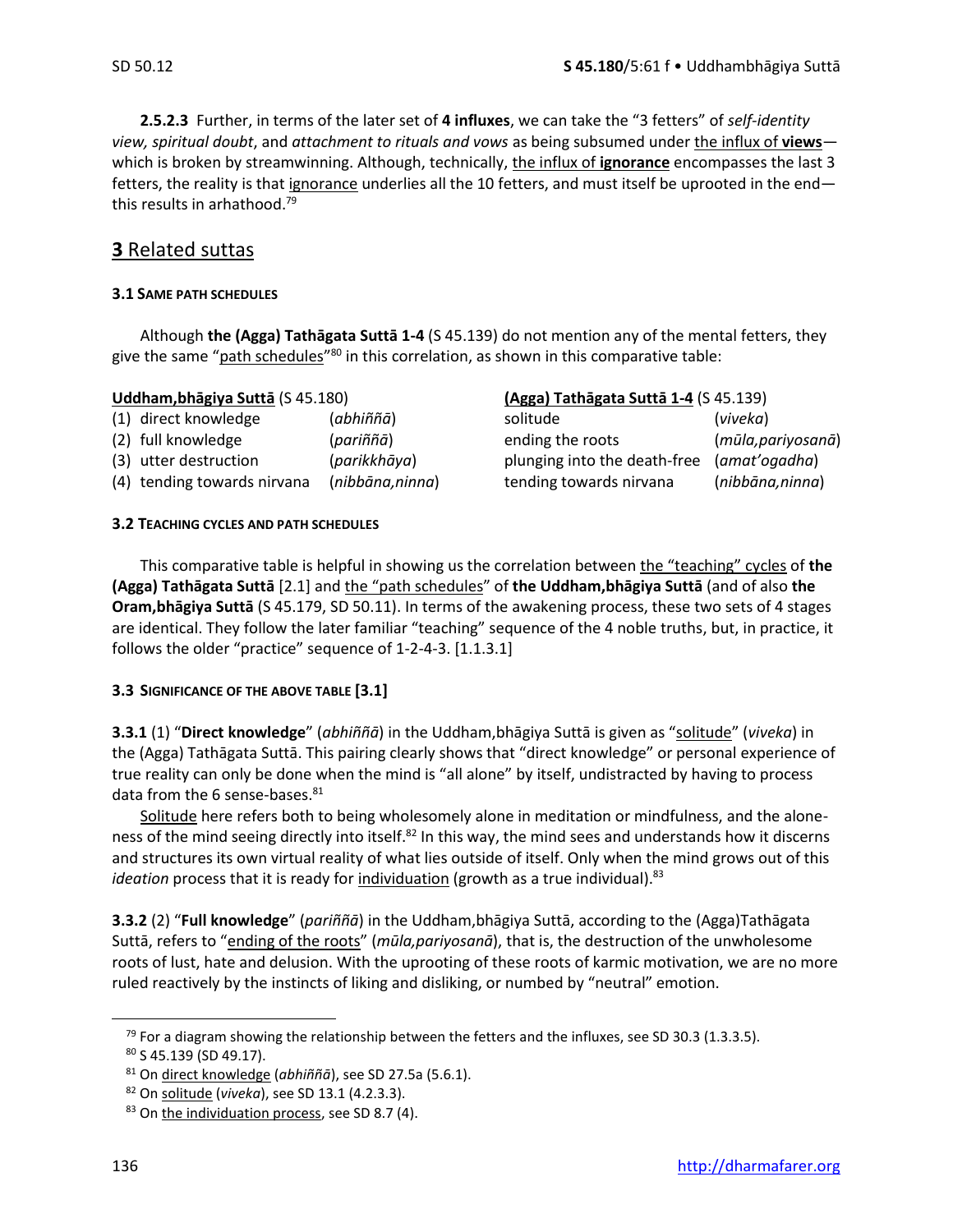In other words, our mind begins to stop feeding on the emotion-laden karmic "formations" through the 6 sense-faculties (the eye, ear, nose, tongue, body and mind). We are then surely on the way to arhathood. We only need to clear away the remnants of karmic potentials by way of the mental fetters, as shown here in the Uddham,bhāgiya Suttā.

**3.3.3** (4) Here, we will follow the older "practice" sequence of the 4 noble truths [1.1.3.1], and examine the 4th "path schedule" first. The Uddham,bhāgiya Suttā mention the saint as one "**tending towards nirvana**" (*nibbāna,ninna*), which is the same expression found in the (Agga)Tathāgata Suttā. Clearly, this expression does not refer to the full-fledged arhat, since it does not refer to one "who has plunged into the death-free [nirvana]" [3.3.4].

This is a broad term for one who has only had an initial taste of nirvana, or some deepening vision of it, short of plunging into it. In this Sutta, this refers to the last stage of the learners (*sekha*), namely, the arhat-path (*arahatta,magga*), that is, the stage of the arhat-to-be.

**3.3.4** (3) "**Utter destruction**" (*parikkhāya*) in the Uddham,bhāgiya Suttā is given in the (Agga)Tathāgata Suttā as "plunging into the death-free" (*ama'ogadha*). This is, of course, the full-fledged arhat who has tasted the fruit of arhathood (*arahatta,phala*).<sup>84</sup>

In **the Udakûpama Sutta** (A 7.15), the arhat is compared to a shipwreck survivor "who, having emerged (from the waters), is one who has crossed over the waters and *stands on dry land*."<sup>85</sup> This is what is meant by the Sutta term "utter destruction," that is, the total and permanent liberation from the mental fetters, that is to say, the attaining of nirvana.

## **Uddham,bhāgiya (Saṁyojana) Sutta** The Discourses on the Higher (Fetters)

 $-$ 

S 45.180 [The abridged combined version]

## The 5 higher fetters

- **1** Bhikshus, there are these 5 higher fetters (*uddham,bhāgiya saṁyojana*).
- **2** What are the five? They are:
	- (6) lust for form; *rūpa,rāga*
	- (7) lust for formlessness; *arūpa,rāga*
	- (8) conceit; *māna*
	- (9) restlessness; *uddhacca*

- (10) ignorance. *avijjā*
	-

These, bhikshus, are the 5 higher fetters.

<sup>&</sup>lt;sup>84</sup> See the 8 kinds of individuals: SD 10.16 (11).

<sup>85</sup> **Udakûpama Sutta** (A 7.15,9), SD 28.6.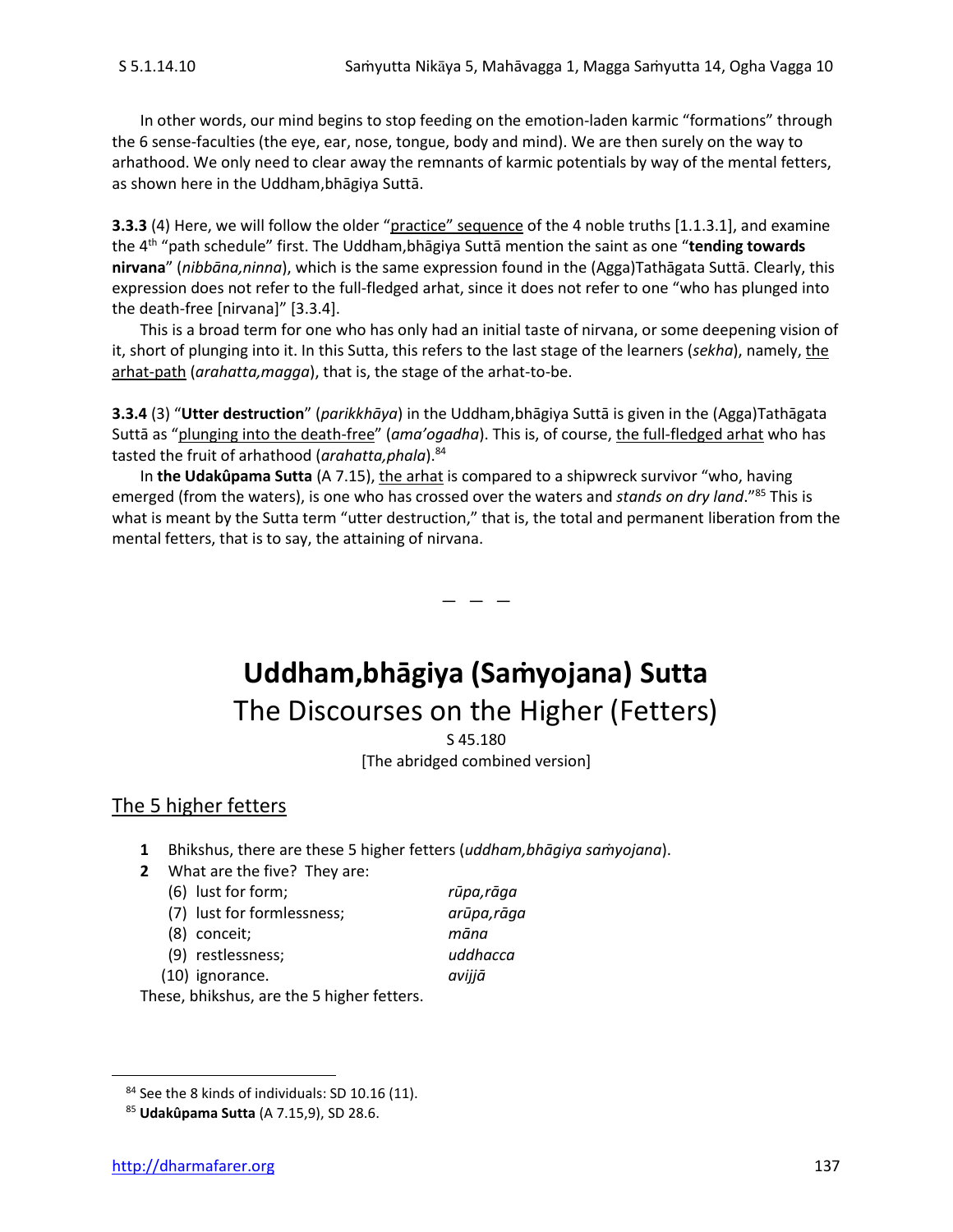## The path schedule

- **3** The noble eightfold path is to be cultivated for
	- (1) the direct knowledge (*abhiññā*) of these 5 higher fetters;
	- (2) the full knowledge (*pariññā*) *of these 5 higher fetters*;
	- (3) the utter destruction (*parikkhāya*) *of these 5 higher fetters*;
		-
- 
- 
- 
- 
- (4) the abandoning (*pahānā*) *of these 5 higher fetters.*

[The full cycle]

## **I**

## **CYCLE 1.1: The direct knowledge (***abhiññā***) cycle**

(1) The "dependent on solitude" (*viveka,nissita*) cycle

## The 5 higher fetters

- **4** Bhikshus, there are these 5 higher fetters (*uddham,bhāgiya saṁyojana*).
- **5** What are the five? They are:
	- (6) lust for form; *rūpa,rāga*  (7) lust for formlessness; *arūpa,rāga*
	- (8) conceit; *māna*
	- (9) restlessness; *uddhacca*
	- (10) ignorance. *avijjā*

These, bhikshus, are the 5 higher fetters.

## The path schedule 1 ("dependent on solitude")

**6** The noble eightfold path is to be cultivated for the direct knowledge (*abhiññāya*) of these 5 higher fetters.

**7** What is the noble eightfold path?

## THE *VIVEKA,NISSITA* FORMULA<sup>86</sup>

- **8** Here, bhikshus, a monk
- (1) cultivates right view

## <sup>87</sup>**that is dependent**<sup>88</sup> **on solitude**, 89

<sup>86</sup> This whole section as at **(Agga) Tathāgata S 3** (S 45.139), SD 49.17. *Viveka,nissita,* "dependent on solitude": see **Sāra,gandha S** (S 45.143,5(1) n), SD 42.24. For essay, see *Viveka,nissita,* SD 20.4..

<sup>87</sup> This foll whole section: *Viveka,nissitaṁ virāga,nissitaṁ nirodha,nissitaṁ vossagga,pariṇāmiṁ.*

<sup>88 &</sup>quot;Dependent on solitude ... ripening in letting go," viveka,nissitam vir*āga,nissitam nirodha,nissitam vossagga*,*parimi.* On the terms here, see Gethin, *The Buddhist Path to Awakening,* 2001:165-168. MA says that there are 2 kinds of letting go (of suffering) (*vossagga*): "giving up" (*pariccga*), i.e. the abandonment of defilements, and "entering into" (*pakkhandana*), ie culminating in nirvana. Gethin notes that this phrase is not unique to the 7 *bojjhangā*, but is also found in connection with the factors of the noble eightfold path, the *indriyā* and *balā* (2001:162 f). This formula shows that each *bojjhaga* is to be developed successively "as dependent on solitude, dispassion [fading away] and cessation" (Gethin 2001:166). See *Viveka,nissita,* SD 20.4.

<sup>89</sup> Solitude (*viveka*) or seclusion ref to the overcoming of the 5 mental hindrances (*pañca nīvara*): "dependent on solitude … " is **called the** *viveka,nissita* **formula:** see **Viveka,nissita,** SD 20.4.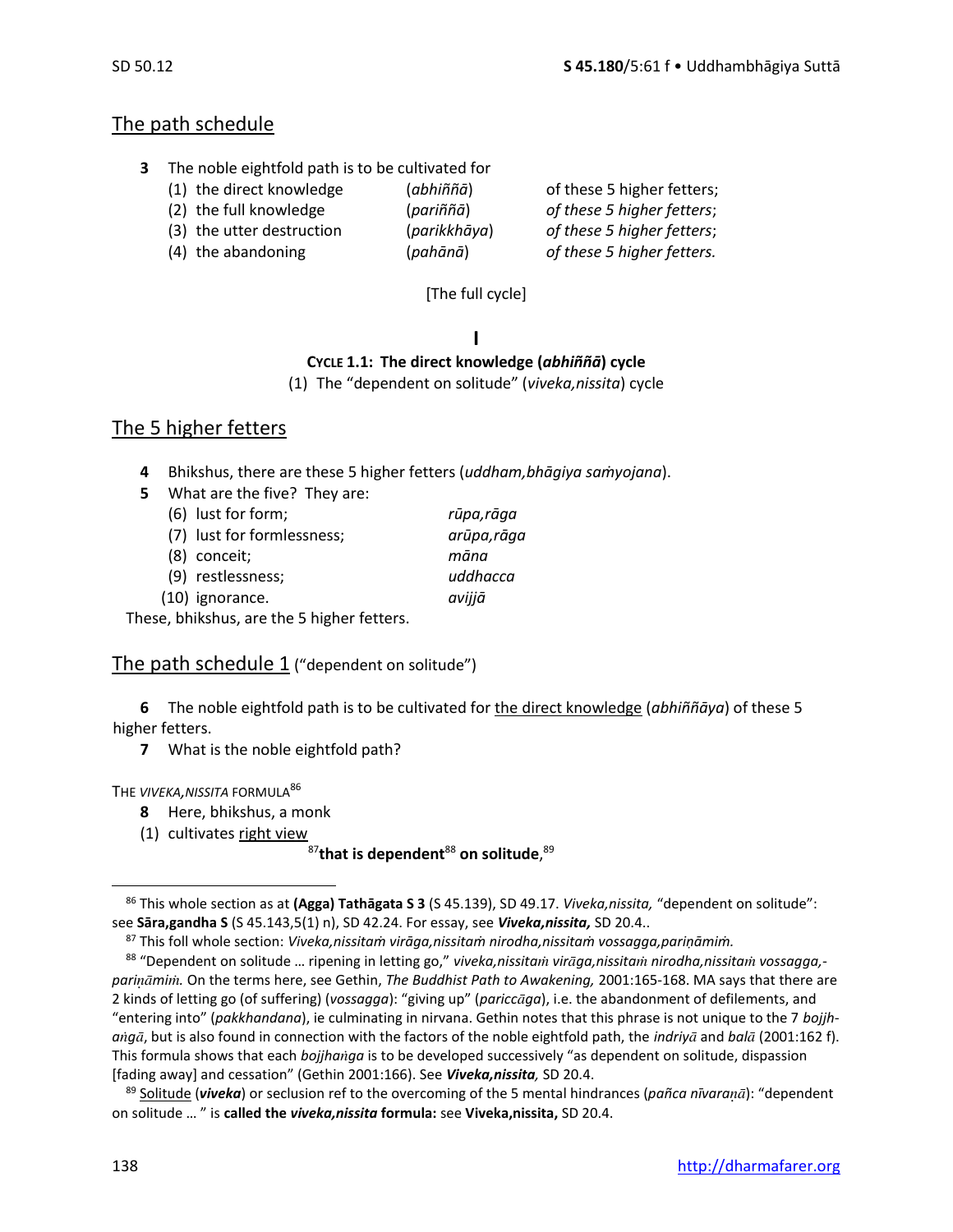#### dependent on fading away (of lust) [on dispassion], $90$ dependent on cessation (of suffering). $91$ **ripening in letting go** (of defilements);92

(2) cultivates right intention

*that is dependent on solitude, on fading away, on cessation, on maturing in letting go;* (3) cultivates right speech

*that is dependent on solitude, on fading away, on cessation, on maturing in letting go;* (4) cultivates right action

*that is dependent on solitude, on fading away, on cessation, on maturing in letting go;* (5) cultivates right livelihood

that is dependent on solitude, on fading away, on cessation, on maturing in letting go; (6) cultivates right effort

*that is dependent on solitude, on fading away, on cessation, on maturing in letting go;* (7) cultivates right mindfulness

*that is dependent on solitude, on fading away, on cessation, on maturing in letting go;* (8) cultivates right concentration

*that is dependent on solitude, on fading away, on cessation, on maturing in letting go.*

**9** This noble eightfold path, bhikshus, is to be cultivated for the direct knowledge of these 5 higher fetters.

## **CYCLE 1.2: The direct knowledge (***abhiññā***) cycle**

(2) The "abandoning of the roots" (*mūla,vinaya*) cycle

## The 5 higher fetters

**10** Bhikshus, there are these 5 higher fetters (*uddham,bhāgiya saṁyojana*).

|  | 11 What are the five? They are: |  |
|--|---------------------------------|--|
|--|---------------------------------|--|

| (6) lust for form;         | rūpa,rāga   |
|----------------------------|-------------|
| (7) lust for formlessness; | arūpa, rāga |
| (8) conceit;               | māna        |
| (9) restlessness;          | uddhacca    |
| (10) ignorance.            | avijjā      |
| $\blacksquare$             |             |

These, bhikshus, are the 5 higher fetters.

The path schedule 2 ("abandoning of the roots")

**12** The noble eightfold path is to be cultivated for the direct knowledge (*abhiññāya*) of these 5 higher fetters.

<sup>90</sup> "Fading away," *virga* also "dispassion".

<sup>&</sup>lt;sup>91</sup> "Cessation," nirodha, ie, "cessation of suffering".

<sup>92</sup> "Letting go (of defilements)," *vossagga,* effectively synonymous with *paṭinissagga,* "relinquishment," eg in **Ānâpāna,sati S** (M 118.21/3:83), SD 7.13; also **Eka,dhamma S** (S 54.1/5:313). See *Viveka,nissita,* SD 20.4 (7.3). On these 4 aspects of the *viveka,nissita* formula following the 4-truth model—ie *viveka,nissita =* 1 st truth, *virāga,nissita* = 2<sup>nd</sup> truth, *nirodha,nissita* = 3<sup>rd</sup> truth, and *vossagga,nissita* = 4<sup>th</sup> truth—see **Viveka,nissita,** SD 20.4 (7.9).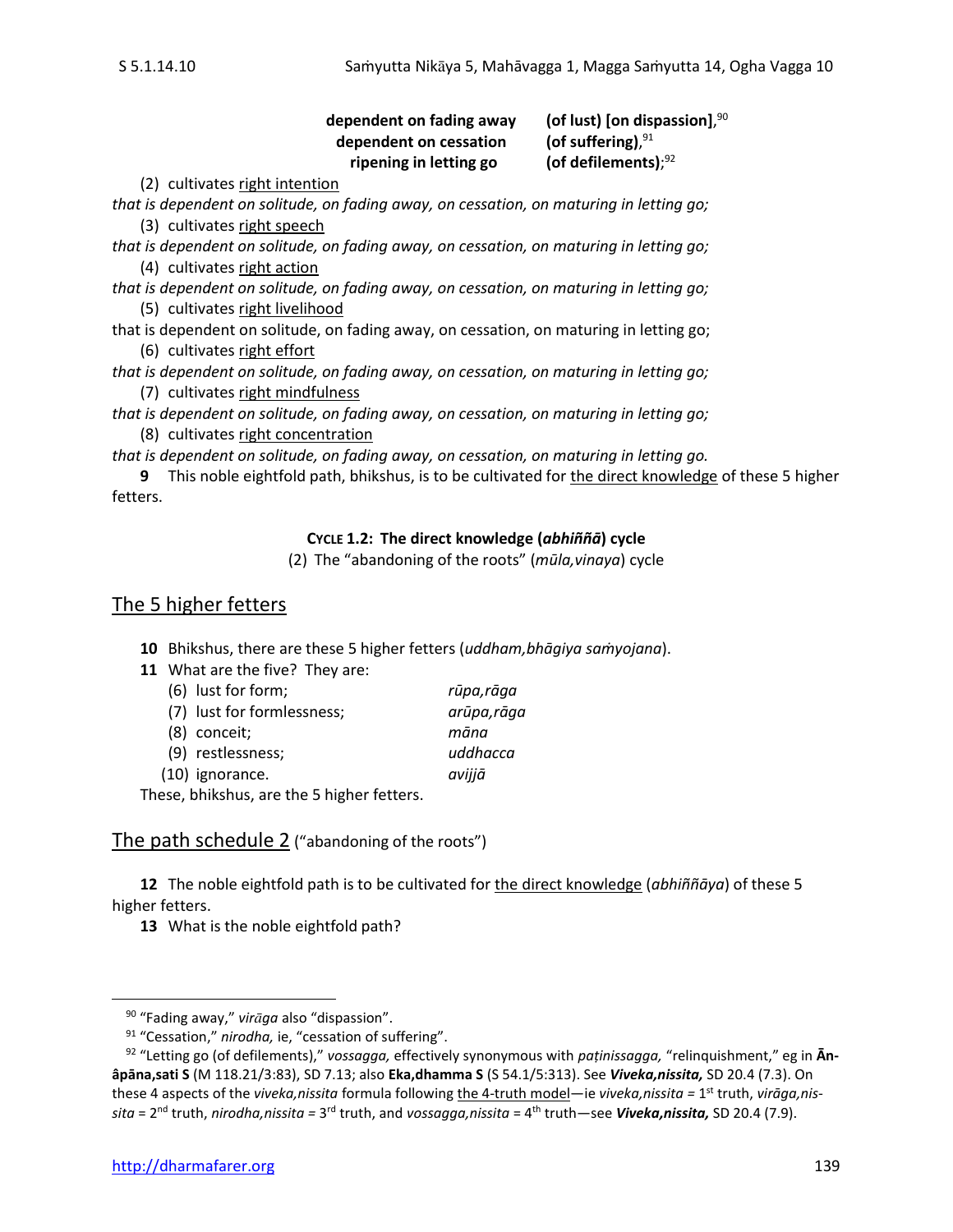THE *\*MŪLA,VINAYA* FORMULA<sup>93</sup>

**14** Here, bhikshus, a monk

(1) cultivates right view

#### which ends in the removal of lust, **ends in the removal of hate, ends in the removal of** delusion; $94$

(2) cultivates right intention

*that ends in the ridding of lust, ends in the ridding of hate, ends in the ridding of delusion;* (3) cultivates right speech

*that ends in the ridding of lust, ends in the ridding of hate, ends in the ridding of delusion;* (4) cultivates right action

*that ends in the ridding of lust, ends in the ridding of hate, ends in the ridding of delusion;* (5) cultivates right livelihood

*that ends in the ridding of lust, ends in the ridding of hate, ends in the ridding of delusion;* (6) cultivates right effort

*that ends in the ridding of lust, ends in the ridding of hate, ends in the ridding of delusion;* (7) cultivates right mindfulness

*that ends in the ridding of lust, ends in the ridding of hate, ends in the ridding of delusion;* (8) cultivates right concentration

*that ends in the ridding of lust, ends in the ridding of hate, ends in the ridding of delusion;*

**15** This noble eightfold path, bhikshus, is to be cultivated for the direct knowledge of these 5 higher fetters.

#### **CYCLE 1.3 The direct knowledge (***abhiññā***) cycle**

(3) The "plunging into the death-free" (*amat'ogadha*) cycle

## The 5 higher fetters

- **16** Bhikshus, there are these 5 higher fetters (*uddham,bhāgiya saṁyojana*).
- **17** What are the five? They are:

| (6) lust for form;                                                                                                   | rūpa,rāga   |
|----------------------------------------------------------------------------------------------------------------------|-------------|
| (7) lust for formlessness;                                                                                           | arūpa, rāga |
| (8) conceit;                                                                                                         | māna        |
| (9) restlessness;                                                                                                    | uddhacca    |
| (10) ignorance.                                                                                                      | avijjā      |
| a dia 1910 - Patrick College and College and College and College and College and College and College and College and |             |

These, bhikshus, are the 5 higher fetters.

The path schedule 3 ("plunging into the death-free")

**18** The noble eightfold path is to be cultivated for the direct knowledge (*abhiññāya*) of these 5 higher fetters.

<sup>93</sup> As in **(Agga) Tathāgata S 2** (S 45.139), SD 49.17.

<sup>94</sup> *Rāga,vinaya,pariyosānaṁ dosa,vinaya,pariyosānaṁ moha,vinaya,pariyosānaṁ.*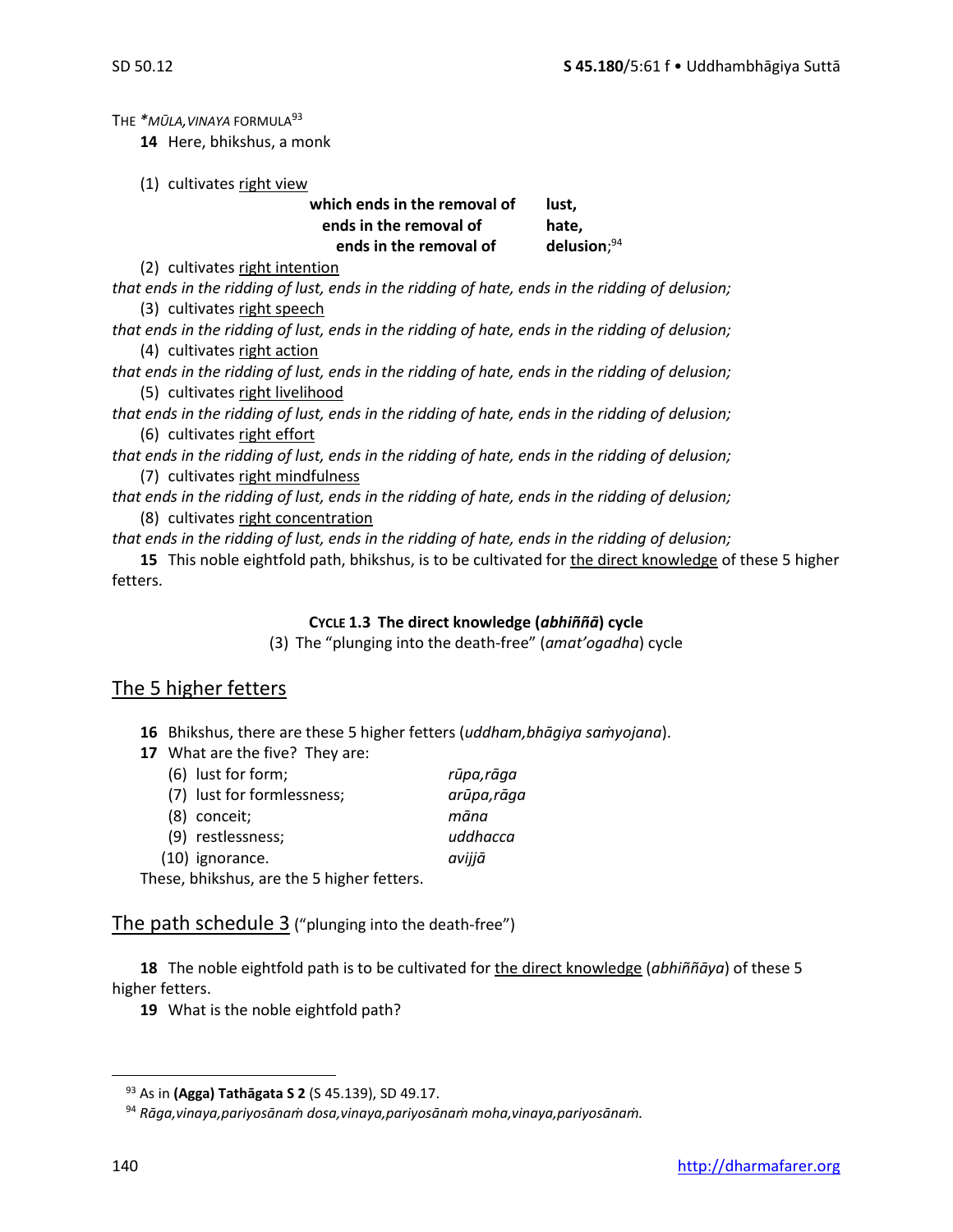THE *AMAT'OGADHA* FORMULA<sup>95</sup>

**20** Here, bhikshus, a monk

(1) cultivates right view

| that plunges into    | the death-free,               |
|----------------------|-------------------------------|
| that crosses over to | the death-free,               |
| that ends in         | the death-free; <sup>96</sup> |
|                      |                               |

(2) cultivates right intention

*that plunges into the death-free, that crosses over to the death-free, that ends in the death-free;* (3) cultivates right speech

*that plunges into the death-free, that crosses over to the death-free, that ends in the death-free;* (4) cultivates right action

*that plunges into the death-free, that crosses over to the death-free, that ends in the death-free;* (5) cultivates right livelihood

*that plunges into the death-free, that crosses over to the death-free, that ends in the death-free;* (6) cultivates right effort

*that plunges into the death-free, that crosses over to the death-free, that ends in the death-free;* (7) cultivates right mindfulness

*that plunges into the death-free, that crosses over to the death-free, that ends in the death-free;* (8) cultivates right concentration

*that plunges into the death-free, that crosses over to the death-free, that ends in the death-free.*

**21** This noble eightfold path, bhikshus, is to be cultivated for the direct knowledge of these 5 higher fetters.

## **CYCLE 1.4: The direct knowledge (***abhiññā***) cycle**

(4) The "bending towards nirvana" (*nibbāna,ninna*) cycle

## The 5 higher fetters

**22** Bhikshus, there are these 5 higher fetters (*uddham,bhāgiya saṁyojana*).

- **23** What are the five? They are:
	- (6) lust for form; *rūpa,rāga*  (7) lust for formlessness; *arūpa,rāga*  (8) conceit; *māna* (9) restlessness; *uddhacca*
	- (10) ignorance. *avijjā*

These, bhikshus, are the 5 higher fetters.

## The path schedule 4 ("bending towards nirvana")

**24** The noble eightfold path is to be cultivated for the direct knowledge (*abhiññāya*) of these 5 higher fetters.

<sup>95</sup> As in **(Agga) Tathāgata S 3** (S 45.139), SD 49.17.

<sup>96</sup> *Amat'ogadhaṁ amata'parāyaṇaṁ amata'pariyosānaṁ.*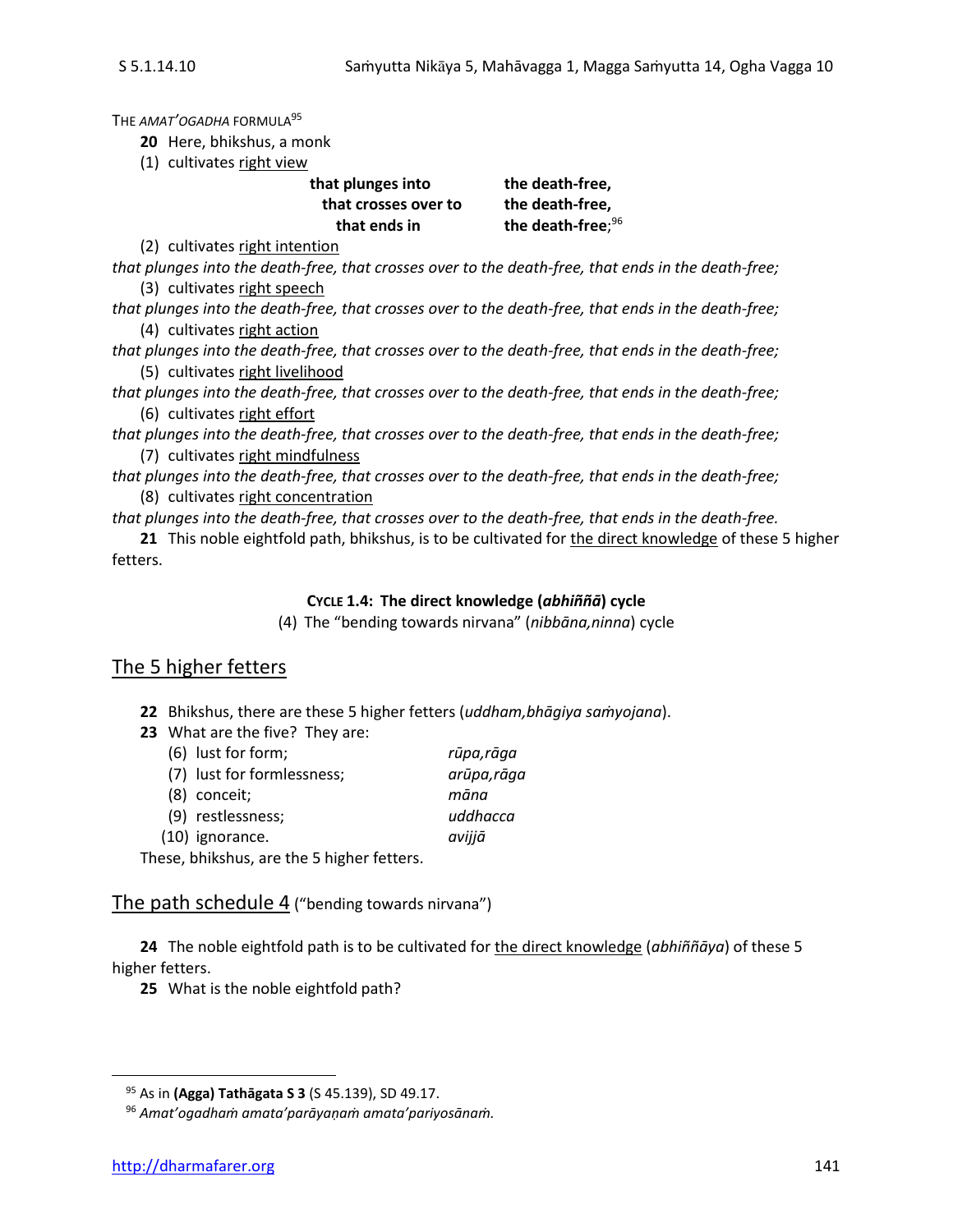THE *NIBBĀNA,NINNA* FORMULA<sup>97</sup>

- **26** Here, bhikshus, a monk
- (1) cultivates right view

| that bends  | towards nirvana,               |
|-------------|--------------------------------|
| that slopes | towards nirvana,               |
| that tends  | towards nirvana; <sup>98</sup> |

(2) cultivates right intention

*that bends towards nirvana, that slopes towards nirvana, that tends towards nirvana;* (3) cultivates right speech

*that bends towards nirvana, that slopes towards nirvana, that tends towards nirvana;* (4) cultivates right action

*that bends towards nirvana, that slopes towards nirvana, that tends towards nirvana;* (5) cultivates right livelihood

*that bends towards nirvana, that slopes towards nirvana, that tends towards nirvana;* (6) cultivates right effort

*that bends towards nirvana, that slopes towards nirvana, that tends towards nirvana;* (7) cultivates right mindfulness

*that bends towards nirvana, that slopes towards nirvana, that tends towards nirvana;*

- (8) cultivates right concentration
	- *that bends towards nirvana, that slopes towards nirvana, that tends towards nirvana.*

27 This noble eightfold path, bhikshus, is to be cultivated for the direct knowledge of these 5 higher fetters.

#### II

## **CYCLE 2.1: The full knowledge (***pariññā***) cycle**

(5) The "dependent on solitude" (*viveka,nissita*) cycle

## The 5 higher fetters

- **28** Bhikshus, there are these 5 higher fetters (*uddham,bhāgiya saṁyojana*).
- **29** What are the five? They are:
	- (6) lust for form; *rūpa,rāga*
	- (7) lust for formlessness; *arūpa,rāga*  (8) conceit; *māna* (9) restlessness; *uddhacca* (10) ignorance. *avijjā*

These, bhikshus, are the 5 higher fetters.

## The path schedule  $5$  ("dependent on solitude")

**30** The noble eightfold path is to be cultivated for the full knowledge (*pariññāya*) of these 5 higher fetters.

<sup>97</sup> As in **(Agga) Tathāgata S 4** (S 45.139), SD 49.17.

<sup>98</sup> *Nibbāna,ninnaṁ nibbāna,poṇaṁ nibbāna,pabbhāraṁ.*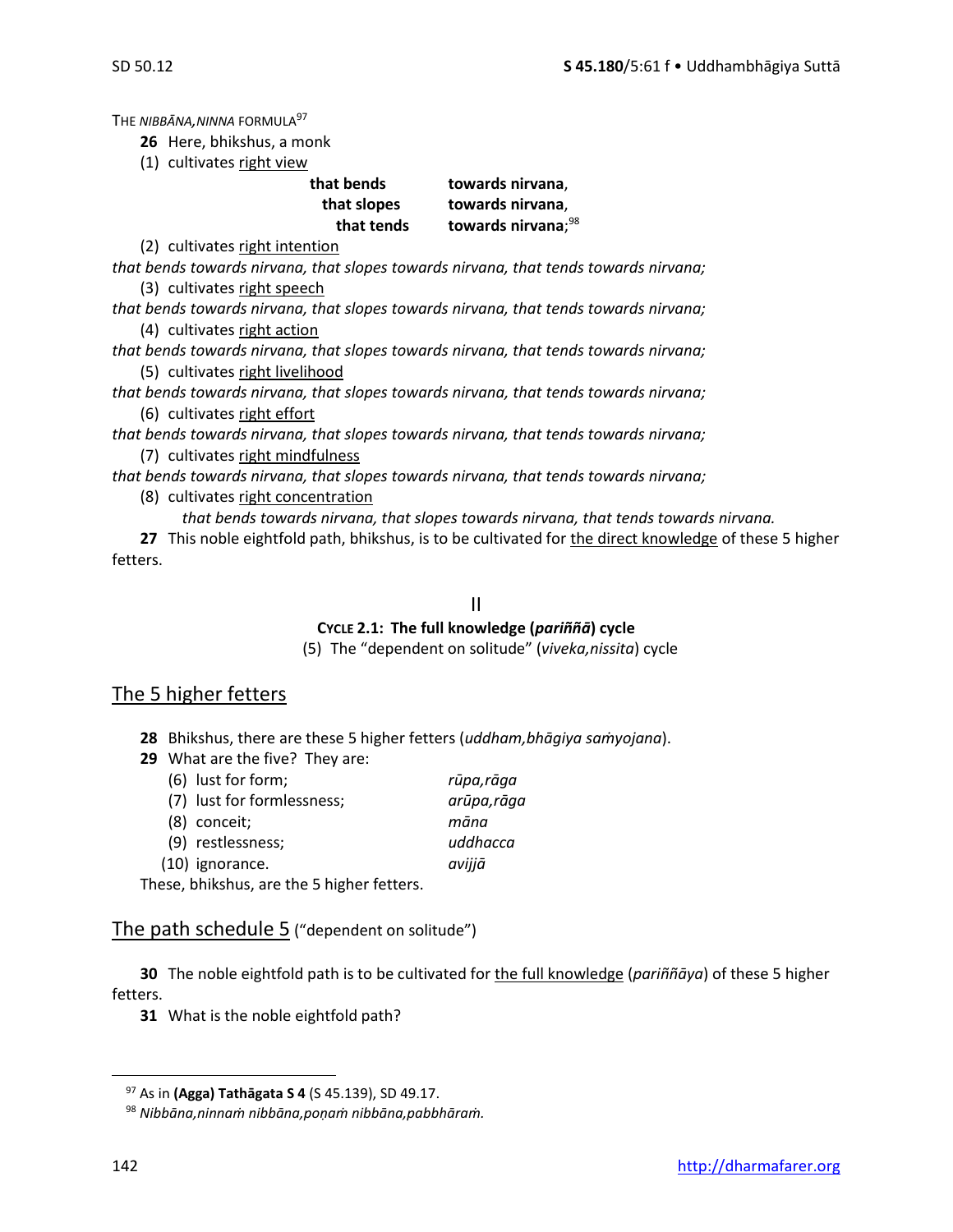THE *VIVEKA,NISSITA* FORMULA **32** Here, bhikshus, a monk (1) cultivates right view **that is dependent on solitude**, **dependent on fading away (of lust) [on dispassion]**, dependent on cessation (of suffering), $99$ **ripening in letting go** (of defilements); $100$ (2) cultivates right intention *that is dependent on solitude, on fading away, on cessation, on maturing in letting go;* (3) cultivates right speech *that is dependent on solitude, on fading away, on cessation, on maturing in letting go;* (4) cultivates right action *that is dependent on solitude, on fading away, on cessation, on maturing in letting go;* (5) cultivates right livelihood that is dependent on solitude, on fading away, on cessation, on maturing in letting go; (6) cultivates right effort *that is dependent on solitude, on fading away, on cessation, on maturing in letting go;* (7) cultivates right mindfulness *that is dependent on solitude, on fading away, on cessation, on maturing in letting go;* (8) cultivates right concentration

*that is dependent on solitude, on fading away, on cessation, on maturing in letting go.*

**33** This noble eightfold path, bhikshus, is to be cultivated for the full knowledge of these 5 higher fetters.

#### **CYCLE 2.2: The full knowledge (***pariññā***) cycle**

(6) The "abandoning of the roots" (*mūla,vinaya*) cycle

## The 5 higher fetters

- **34** Bhikshus, there are these 5 higher fetters (*uddham,bhāgiya saṁyojana*).
- **35** What are the five? They are:
	- (6) lust for form; *rūpa,rāga*  (7) lust for formlessness; *arūpa,rāga*  (8) conceit; *māna* (9) restlessness; *uddhacca* (10) ignorance. *avijjā*

These, bhikshus, are the 5 higher fetters.

The path schedule 6 ("abandoning of the roots")

<sup>99</sup> "Cessation," *nirodha,* ie, "cessation of suffering".

<sup>100</sup> "Letting go (of defilements)," *vossagga,* effectively synonymous with *paṭinissagga,* "relinquishment," eg in **Ānâpāna,sati S** (M 118.21/3:83), SD 7.13; also **Eka,dhamma S** (S 54.1/5:313). See *Viveka,nissita,* SD 20.4 (7.3). On these 4 aspects of the *viveka,nissita* formula following the 4-truth model—ie *viveka,nissita =* 1 st truth, *virāga,nissita* = 2<sup>nd</sup> truth, *nirodha,nissita* = 3<sup>rd</sup> truth, and *vossagga,nissita* = 4<sup>th</sup> truth—see **Viveka,nissita,** SD 20.4 (7.9).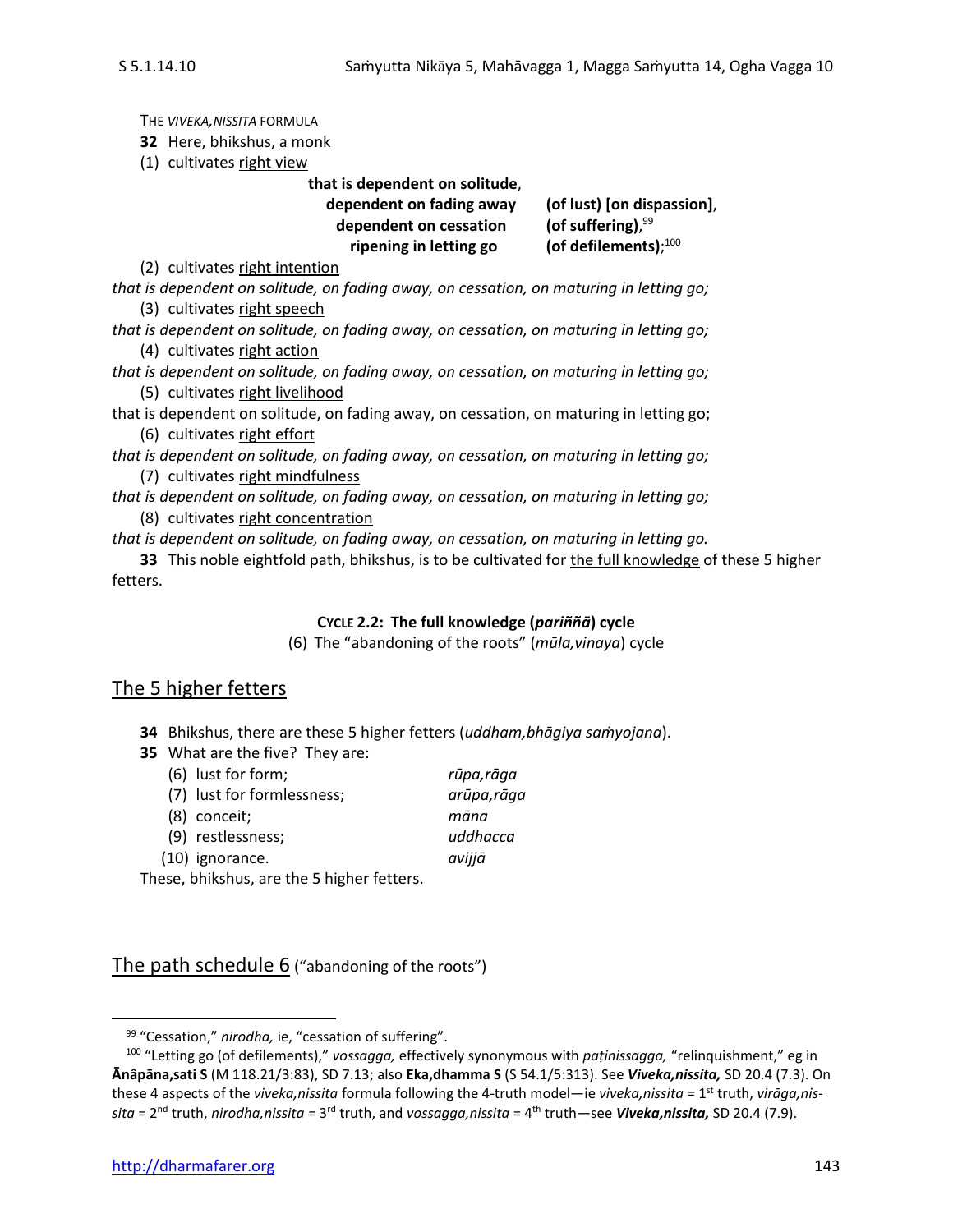**36** The noble eightfold path is to be cultivated for the full knowledge (*pariññāya*) of these 5 higher fetters.

**37** What is the noble eightfold path?

THE *\*MŪLA,VINAYA* FORMULA<sup>101</sup>

**38** Here, bhikshus, a monk

(1) cultivates right view

which ends in the removal of lust. **ends in the removal of hate, ends in the removal of** delusion:102

(2) cultivates right intention

*that ends in the ridding of lust, ends in the ridding of hate, ends in the ridding of delusion;* (3) cultivates right speech

*that ends in the ridding of lust, ends in the ridding of hate, ends in the ridding of delusion;* (4) cultivates right action

*that ends in the ridding of lust, ends in the ridding of hate, ends in the ridding of delusion;* (5) cultivates right livelihood

*that ends in the ridding of lust, ends in the ridding of hate, ends in the ridding of delusion;* (6) cultivates right effort

*that ends in the ridding of lust, ends in the ridding of hate, ends in the ridding of delusion;* (7) cultivates right mindfulness

*that ends in the ridding of lust, ends in the ridding of hate, ends in the ridding of delusion;* (8) cultivates right concentration

*that ends in the ridding of lust, ends in the ridding of hate, ends in the ridding of delusion;*

**39** This noble eightfold path, bhikshus, is to be cultivated for the full knowledge of these 5 higher fetters.

## **CYCLE 2.3: The full knowledge (***pariññā***) cycle**

(7) The "plunging into the death-free" (*amat'ogadha*) cycle

## The 5 higher fetters

- **40** Bhikshus, there are these 5 higher fetters (*uddham,bhāgiya saṁyojana*).
- **41** What are the five? They are:
	- (6) lust for form; *rūpa,rāga*  (7) lust for formlessness; *arūpa,rāga*  (8) conceit; *māna* (9) restlessness; *uddhacca* (10) ignorance. *avijjā*

These, bhikshus, are the 5 higher fetters.

<sup>101</sup> As in **(Agga) Tathāgata S 2** (S 45.139), SD 49.17.

<sup>102</sup> *Rāga,vinaya,pariyosānaṁ dosa,vinaya,pariyosānaṁ moha,vinaya,pariyosānaṁ.*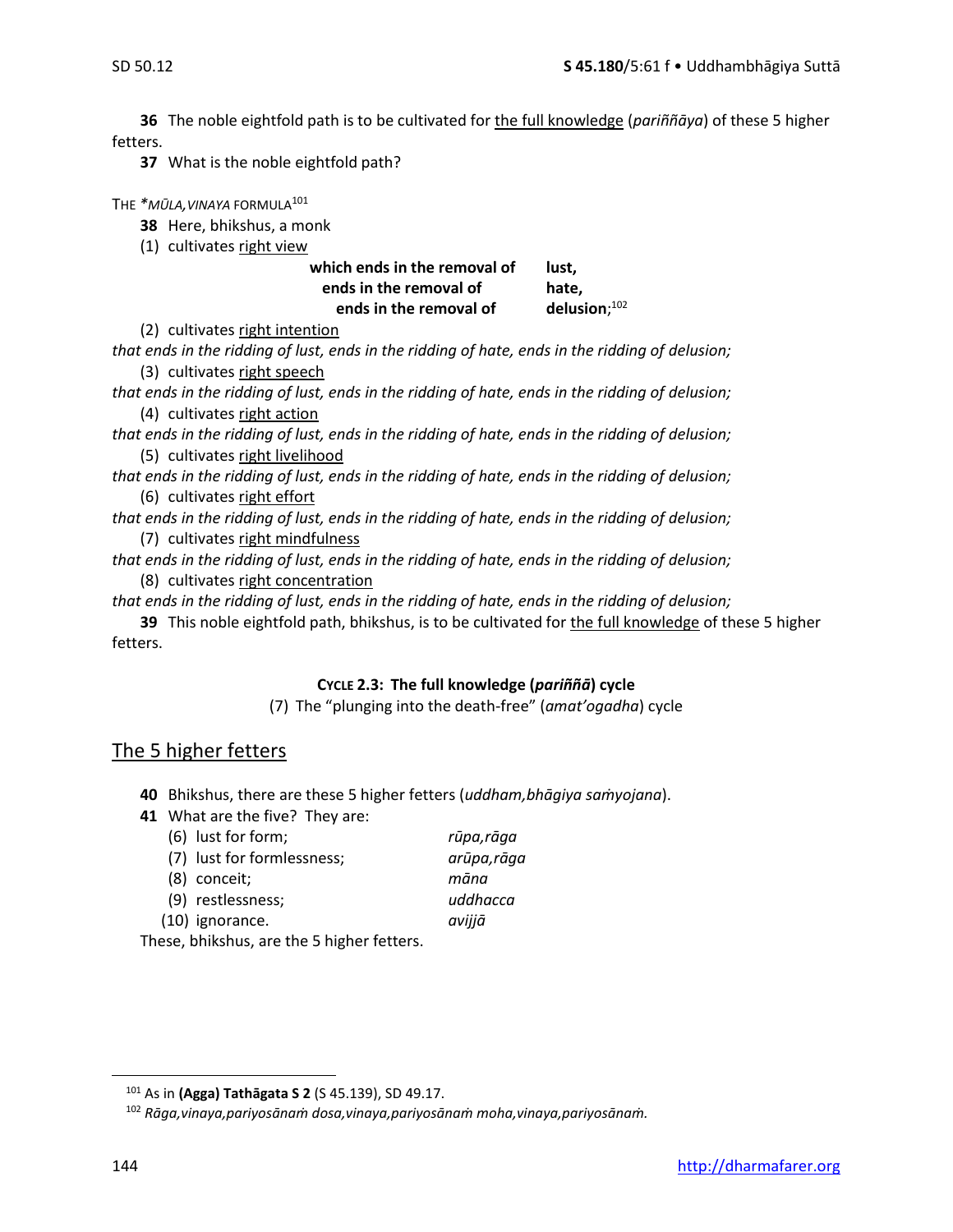## The path schedule 7 ("plunging into the death-free")

**42** The noble eightfold path is to be cultivated for the full knowledge (*pariññāya*) of these 5 higher fetters.

**43** What is the noble eightfold path?

THE *AMAT'OGADHA* FORMULA

- **44** Here, bhikshus, a monk
- (1) cultivates right view

| that plunges into    | the death-free, |
|----------------------|-----------------|
| that crosses over to | the death-free, |
| that ends in         | the death-free; |

(2) cultivates right intention

*that plunges into the death-free, that crosses over to the death-free, that ends in the death-free;* (3) cultivates right speech

*that plunges into the death-free, that crosses over to the death-free, that ends in the death-free;* (4) cultivates right action

*that plunges into the death-free, that crosses over to the death-free, that ends in the death-free;* (5) cultivates right livelihood

*that plunges into the death-free, that crosses over to the death-free, that ends in the death-free;* (6) cultivates right effort

*that plunges into the death-free, that crosses over to the death-free, that ends in the death-free;* (7) cultivates right mindfulness

*that plunges into the death-free, that crosses over to the death-free, that ends in the death-free;* (8) cultivates right concentration

*that plunges into the death-free, that crosses over to the death-free, that ends in the death-free.*

**45** This noble eightfold path, bhikshus, is to be cultivated for the full knowledge of these 5 higher fetters.

#### **CYCLE 2.4: The full knowledge (***pariññā***) cycle**

(8) The "bending towards nirvana" (*nibbāna,ninna*) cycle

## The 5 higher fetters

**46** Bhikshus, there are these 5 higher fetters (*uddham,bhāgiya saṁyojana*).

**47** What are the five? They are:

|  | (6) lust for form; |  |
|--|--------------------|--|
|  |                    |  |

| (6) lust for form;         | rūpa,rāga   |
|----------------------------|-------------|
| (7) lust for formlessness; | arūpa, rāga |
| (8) conceit;               | māna        |
| (9) restlessness;          | uddhacca    |
| (10) ignorance.            | avijjā      |
|                            |             |

These, bhikshus, are the 5 higher fetters.

The path schedule 8 ("bending towards nirvana")

**48** The noble eightfold path is to be cultivated for the full knowledge (*pariññāya*) of these 5 higher fetters.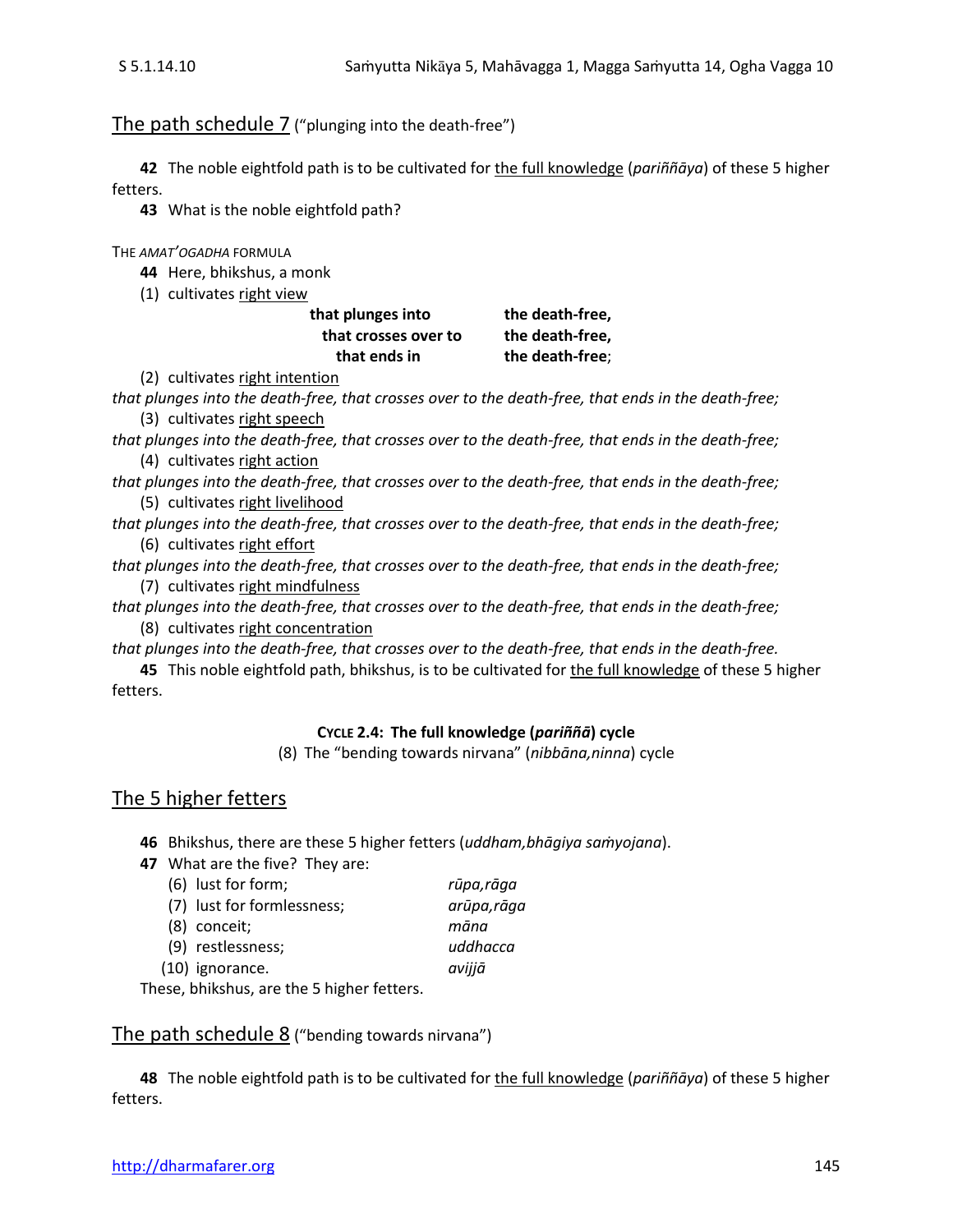**49** What is the noble eightfold path?

THE *NIBBĀNA,NINNA* FORMULA

**50** Here, bhikshus, a monk

(1) cultivates right view

| that bends  | towards nirvana, |
|-------------|------------------|
| that slopes | towards nirvana, |
| that tends  | towards nirvana; |

(2) cultivates right intention

*that bends towards nirvana, that slopes towards nirvana, that tends towards nirvana;* (3) cultivates right speech

*that bends towards nirvana, that slopes towards nirvana, that tends towards nirvana;* (4) cultivates right action

*that bends towards nirvana, that slopes towards nirvana, that tends towards nirvana;* (5) cultivates right livelihood

*that bends towards nirvana, that slopes towards nirvana, that tends towards nirvana;* (6) cultivates right effort

*that bends towards nirvana, that slopes towards nirvana, that tends towards nirvana;*

(7) cultivates right mindfulness

*that bends towards nirvana, that slopes towards nirvana, that tends towards nirvana;* (8) cultivates right concentration

*that bends towards nirvana, that slopes towards nirvana, that tends towards nirvana.*

**51** This noble eightfold path, bhikshus, is to be cultivated for the full knowledge of these 5 higher fetters.

## **III**

#### **CYCLE 3.1: The utter destruction (***parikkhāya***) cycle**

(9) The "plunging into the death-free" (*amat'ogadha*) cycle

## The 5 higher fetters

**52** Bhikshus, there are these 5 higher fetters (*uddham,bhāgiya saṁyojana*).

**53** What are the five? They are:

| (6) lust for form;                         | rūpa,rāga   |
|--------------------------------------------|-------------|
| (7) lust for formlessness;                 | arūpa, rāga |
| $(8)$ conceit;                             | māna        |
| (9) restlessness;                          | uddhacca    |
| $(10)$ ignorance.                          | avijjā      |
| ooo leleileeloo ono tleo Eleisland fottono |             |

These, bhikshus, are the 5 higher fetters.

## The path schedule 9 ("dependent on solitude")

**54** The noble eightfold path is to be cultivated for the utter destruction (*parikkhāya*) of these 5 higher fetters.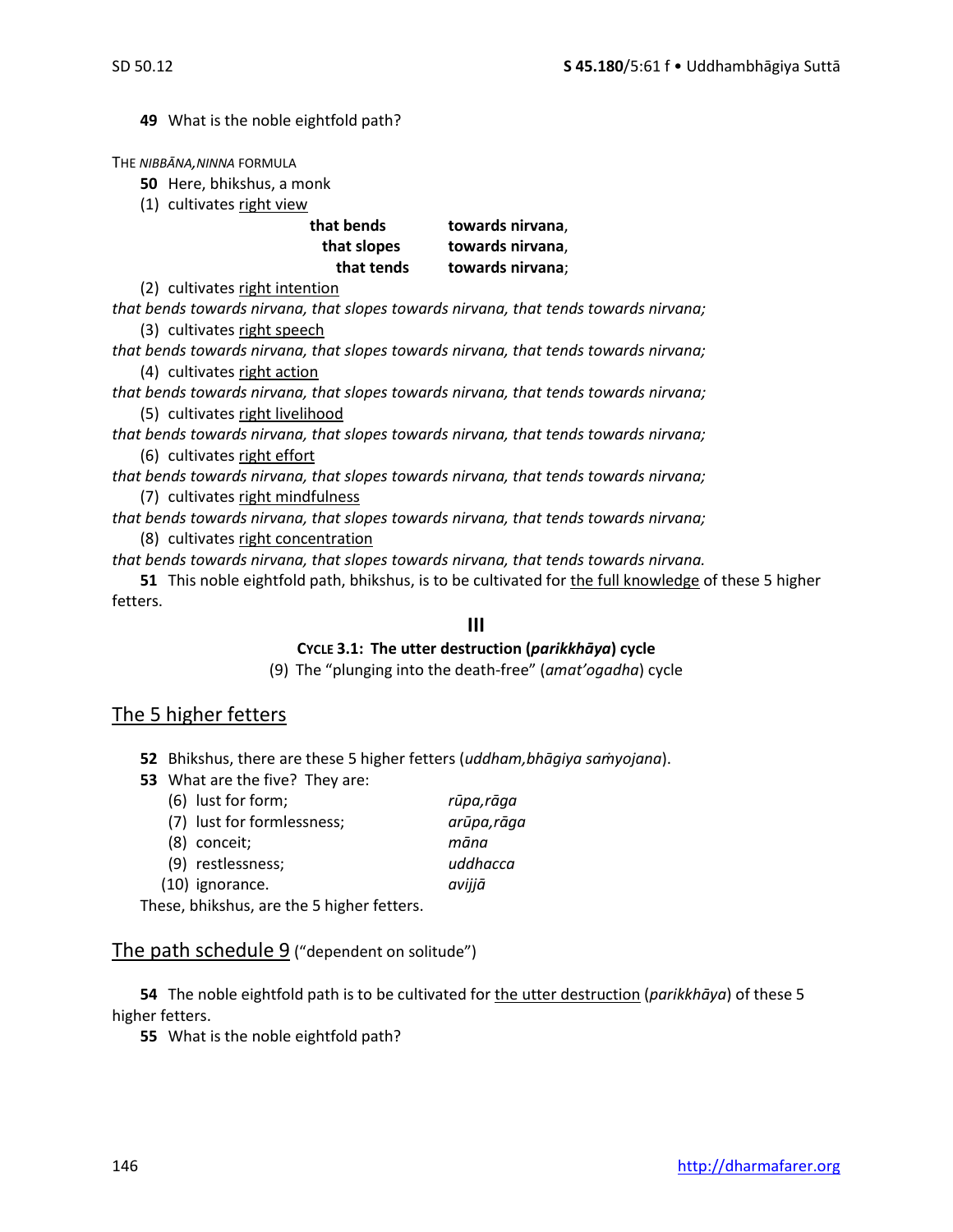THE *VIVEKA,NISSITA* FORMULA

**56** Here, bhikshus, a monk

(1) cultivates right view

**that is dependent on solitude**,

**dependent on fading away (of lust) [on dispassion]**, dependent on cessation **ripening in letting go** 

(of suffering), $103$ (of defilements); $104$ 

(2) cultivates right intention

*that is dependent on solitude, on fading away, on cessation, on maturing in letting go;* (3) cultivates right speech

- *that is dependent on solitude, on fading away, on cessation, on maturing in letting go;* (4) cultivates right action
- *that is dependent on solitude, on fading away, on cessation, on maturing in letting go;* (5) cultivates right livelihood

that is dependent on solitude, on fading away, on cessation, on maturing in letting go; (6) cultivates right effort

*that is dependent on solitude, on fading away, on cessation, on maturing in letting go;* (7) cultivates right mindfulness

*that is dependent on solitude, on fading away, on cessation, on maturing in letting go;* (8) cultivates right concentration

*that is dependent on solitude, on fading away, on cessation, on maturing in letting go.*

**57** This noble eightfold path, bhikshus, is to be cultivated for the utter destruction of these 5 higher fetters.

## **CYCLE 3.2: The utter destruction (***parikkhāya***) cycle**

(10) The "abandoning of the roots" (*mūla,vinaya*) cycle

## The 5 higher fetters

- **58** Bhikshus, there are these 5 higher fetters (*uddham,bhāgiya saṁyojana*).
- **59** What are the five? They are:

| (6) lust for form;                                           | rūpa,rāga   |
|--------------------------------------------------------------|-------------|
| (7) lust for formlessness;                                   | arūpa, rāga |
| (8) conceit;                                                 | māna        |
| (9) restlessness;                                            | uddhacca    |
| (10) ignorance.                                              | avijjā      |
| المستحققة والمستحل والمناطب والقادم والمتراث والماري والمناف |             |

These, bhikshus, are the 5 higher fetters.

The path schedule 10 ("abandoning of the roots")

**60** The noble eightfold path is to be cultivated for the utter destruction (*parikkhāya*) of these 5 higher fetters.

<sup>103</sup> "Cessation," *nirodha,* ie, "cessation of suffering".

<sup>104</sup> "Letting go (of defilements)," *vossagga,* effectively synonymous with *paṭinissagga,* "relinquishment," eg in **Ānâpāna,sati S** (M 118.21/3:83), SD 7.13; also **Eka,dhamma S** (S 54.1/5:313). See *Viveka,nissita,* SD 20.4 (7.3). On these 4 aspects of the *viveka,nissita* formula following the 4-truth model—ie *viveka,nissita =* 1 st truth, *virāga,nissita* = 2<sup>nd</sup> truth, *nirodha,nissita* = 3<sup>rd</sup> truth, and *vossagga,nissita* = 4<sup>th</sup> truth—see **Viveka,nissita,** SD 20.4 (7.9).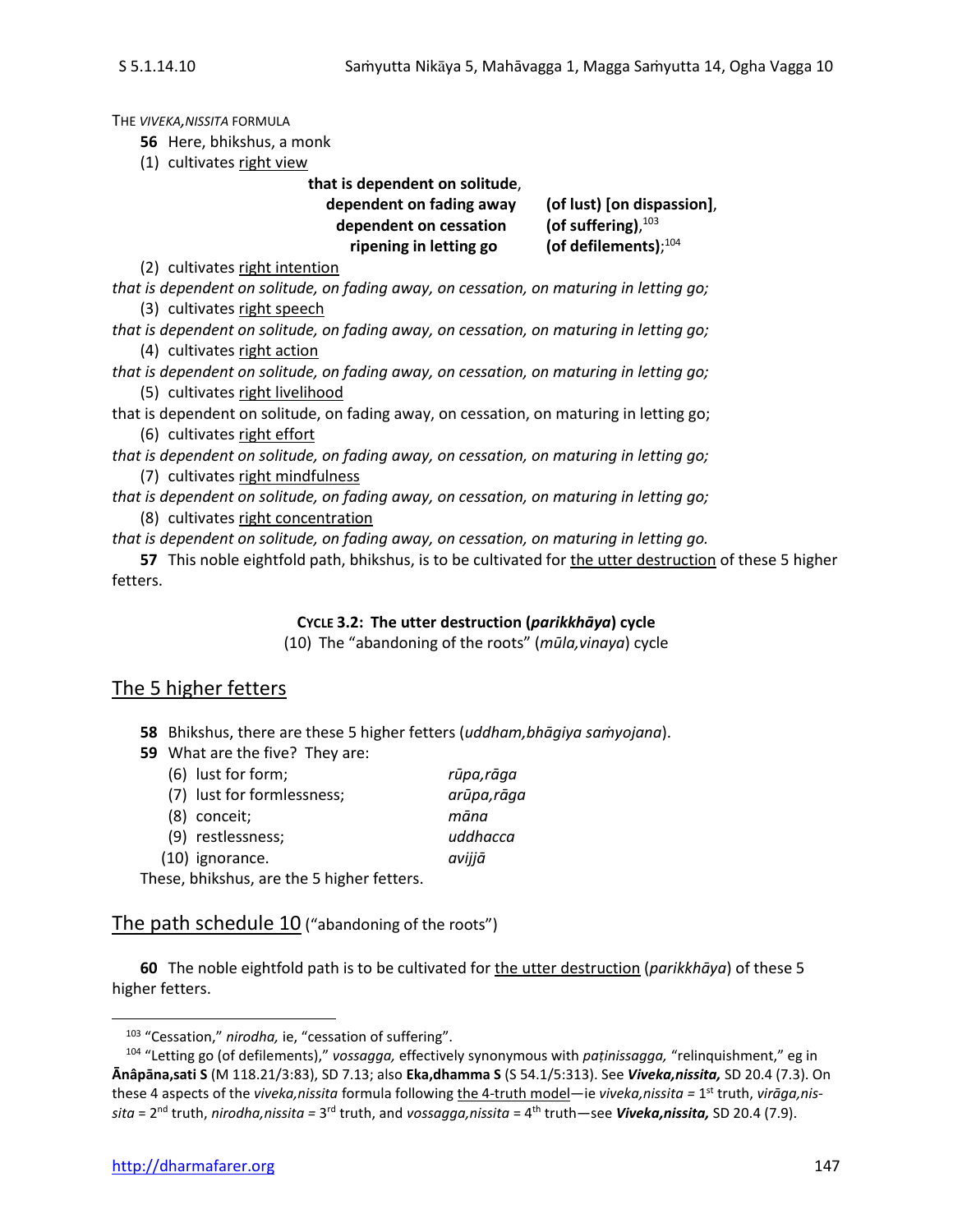**61** What is the noble eightfold path?

THE *\*MŪLA,VINAYA* FORMULA<sup>105</sup>

**62** Here, bhikshus, a monk

(1) cultivates right view

which ends in the removal of lust. **ends in the removal of hate, ends in the removal of**  $delusion:$ <sup>106</sup>

(2) cultivates right intention

*that ends in the ridding of lust, ends in the ridding of hate, ends in the ridding of delusion;* (3) cultivates right speech

*that ends in the ridding of lust, ends in the ridding of hate, ends in the ridding of delusion;* (4) cultivates right action

*that ends in the ridding of lust, ends in the ridding of hate, ends in the ridding of delusion;* (5) cultivates right livelihood

*that ends in the ridding of lust, ends in the ridding of hate, ends in the ridding of delusion;* (6) cultivates right effort

*that ends in the ridding of lust, ends in the ridding of hate, ends in the ridding of delusion;* (7) cultivates right mindfulness

*that ends in the ridding of lust, ends in the ridding of hate, ends in the ridding of delusion;* (8) cultivates right concentration

*that ends in the ridding of lust, ends in the ridding of hate, ends in the ridding of delusion;*

**63** This noble eightfold path, bhikshus, is to be cultivated for the utter destruction of these 5 higher fetters.

#### **CYCLE 3.3: The utter destruction (***parikkhāya***) cycle**

(11) The "plunging into the death-free" (*amat'ogadha*) cycle

## The 5 higher fetters

**64** Bhikshus, there are these 5 higher fetters (*uddham,bhāgiya saṁyojana*).

- **65** What are the five? They are:
	- (1) self-identity view; *sakkya,dihi*
	- (2) spiritual doubt; *vicikicch*
	- (3) attachment to rules and rites; *sla-b,bata,parāmāsa*
	- (4) sensual lust; *kma,rga*
	- (5) repulsion. *paigha*

These, bhikshus, are the 5 higher fetters.

The path schedule 11 ("plunging into the death-free")

**66** The noble eightfold path is to be cultivated for the utter destruction (*parikkhāya*) of these 5 higher fetters.

<sup>105</sup> As in **(Agga) Tathāgata S 2** (S 45.139), SD 49.17.

<sup>106</sup> *Rāga,vinaya,pariyosānaṁ dosa,vinaya,pariyosānaṁ moha,vinaya,pariyosānaṁ.*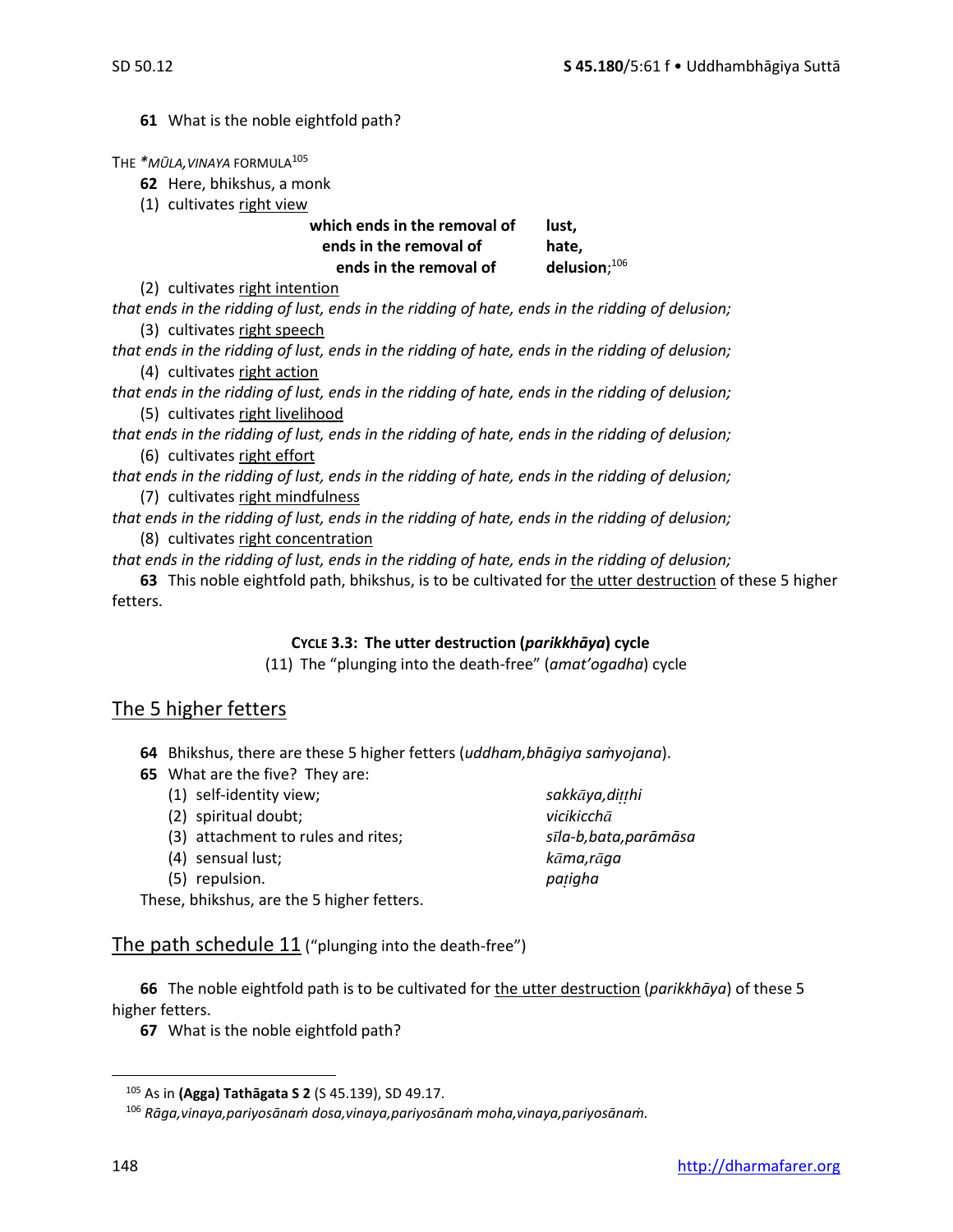THE *AMAT'OGADHA* FORMULA

**68** Here, bhikshus, a monk

(1) cultivates right view

| that plunges into    | the death-free, |
|----------------------|-----------------|
| that crosses over to | the death-free, |
| that ends in         | the death-free; |
|                      |                 |

(2) cultivates right intention

*that plunges into the death-free, that crosses over to the death-free, that ends in the death-free;* (3) cultivates right speech

*that plunges into the death-free, that crosses over to the death-free, that ends in the death-free;* (4) cultivates right action

*that plunges into the death-free, that crosses over to the death-free, that ends in the death-free;* (5) cultivates right livelihood

*that plunges into the death-free, that crosses over to the death-free, that ends in the death-free;* (6) cultivates right effort

*that plunges into the death-free, that crosses over to the death-free, that ends in the death-free;* (7) cultivates right mindfulness

*that plunges into the death-free, that crosses over to the death-free, that ends in the death-free;* (8) cultivates right concentration

*that plunges into the death-free, that crosses over to the death-free, that ends in the death-free.*

**69** This noble eightfold path, bhikshus, is to be cultivated for the utter destruction of these 5 higher fetters.

#### **CYCLE 3.4: The utter destruction (***parikkhāya***) cycle**

(12) The "bending towards nirvana" (*nibbāna,ninna*) cycle

## The 5 higher fetters

**70** Bhikshus, there are these 5 higher fetters (*uddham,bhāgiya saṁyojana*).

**71** What are the five? They are:

| (6) lust for form;         | rūpa,rāga   |
|----------------------------|-------------|
| (7) lust for formlessness; | arūpa, rāga |
| $(8)$ conceit;             | māna        |
| (9) restlessness;          | uddhacca    |
| $(10)$ ignorance.          | avijjā      |

These, bhikshus, are the 5 higher fetters.

The path schedule 12 ("bending towards nirvana")

**72** The noble eightfold path is to be cultivated for the utter destruction (*parikkhāya*) of these 5 higher fetters.

**73** What is the noble eightfold path?

THE *NIBBĀNA,NINNA* FORMULA

- **74** Here, bhikshus, a monk
- (1) cultivates right view

**that bends towards nirvana**,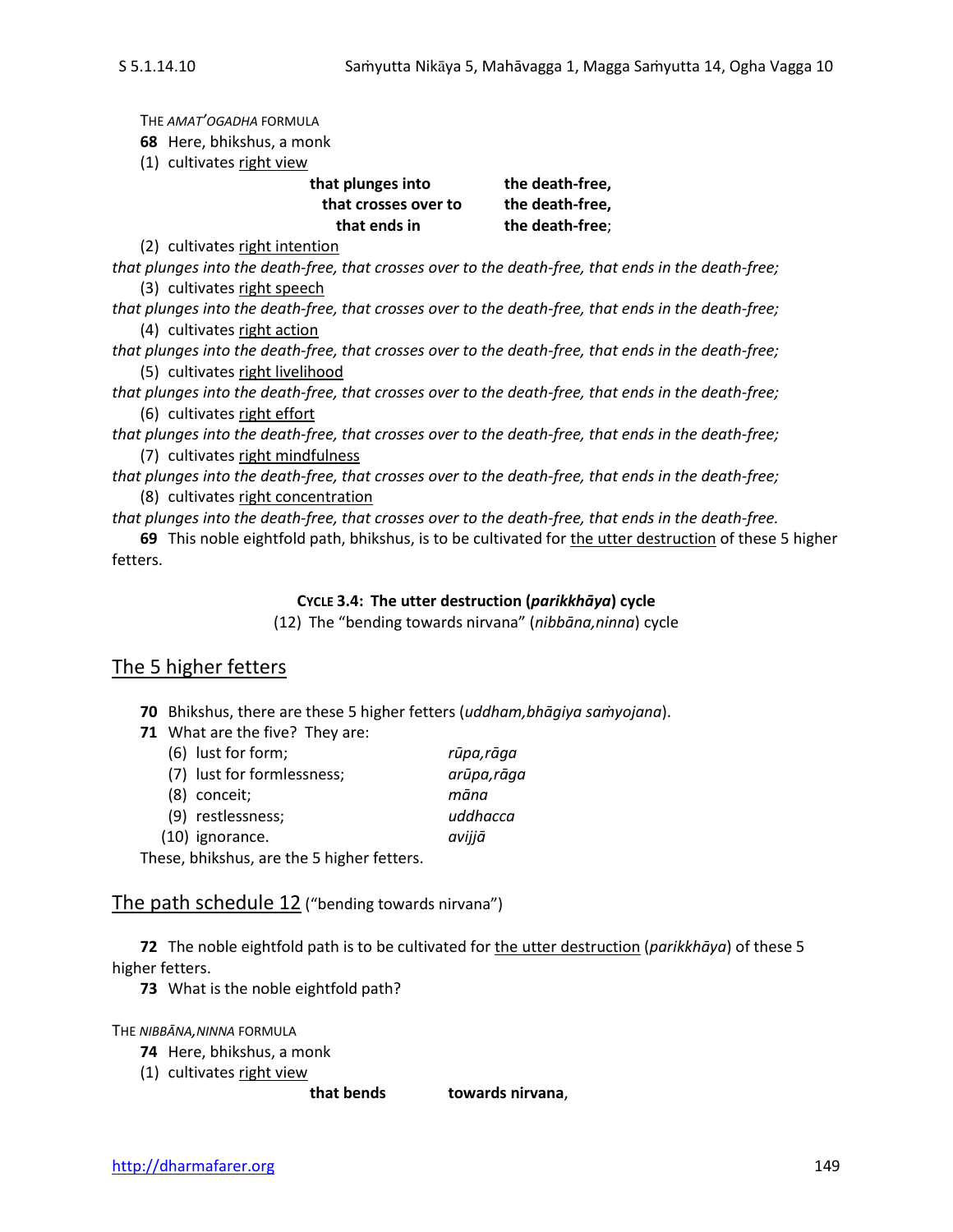## **that slopes towards nirvana**, **that tends towards nirvana**;

(2) cultivates right intention

*that bends towards nirvana, that slopes towards nirvana, that tends towards nirvana;* (3) cultivates right speech

*that bends towards nirvana, that slopes towards nirvana, that tends towards nirvana;* (4) cultivates right action

*that bends towards nirvana, that slopes towards nirvana, that tends towards nirvana;* (5) cultivates right livelihood

*that bends towards nirvana, that slopes towards nirvana, that tends towards nirvana;* (6) cultivates right effort

*that bends towards nirvana, that slopes towards nirvana, that tends towards nirvana;* (7) cultivates right mindfulness

*that bends towards nirvana, that slopes towards nirvana, that tends towards nirvana;* (8) cultivates right concentration

*that bends towards nirvana, that slopes towards nirvana, that tends towards nirvana.*

**75** This noble eightfold path, bhikshus, is to be cultivated for the utter destruction of these 5 higher fetters.

## **IV**

#### **CYCLE 4.1: The abandonment (***pahāna***) cycle**

(13) The "dependent on solitude" (*viveka,nissita*) cycle

## The 5 higher fetters

**76** Bhikshus, there are these 5 higher fetters (*uddham,bhāgiya saṁyojana*).

**77** What are the five? They are:

| (6) lust for form;                      | rūpa,rāga   |
|-----------------------------------------|-------------|
| (7) lust for formlessness;              | arūpa, rāga |
| (8) conceit;                            | māna        |
| (9) restlessness;                       | uddhacca    |
| (10) ignorance.                         | avijjā      |
| sse, bhikshus, are the E bigher fotters |             |

These, bhikshus, are the 5 higher fetters.

## The path schedule 13 ("dependent on solitude")

**78** The noble eightfold path is to be cultivated for the abandonment (*pahanāya*) of these 5 higher fetters.

**79** What is the noble eightfold path?

THE *VIVEKA,NISSITA* FORMULA

- **80** Here, bhikshus, a monk
- (1) cultivates right view

#### **that is dependent on solitude**,

**dependent on fading away (of lust) [on dispassion]**,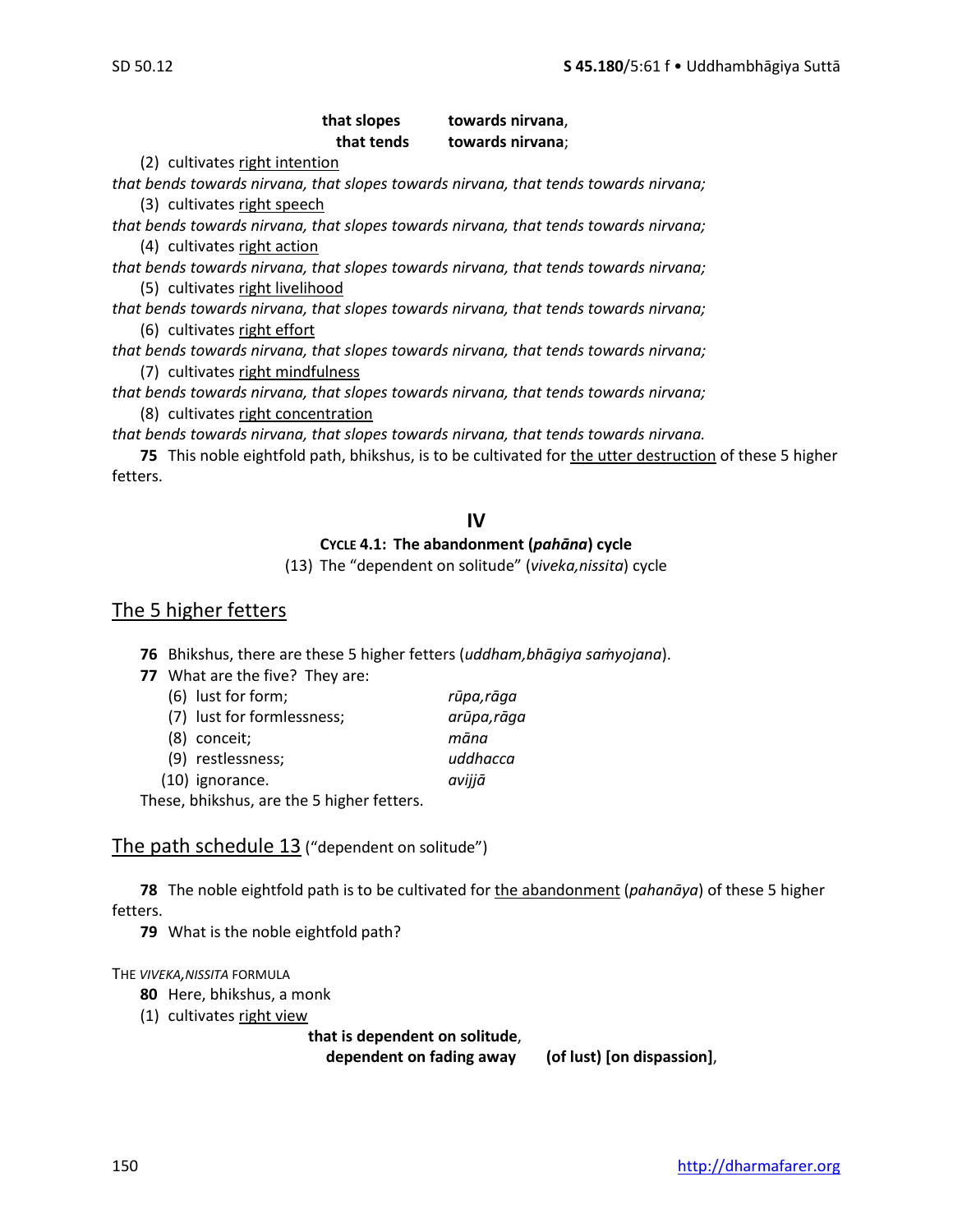#### dependent on cessation (of suffering). $107$ **ripening in letting go** (of defilements); $^{108}$

(2) cultivates right intention

*that is dependent on solitude, on fading away, on cessation, on maturing in letting go;* (3) cultivates right speech

*that is dependent on solitude, on fading away, on cessation, on maturing in letting go;* (4) cultivates right action

*that is dependent on solitude, on fading away, on cessation, on maturing in letting go;* (5) cultivates right livelihood

that is dependent on solitude, on fading away, on cessation, on maturing in letting go; (6) cultivates right effort

*that is dependent on solitude, on fading away, on cessation, on maturing in letting go;* (7) cultivates right mindfulness

*that is dependent on solitude, on fading away, on cessation, on maturing in letting go;* (8) cultivates right concentration

*that is dependent on solitude, on fading away, on cessation, on maturing in letting go.*

**81** This noble eightfold path, bhikshus, is to be cultivated for the utter destruction of these 5 higher fetters.

#### **CYCLE 4.2: The abandonment (***pahāna***) cycle**

(14) The "abandoning the roots" (*mūla,vinaya*) cycle

## The 5 higher fetters

**82** Bhikshus, there are these 5 higher fetters (*uddham,bhāgiya saṁyojana*).

**83** What are the five? They are:

| (6) lust for form;                    | rūpa,rāga   |
|---------------------------------------|-------------|
| (7) lust for formlessness;            | arūpa, rāga |
| (8) conceit;                          | māna        |
| (9) restlessness;                     | uddhacca    |
| (10) ignorance.                       | avijjā      |
| saa lalalada saa taa Filalala fattasa |             |

These, bhikshus, are the 5 higher fetters.

The path schedule 14 ("abandoning the roots")

**84** The noble eightfold path is to be cultivated for the abandonment (*pahanāya*) of these 5 higher fetters.

**85** What is the noble eightfold path?

THE *\*MŪLA,VINAYA* FORMULA<sup>109</sup>

**86** Here, bhikshus, a monk

<sup>107</sup> "Cessation," *nirodha,* ie, "cessation of suffering".

<sup>108</sup> "Letting go (of defilements)," *vossagga,* effectively synonymous with *paṭinissagga,* "relinquishment," eg in **Ānâpāna,sati S** (M 118.21/3:83), SD 7.13; also **Eka,dhamma S** (S 54.1/5:313). See *Viveka,nissita,* SD 20.4 (7.3). On these 4 aspects of the *viveka,nissita* formula following the 4-truth model—ie *viveka,nissita =* 1 st truth, *virāga,nissita* = 2<sup>nd</sup> truth, *nirodha,nissita* = 3<sup>rd</sup> truth, and *vossagga,nissita* = 4<sup>th</sup> truth—see **Viveka,nissita,** SD 20.4 (7.9).

<sup>109</sup> As in **(Agga) Tathāgata S 2** (S 45.139), SD 49.17.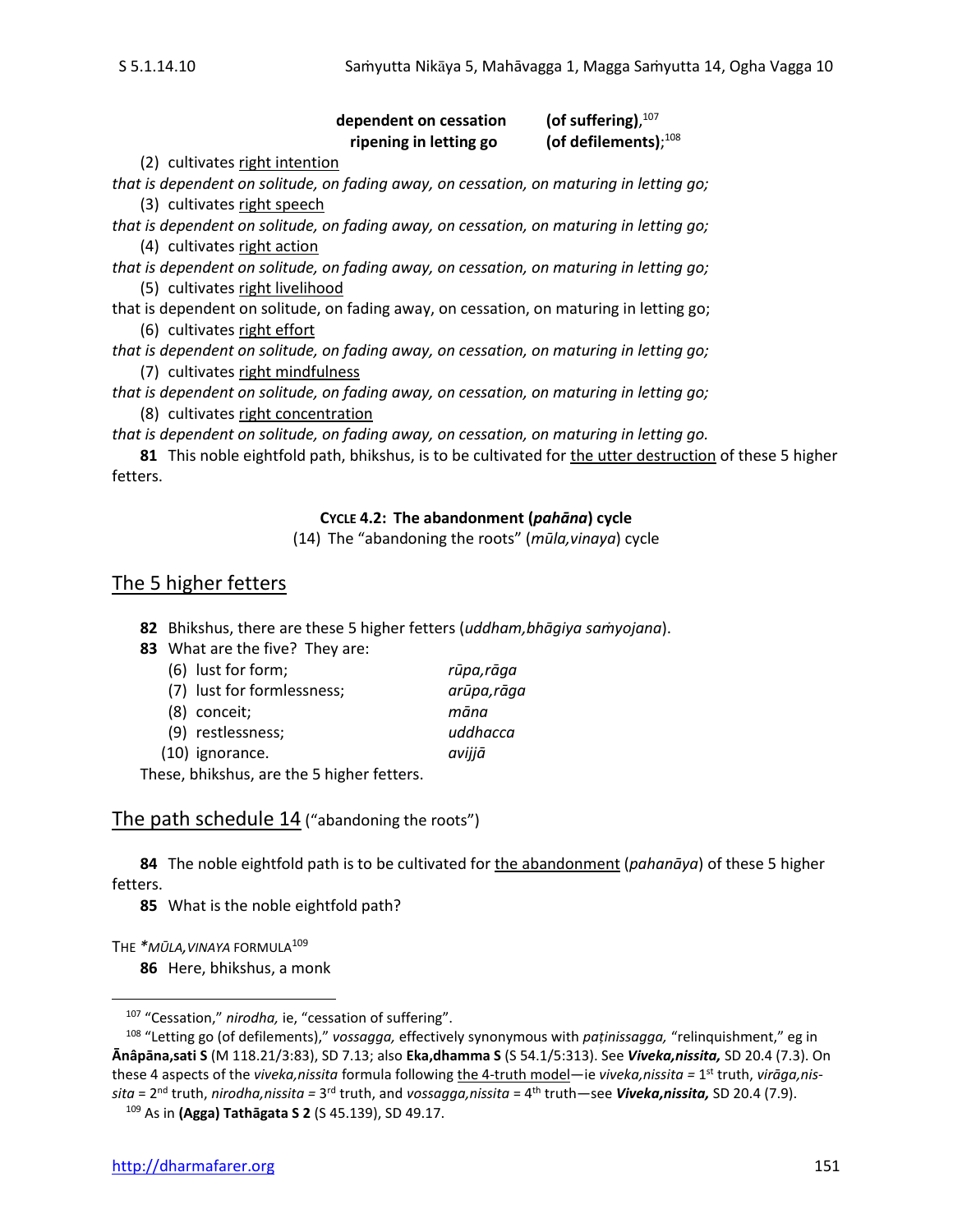(1) cultivates right view

| which ends in the removal of | lust.              |
|------------------------------|--------------------|
| ends in the removal of       | hate,              |
| ends in the removal of       | delusion; $^{110}$ |

(2) cultivates right intention

*that ends in the ridding of lust, ends in the ridding of hate, ends in the ridding of delusion;* (3) cultivates right speech

*that ends in the ridding of lust, ends in the ridding of hate, ends in the ridding of delusion;* (4) cultivates right action

*that ends in the ridding of lust, ends in the ridding of hate, ends in the ridding of delusion;* (5) cultivates right livelihood

*that ends in the ridding of lust, ends in the ridding of hate, ends in the ridding of delusion;* (6) cultivates right effort

*that ends in the ridding of lust, ends in the ridding of hate, ends in the ridding of delusion;* (7) cultivates right mindfulness

*that ends in the ridding of lust, ends in the ridding of hate, ends in the ridding of delusion;* (8) cultivates right concentration

*that ends in the ridding of lust, ends in the ridding of hate, ends in the ridding of delusion;*

**87** This noble eightfold path, bhikshus, is to be cultivated for the abandonment of these 5 higher fetters.

#### **CYCLE 4.3: The abandonment (***pahāna***) cycle**

(15) The "plunging into the death-free" (*amat'ogadha*) cycle

## The 5 higher fetters

**88** Bhikshus, there are these 5 higher fetters (*uddham,bhāgiya saṁyojana*).

| 89 What are the five? They are: |                                            |             |
|---------------------------------|--------------------------------------------|-------------|
|                                 | (6) lust for form;                         | rūpa,rāga   |
|                                 | (7) lust for formlessness;                 | arūpa, rāga |
|                                 | (8) conceit;                               | māna        |
|                                 | (9) restlessness;                          | uddhacca    |
|                                 | (10) ignorance.                            | avijjā      |
|                                 | These, bhikshus, are the 5 higher fetters. |             |

## The path schedule 15 ("plunging into the death-free")

**90** The noble eightfold path is to be cultivated for the abandonment (*pahanāya*) of these 5 higher fetters.

**91** What is the noble eightfold path?

#### THE *AMAT'OGADHA* FORMULA

- **92** Here, bhikshus, a monk
- (1) cultivates right view

that plunges into the death-free,

<sup>110</sup> *Rāga,vinaya,pariyosānaṁ dosa,vinaya,pariyosānaṁ moha,vinaya,pariyosānaṁ.*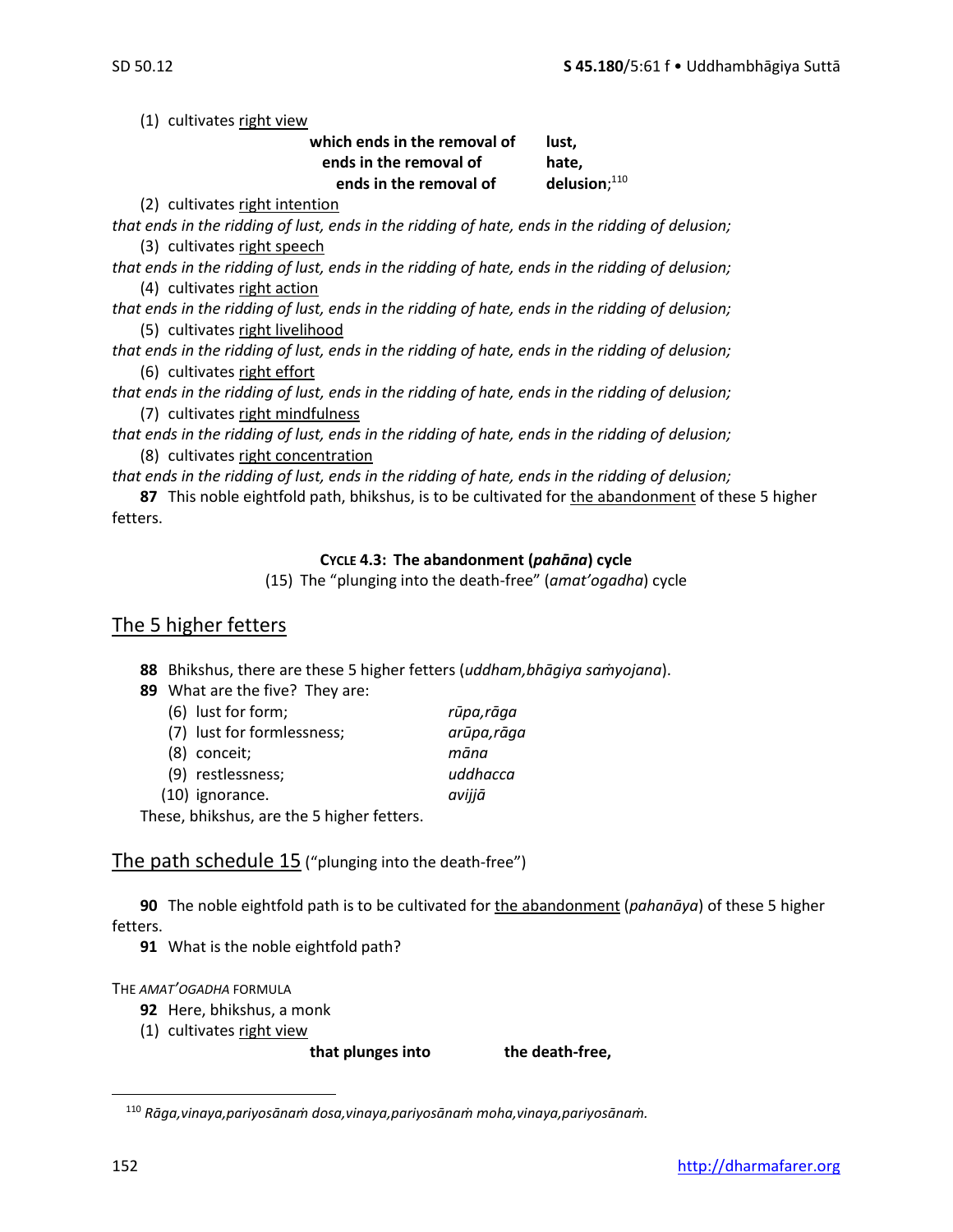#### that crosses over to the death-free, **that ends in the death-free**;

(2) cultivates right intention

*that plunges into the death-free, that crosses over to the death-free, that ends in the death-free;* (3) cultivates right speech

*that plunges into the death-free, that crosses over to the death-free, that ends in the death-free;* (4) cultivates right action

*that plunges into the death-free, that crosses over to the death-free, that ends in the death-free;* (5) cultivates right livelihood

*that plunges into the death-free, that crosses over to the death-free, that ends in the death-free;* (6) cultivates right effort

*that plunges into the death-free, that crosses over to the death-free, that ends in the death-free;* (7) cultivates right mindfulness

*that plunges into the death-free, that crosses over to the death-free, that ends in the death-free;* (8) cultivates right concentration

*that plunges into the death-free, that crosses over to the death-free, that ends in the death-free.*

**93** This noble eightfold path, bhikshus, is to be cultivated for the abandonment of these 5 higher fetters.

#### **CYCLE 4.4: The abandonment (***pahāna***) cycle**

(16) The "bending towards nirvana" (*nibbāna,ninna*) cycle

## The 5 higher fetters

**94** Bhikshus, there are these 5 higher fetters (*uddham,bhāgiya saṁyojana*).

**95** What are the five? They are:

| (6) lust for form;                    | rūpa,rāga   |
|---------------------------------------|-------------|
| (7) lust for formlessness;            | arūpa, rāga |
| (8) conceit;                          | māna        |
| (9) restlessness;                     | uddhacca    |
| (10) ignorance.                       | avijjā      |
| saa lalalada saa taa Filalala fattasa |             |

These, bhikshus, are the 5 higher fetters.

The path schedule 16 ("bending towards nirvana")

**96** The noble eightfold path is to be cultivated for the abandonment (*pahanāya*) of these 5 higher fetters.

**97** What is the noble eightfold path?

THE *NIBBĀNA,NINNA* FORMULA

- **98** Here, bhikshus, a monk
- (1) cultivates right view

| that bends  | towards nirvana, |
|-------------|------------------|
| that slopes | towards nirvana, |
| that tends  | towards nirvana; |

(2) cultivates right intention

*that bends towards nirvana, that slopes towards nirvana, that tends towards nirvana;*